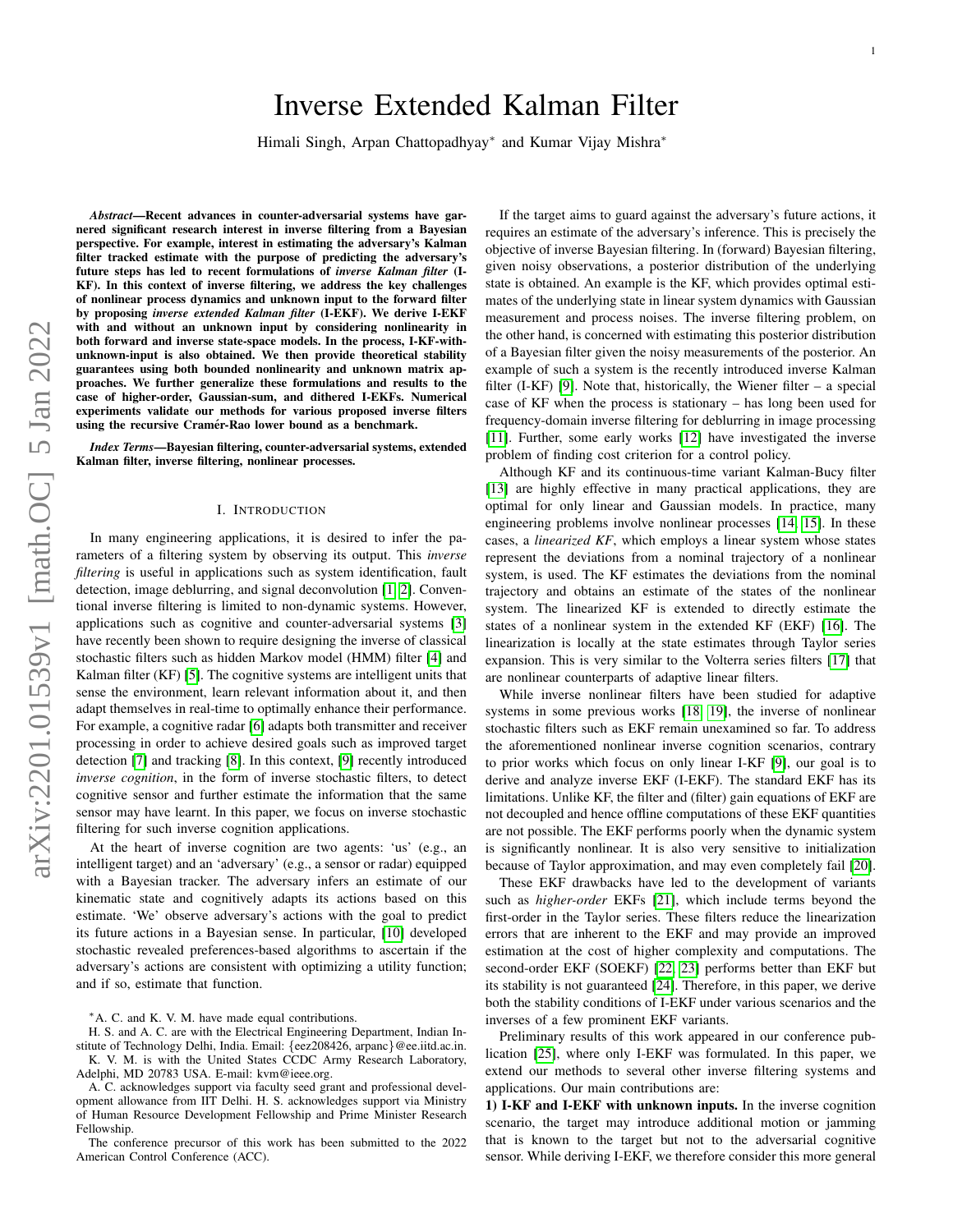nonlinear system model with unknown input; this I-EKF simplifies in the absence of unknown excitation. In the process, we also obtain I-KF-with-unknown-input that was not examined in the I-KF of [\[9\]](#page-16-8). 2) Augmented states for I-EKF. For systems with unknown inputs, the adversary's state estimate depends on its estimate of the unknown input. As a result, the adversary's forward filters vary with system models. We overcome this challenge by considering augmented states in the inverse filter so that the unknown estimation is performed jointly with state estimation, including for KF with direct feedthrough. For different inverse filters, separate augmented states are considered depending on the state transitions for the inverse filter.

3) Stability of I-EKF. In general, stability and convergence results for nonlinear KFs, and more so for their inverses, are difficult to obtain. In this work, we show the stability of I-EKF using two techniques. The first approach is based on bounded nonlinearities, which has been earlier employed for proving stochastic stability of discrete-time [\[26\]](#page-16-25) and continuous-time [\[27\]](#page-16-26) EKFs. Here, the estimation error was shown to be both exponentially bounded in the mean square sense and with probability one. The second method relaxes the bound on the initial estimation error by introducing unknown matrices to model the linearization errors [\[28\]](#page-16-27). Besides providing the sufficient conditions for error boundedness, this approach also rigorously justifies the enlarging of the noise covariance matrices to stabilize the filter [\[29\]](#page-16-28). Because of the dependence of the I-EKF's error dynamics on the forward filter's recursive updates, the derivations of these theoretical guarantees are not straightforward.

4) Extensions to inverses of EKF variants. We also extend the I-EKF theory and stability proof to SOEKF. The presence of second order terms poses additional challenges in deriving the theoretical guarantees for both forward and inverse SOEKF. In addition, we consider the inverse of Gaussian-sum EKF (GS-EKF) which comprises of several individual EKFs [\[30,](#page-16-29) [31\]](#page-16-30). Here, the *a posteriori* density function is approximated by a sum of Gaussian density functions each of which has its own separate EKF. In situations where the estimation error is small, the *a posteriori* density is approximated adequately by one Gaussian density, and the Gaussian sum filter reduces to the EKF; the same is true for their inverses. Finally, we also examine the inverse of *dithered EKF* (DEKF) [\[32\]](#page-16-31), which was shown to perform better when nonlinearities are cone-bounded. This filter introduces dither signals prior to the nonlinearities to tighten the cone-bounds and hence, improve stability properties. We validate the estimation errors of all inverse EKFs through extensive numerical experiments with recursive Cramer-Rao lower bound (RCRLB) [\[33\]](#page-16-32) ´ as the performance metric.

The rest of the paper is organized as follows. In the next section, we provide the background of inverse cognition model. The inverse EKF with unknown input is then derived in the Section [III](#page-2-0) for the case of the forward EKF with and without direct feed-through. Here, we also obtain the standard I-EKF in the absence of unknown input. Then, similar cases are considered for inverse KF with unknown input in Section [IV.](#page-3-0) We then discuss the inverse of some EKF variants in Section [V](#page-4-0) before deriving the stability conditions in Section [VI.](#page-6-0) In Section [VII,](#page-9-0) we corroborate our results with numerical experiments before concluding in Section [VIII.](#page-12-0)

Throughout the paper, we reserve boldface lowercase and uppercase letters for vectors (column vectors) and matrices, respectively. The notation  $[\mathbf{a}]_i$  is used to denote the *i*-th component of vector **a** and  $[\mathbf{A}]_{i,j}$  denotes the  $(i, j)$ -th component of matrix **A**. The transpose operation is denoted by  $(\cdot)^T$ . The norm denoted by  $||\cdot||_2$ represents the  $l_2$  norm for a vector. The notation Tr(A), rank(A),  $||A||$ , and  $||A||_{\infty}$ , respectively, denote the trace, rank, spectral norm and maximum row sum norm of A. For matrices A and B, the inequality  $A \preceq B$  means that  $B - A$  is a positive semidefinite

(p.s.d.) matrix. For a function  $f : \mathbb{R}^n \to \mathbb{R}^m$ ,  $\nabla f$  denotes the  $\mathbb{R}^{m \times n}$ Jacobian matrix. Similarly, for a function  $f : \mathbb{R}^n \to \mathbb{R}, \nabla f$  and  $\nabla^2 f$  denote the gradient vector  $(\mathbb{R}^{n \times 1})$  and Hessian matrix  $(\mathbb{R}^{n \times n})$ , respectively. A ' $n \times n$ ' identity matrix is denoted by  $I_n$  and a  $n \times m$  all zero matrix is denoted by  $\mathbf{0}_{n \times m}$ . The notation  $\{a_i\}_{i_1 \leq i \leq i_2}$  denotes a set of elements indexed by integer i. The notation  $\mathbf{x} \sim \mathcal{N}(\boldsymbol{\mu}, \mathbf{Q})$ represents a random variable drawn from a normal distribution with mean  $\mu$  and covariance matrix Q while  $x \sim \mathcal{U}[u_l, u_u]$  means a random variable drawn from the uniform distribution over  $[u_l, u_u]$ .

#### II. DESIDERATA FOR INVERSE COGNITION

Consider a discrete-time stochastic dynamical system as 'our' state evolution process  $\{x_k\}_{k\geq 0}$ , where  $x_k \in \mathbb{R}^{n \times 1}$  is the state at the k-th time instant. Our current state is known to us perfectly. The control input  $u_k \in \mathbb{R}^{m \times 1}$  is known to us but not to the adversary. In a linear state-space model, we denote the state-transition and control input matrices by  $\mathbf{F} \in \mathbb{R}^{n \times n}$  and  $\mathbf{B} \in \mathbb{R}^{n \times m}$ , respectively. Our state evolves as

<span id="page-1-4"></span>
$$
\mathbf{x}_{k+1} = \mathbf{F}\mathbf{x}_k + \mathbf{B}\mathbf{u}_k + \mathbf{w}_k, \tag{1}
$$

where  $w_k \sim \mathcal{N}(\mathbf{0}_{n\times1}, \mathbf{Q})$  is the process noise with covariance matrix  $\mathbf{Q} \in \mathbb{R}^{n \times n}$ . At the adversary, the observation and control input matrices are given by  $\mathbf{H} \in \mathbb{R}^{p \times n}$  and  $\mathbf{D} \in \mathbb{R}^{p \times m}$ , respectively. The adversary makes a noisy observation  $y_k \in \mathbb{R}^{p \times 1}$  at time k as

<span id="page-1-5"></span>
$$
\mathbf{y}_k = \mathbf{H}\mathbf{x}_k + \mathbf{D}\mathbf{u}_k + \mathbf{v}_k, \tag{2}
$$

where  $v_k \sim \mathcal{N}(\mathbf{0}_{p\times 1}, \mathbf{R})$  is the adversary's measurement noise with covariance matrix  $\mathbf{R} \in \mathbb{R}^{p \times p}$ .

The adversary uses  $\{y_j\}_{1 \leq j \leq k}$  to compute the estimate  $\hat{x}_k$  of our current state  $x_k$  using a (forward) stochastic filter. The adversary then uses this estimate to administer an action matrix  $\mathbf{G} \in \mathbb{R}^{n_a \times n}$  on  $\hat{\mathbf{x}}_k$ . We make noisy observations of this action as

<span id="page-1-6"></span>
$$
\mathbf{a}_k = \mathbf{G}\hat{\mathbf{x}}_k + \boldsymbol{\epsilon}_k \in \mathbb{R}^{n_a \times 1},\tag{3}
$$

where  $\epsilon_k \sim \mathcal{N}(\mathbf{0}_{n_a \times 1}, \Sigma_{\epsilon})$  is our measurement noise with covariance matrix  $\Sigma_{\epsilon} \in \mathbb{R}^{n_a \times n_a}$ . Finally, 'we' use  $\{a_j, x_j, u_j\}_{1 \leq j \leq k}$  to compute the estimate  $\hat{\mathbf{x}}_k \in \mathbb{R}^{n \times 1}$  of  $\hat{\mathbf{x}}_k$  in the (inverse) stochastic filter, where  $\overline{\Sigma}_k$  is the associated estimation covariance matrix of  $\hat{\hat{\mathbf{x}}}_k$ . Define  $\hat{\mathbf{u}}_k$  to be the estimate of  $\mathbf{u}_k$  as computed in the adversary's forward filter, while  $\hat{u}_k$  is an estimate of  $\hat{u}_k$  as computed by 'our' inverse filter. The noise processes  $\{w_k\}_{k\geq 0}$ ,  $\{v_k\}_{k\geq 1}$  and  $\{\epsilon_k\}_{k\geq 1}$  are mutually independent and i.i.d. across time. These noise distributions are known to 'us' as well as the adversary. When the unknown input is absent, either  $\mathbf{B} = \mathbf{0}_{n \times m}$  or  $\mathbf{D} = \mathbf{0}_{n \times m}$  or both vanish. Throughout the paper, we assume that both parties (adversary and 'us') have perfect knowledge of the system model and parameters.

When the system dynamics are nonlinear, then the matrix pairs  ${F, B}$ ,  ${H, D}$ , and the matrix G are replaced by nonlinear functions  $f(\cdot, \cdot)$ ,  $h(\cdot, \cdot)$ , and  $g(\cdot)$ , respectively, as

$$
\mathbf{x}_{k+1} = f(\mathbf{x}_k, \mathbf{u}_k) + \mathbf{w}_k,\tag{4}
$$

$$
\mathbf{y}_k = h(\mathbf{x}_k, \mathbf{u}_k) + \mathbf{v}_k,\tag{5}
$$

<span id="page-1-3"></span><span id="page-1-2"></span><span id="page-1-0"></span>
$$
\mathbf{a}_k = g(\hat{\mathbf{x}}_k) + \boldsymbol{\epsilon}_k. \tag{6}
$$

This is a *direct feed-through* (DF) model, wherein  $y_k$  depends on the unknown input. Without DF, the adversary's observations are

<span id="page-1-1"></span>
$$
\mathbf{y}_k = h(\mathbf{x}_k) + \mathbf{v}_k. \tag{7}
$$

We show in the following Section [III,](#page-2-0) the presence or absence of the unknown input leads to different solution approaches towards forward and inverse filters. For simplicity, the presence of known exogenous inputs is also ignored in state evolution and observations.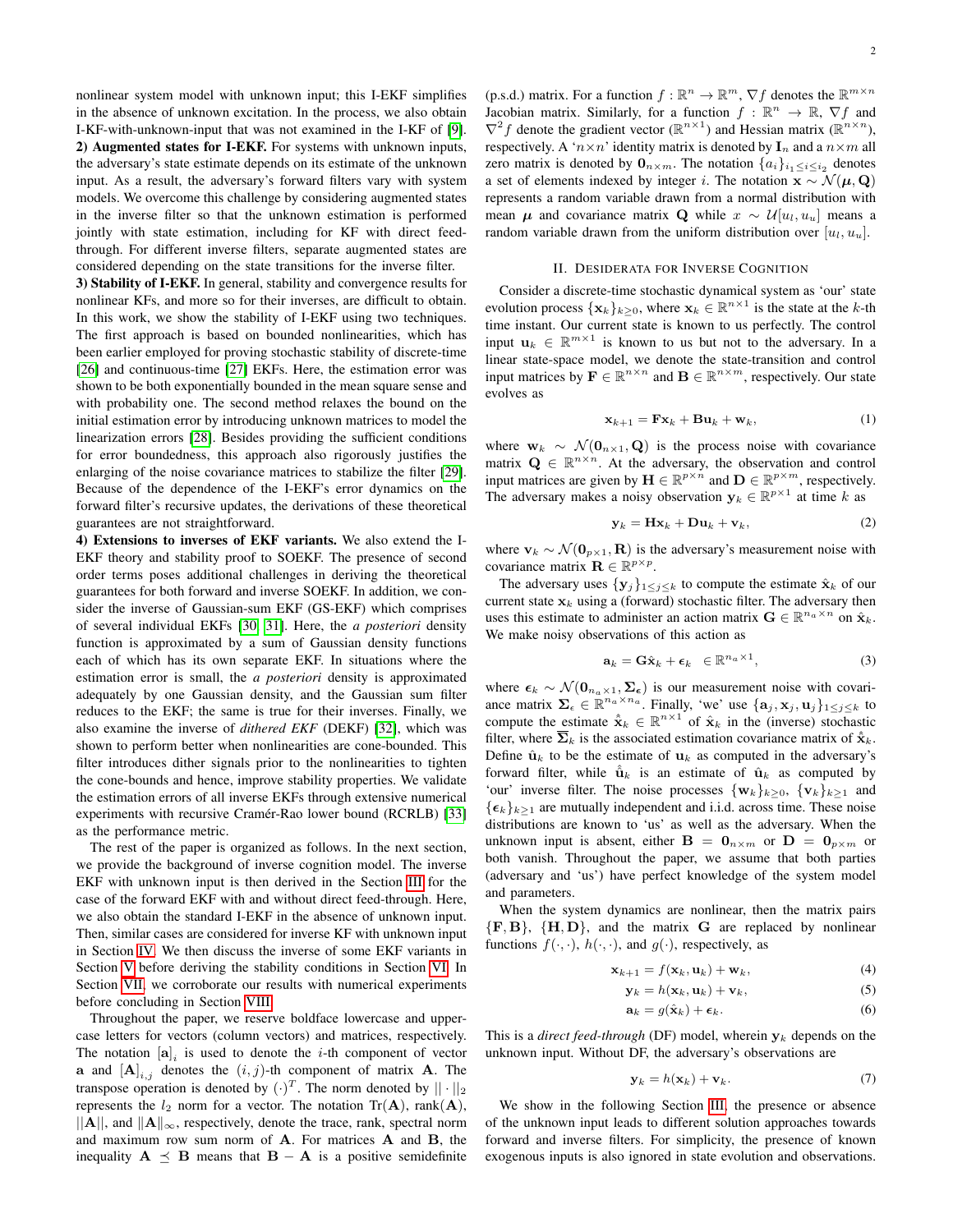However, it is trivial to extend the inverse filters developed in this paper for these modifications in the system model. Throughout the paper, we focus on discrete-time models.

#### III. I-EKF WITH UNKNOWN INPUT

<span id="page-2-0"></span>In order to extend KF to the nonlinear processes, EKF linearizes the model about the nominal values of the state vector and control input. The EKF is similar to the iterated least squares (ILS) method except that the former is for dynamical systems and the latter is not [\[34\]](#page-16-33). Note that the optimal forward EKFs with and without DF are conceptually different. In the latter case, while the observation  $y_k$  is unaffected by the unknown input  $u_k$ , it is still dependent on  $u_{k-1}$  through  $x_k$ ; this induces a one-step delay in the adversary's estimate of  $\mathbf{u}_k$ . On the other hand, with DF, there is no such delay in estimating  $\mathbf{u}_k$ . We now show that this difference results in different inverse filters for these two cases.

#### <span id="page-2-4"></span>*A. I-EKF-without-DF unknown input*

Consider the non-linear system without DF given by [\(4\)](#page-1-0) and [\(7\)](#page-1-1). Linearize the model functions as  $\mathbf{F}_k \doteq \nabla_{\mathbf{x}} f(\mathbf{x}, \hat{\mathbf{u}}_{k-1})|_{\mathbf{x}=\hat{\mathbf{x}}_k}, \mathbf{B}_k \doteq$ Einearize the model randoms as  $\mathbf{I}_k = \mathbf{v}_{k,j}(\mathbf{x}, \mathbf{a}_{k-1})$ <br>  $\nabla_{\mathbf{u}} f(\hat{\mathbf{x}}_k, \mathbf{u})|_{\mathbf{u} = \hat{\mathbf{u}}_{k-1}}$  and  $\mathbf{H}_{k+1} \doteq \nabla_{\mathbf{x}} h(\mathbf{x})|_{\mathbf{x} = \hat{\mathbf{x}}_{k+1|k}}$ .

*1) Forward filter:* The forward filter's recursive state estimation procedure first obtains the prediction  $\hat{\mathbf{x}}_{k+1|k}$  of the current state using the previous state and input estimates, with  $\sum_{k=1}^{x}$  as the associated state prediction error covariance matrix of  $\hat{\mathbf{x}}_{k+1|k}$ . Then, the state and input gain matrices  $\mathbf{K}_{k+1}^x$  and  $\mathbf{K}_{k}^u$ , respectively, are computed along with the input estimation (with delay) covariance matrix  $\Sigma_k^u$ . Finally, the state  $\hat{\mathbf{x}}_{k+1}$ , input  $\hat{\mathbf{u}}_k$ , and covariance matrix  $\sum_{k=1}^{\infty}$  are updated using current observation  $y_{k+1}$ , and gain matrices  $\mathbf{K}_{k+1}^x$  and  $\mathbf{K}_{k}^{u}$ . Note that the current observation  $\mathbf{y}_{k+1}$  provides an estimate  $\hat{\mathbf{u}}_{k}$ of the input  $u_k$  at the previous time step. The recursive equations of the adversary's forward EKF are [\[35\]](#page-16-34):

$$
Prediction: \hat{\mathbf{x}}_{k+1|k} = f(\hat{\mathbf{x}}_k, \hat{\mathbf{u}}_{k-1}),
$$
\n(8)  
\nGain computation:  $\sum_{k=1|k}^{x} = \mathbf{F}_k \sum_{k=1}^{x} \mathbf{F}_k^T + \mathbf{Q},$   
\n $\mathbf{K}_{k+1}^x = \sum_{k=1|k}^{x} \mathbf{H}_{k+1}^T \left( \mathbf{H}_{k+1} \sum_{k=1|k}^{x} \mathbf{H}_{k+1}^T + \mathbf{R} \right)^{-1},$   
\n $\sum_{k}^{u} = \left( \mathbf{B}_k^T \mathbf{H}_{k+1}^T \mathbf{R}^{-1} (\mathbf{I}_{p \times p} - \mathbf{H}_{k+1} \mathbf{K}_{k+1}^x) \mathbf{H}_{k+1} \mathbf{B}_k \right)^{-1},$   
\n $\mathbf{K}_{k}^{u} = \sum_{k}^{u} \mathbf{B}_k^T \mathbf{H}_{k+1}^T \mathbf{R}^{-1} (\mathbf{I}_{p \times p} - \mathbf{H}_{k+1} \mathbf{K}_{k+1}^x),$   
\n $Update: \hat{\mathbf{x}}_{k+1} = \hat{\mathbf{x}}_{k+1|k} + \mathbf{K}_{k+1}^x (\mathbf{y}_{k+1} - h(\hat{\mathbf{x}}_{k+1|k})),$ \n(9)  
\n $\hat{\mathbf{u}}_k = \mathbf{K}_k^u (\mathbf{y}_{k+1} - h(\hat{\mathbf{x}}_{k+1|k}) + \mathbf{H}_{k+1} \mathbf{B}_k \hat{\mathbf{u}}_{k-1}),$ \n(10)

*Covariance matrix update:*  $\Sigma_{k+1}^x$ 

$$
= (\mathbf{I}_{n \times n} - \mathbf{K}_{k+1}^x \mathbf{H}_{k+1}) \left( \mathbf{\Sigma}_{k+1|k}^x + \mathbf{B}_k \mathbf{\Sigma}_k^u \mathbf{B}_k^T (\mathbf{I}_{n \times n} - \mathbf{K}_{k+1}^x \mathbf{H}_{k+1})^T \right)
$$

Forward filter exists if rank $(\Sigma_k^u) = m$ , for all  $k \geq 0$ , and  $p \geq m$ [\[35\]](#page-16-34).

2) Inverse filter: Consider an augmented state vector  $z_k$  =  $\begin{bmatrix} \hat{\mathbf{x}}_k^T & \hat{\mathbf{u}}_{k-2}^T \end{bmatrix}^T$ . 'Our' observation  $\mathbf{a}_k$  in [\(6\)](#page-1-2) is the first observation that contains the information about unknown input estimate  $\hat{u}_{k-2}$ , because of the delay in forward filter input estimate. Hence, the delayed estimate  $\hat{\mathbf{u}}_{k-2}$  is considered in the augmented state  $\mathbf{z}_k$ . Define

$$
\phi_k(\hat{\mathbf{x}}_k, \hat{\mathbf{u}}_{k-1}, \mathbf{x}_{k+1}, \mathbf{v}_{k+1})
$$
  
=  $f(\hat{\mathbf{x}}_k, \hat{\mathbf{u}}_{k-1}) - \mathbf{K}_{k+1}^x h(f(\hat{\mathbf{x}}_k, \hat{\mathbf{u}}_{k-1})) + \mathbf{K}_{k+1}^x h(\mathbf{x}_{k+1}) + \mathbf{K}_{k+1}^x \mathbf{v}_{k+1}.$ 

From [\(7\)](#page-1-1)-[\(10\)](#page-2-1), state transition equations of augmented state vector are  $\hat{\mathbf{x}}_{k+1} = f_k(\hat{\mathbf{x}}_k, \hat{\mathbf{u}}_{k-2}, \hat{\mathbf{x}}_{k-1}, \mathbf{x}_k, \mathbf{x}_{k+1}, \mathbf{v}_k, \mathbf{v}_{k+1})$  and  $\hat{\mathbf{u}}_{k-1} =$  $h_k(\hat{\mathbf{u}}_{k-2}, \hat{\mathbf{x}}_{k-1}, \mathbf{x}_k, \mathbf{v}_k)$ , where the state transition functions are

<span id="page-2-2"></span>
$$
h_k(\hat{\mathbf{u}}_{k-2}, \hat{\mathbf{x}}_{k-1}, \mathbf{x}_k, \mathbf{v}_k)
$$
  
=  $\mathbf{K}_{k-1}^u(\mathbf{H}_k \mathbf{B}_{k-1} \hat{\mathbf{u}}_{k-2} - h(f(\hat{\mathbf{x}}_{k-1}, \hat{\mathbf{u}}_{k-2})) + h(\mathbf{x}_k) + \mathbf{v}_k),$  (11)

<span id="page-2-3"></span>
$$
\tilde{f}_k(\hat{\mathbf{x}}_k, \hat{\mathbf{u}}_{k-2}, \hat{\mathbf{x}}_{k-1}, \mathbf{x}_k, \mathbf{x}_{k+1}, \mathbf{v}_k, \mathbf{v}_{k+1})
$$
\n
$$
= \tilde{\phi}_k(\hat{\mathbf{x}}_k, \tilde{h}_k(\hat{\mathbf{u}}_{k-2}, \hat{\mathbf{x}}_{k-1}, \mathbf{x}_k, \mathbf{v}_k), \mathbf{x}_{k+1}, \mathbf{v}_{k+1}).
$$
\n(12)

In these state transition equations, 'our' actual states  $x_k$  and  $x_{k+1}$ are perfectly known to us and henceforth treated as known exogenous inputs. Note that, unlike the forward filter, the process noise terms  $v_k$ and  $v_{k+1}$  are non-additive because the filter gains  $\mathbf{K}_{k+1}^x$  and  $\mathbf{K}_{k-1}^u$ depend on the previous estimates (through the Jacobians).

Denote  $\hat{\mathbf{z}}_{k+1} \stackrel{\text{def}}{=} [\hat{\mathbf{x}}_{k+1}^T \quad \hat{\mathbf{u}}_{k-1}^T]^T$ . The state transition of the augmented state  $z_{k+1}$  depends on the estimate  $\hat{x}_{k-1}$  which we approximate by our previous estimate  $\hat{x}_{k-1}$ . With this approximation,  $\hat{\mathbf{x}}_{k-1}$  is treated as a known exogenous input for the inverse filter while the augmented process noise vector is  $\begin{bmatrix} \mathbf{v}_k^T & \mathbf{v}_{k+1}^T \end{bmatrix}^T$ .  $\left[ \nabla_{\hat{\mathbf{x}}_k} f_k \quad \nabla_{\hat{\mathbf{u}}_{k-2}} f_k \right]$  $\stackrel{.}{=}$ 

Define the Jacobians 
$$
\widetilde{\mathbf{F}}_k^z \doteq \begin{bmatrix} \nabla_{\hat{\mathbf{x}}_k} J_k & \nabla_{\hat{\mathbf{u}}_{k-2}} J_k \\ \n0_{m \times n} & \nabla_{\hat{\mathbf{u}}_{k-2}} \widetilde{h}_k \n\end{bmatrix}
$$
, and  $\mathbf{G}_{k+1} \doteq \begin{bmatrix} \n\boldsymbol{\nabla} & \n\boldsymbol{\nabla} & \n\boldsymbol{\nabla} & \n\boldsymbol{\nabla} & \n\boldsymbol{\nabla} & \n\boldsymbol{\nabla} & \n\boldsymbol{\nabla} & \n\boldsymbol{\nabla} & \n\boldsymbol{\nabla} & \n\boldsymbol{\nabla} & \n\boldsymbol{\nabla} & \n\boldsymbol{\nabla} & \n\boldsymbol{\nabla} & \n\boldsymbol{\nabla} & \n\boldsymbol{\nabla} & \n\boldsymbol{\nabla} & \n\boldsymbol{\nabla} & \n\boldsymbol{\nabla} & \n\boldsymbol{\nabla} & \n\end{bmatrix}$ , and  $\mathbf{G}_{k+1} \doteq \begin{bmatrix} \n\boldsymbol{\nabla} & \n\boldsymbol{\nabla} & \n\boldsymbol{\nabla} & \n\boldsymbol{\nabla} & \n\boldsymbol{\nabla} & \n\boldsymbol{\nabla} & \n\boldsymbol{\nabla} & \n\boldsymbol{\nabla} & \n\boldsymbol{\nabla} & \n\boldsymbol{\nabla} & \n\boldsymbol{\nabla} & \n\boldsymbol{\nabla} & \n\boldsymbol{\nabla} & \n\boldsymbol{\nabla} & \n\boldsymbol{\nabla} & \n\boldsymbol{\nabla} & \n\boldsymbol{\nabla} & \n\boldsymbol{\nabla} & \n\boldsymbol{\nabla} & \n\boldsymbol{\nabla} & \n\boldsymbol{\nabla} & \n\boldsymbol{\nabla} & \n\boldsymbol{\nabla} & \n\boldsymbol{\nabla} & \n\boldsymbol{\nabla} & \n\boldsymbol{\nabla} & \n\boldsymbol{\nabla} & \n\boldsymbol{\nabla} & \n\boldsymbol{\nabla} & \n\boldsymbol{\nabla} & \n\boldsymbol{\nabla} & \n\boldsymbol{\nabla} & \n\boldsymbol{\nabla} & \n\boldsymbol{\nabla} & \n\boldsymbol{\nabla} &$ 

 $\begin{bmatrix} \nabla_{\hat{\mathbf{x}}_{k+1|k}} g & \mathbf{0}_{n_a \times m} \n\end{bmatrix}$  with respect to the augmented state; Jacobian  $\widetilde{\mathbf{F}}_k^v \doteq \begin{bmatrix} \nabla_{\mathbf{v}_k}\widetilde{f}_k & \nabla_{\mathbf{v}_{k+1}}\widetilde{f}_k \ \nabla_{\mathbf{v}_k}\widetilde{h}_k & \mathbf{0}_{\mathbf{w}\vee\mathbf{w}} \end{bmatrix}$  $\nabla_{\mathbf{v}_k} h_k$   $\mathbf{0}_{m \times p}$ 1 with respect to the augmented process noise vector; and  $\overline{\mathbf{Q}}_k = \widetilde{F}_k^v \begin{bmatrix} \mathbf{R} & \mathbf{0}_{p \times p} \\ \mathbf{0}_{n \times n} & \mathbf{R} \end{bmatrix}$  $\mathbf{0}_{p\times p}$  R  $\left( \widetilde{\mathbf{F}}_k^v \right)^T$ . Then, the recursive form of the I-EKF-without-DF yields the estimate  $\hat{z}_k$  of the augmented state and the associated covariance matrix  $\overline{\Sigma}_k$  as:

$$
\begin{aligned}\n\text{ Prediction: } &\hat{\mathbf{x}}_{k+1|k} = \widetilde{f}_k(\hat{\mathbf{x}}_k, \hat{\mathbf{u}}_{k-2}, \hat{\mathbf{x}}_{k-1}, \mathbf{x}_k, \mathbf{x}_{k+1}, \mathbf{0}_{p \times 1}, \mathbf{0}_{p \times 1}), \\
&\hat{\mathbf{u}}_{k-1|k} = \widetilde{h}_k(\hat{\mathbf{u}}_{k-2}, \hat{\mathbf{x}}_{k-1}, \mathbf{x}_k, \mathbf{0}_{p \times 1}), \\
&\hat{\mathbf{z}}_{k+1|k} = \begin{bmatrix} \hat{\mathbf{x}}_k^T \\ \hat{\mathbf{x}}_{k+1|k}^T \end{bmatrix}^T, \\
&\overline{\mathbf{\Sigma}}_{k+1|k} = \widetilde{\mathbf{F}}_k^z \overline{\mathbf{\Sigma}}_k (\widetilde{\mathbf{F}}_k^z)^T + \overline{\mathbf{Q}}_k,\n\end{aligned} \tag{13}
$$

$$
Update: \overline{\mathbf{S}}_{k+1} = \mathbf{G}_{k+1} \overline{\mathbf{\Sigma}}_{k+1|k} \mathbf{G}_{k+1}^T + \mathbf{\Sigma}_{\epsilon},
$$
\n(14)

<span id="page-2-7"></span><span id="page-2-5"></span>
$$
\hat{\mathbf{z}}_{k+1} = \hat{\mathbf{z}}_{k+1|k} + \overline{\mathbf{\Sigma}}_{k+1|k} \mathbf{G}_{k+1}^T \overline{\mathbf{S}}_{k+1}^{-1} \left( \mathbf{a}_{k+1} - g(\hat{\mathbf{x}}_{k+1|k}) \right), \qquad (15)
$$

<span id="page-2-6"></span>
$$
\overline{\boldsymbol{\Sigma}}_{k+1} = \overline{\boldsymbol{\Sigma}}_{k+1|k} - \overline{\boldsymbol{\Sigma}}_{k+1|k} \mathbf{G}_{k+1}^T \overline{\mathbf{S}}_{k+1}^{-1} \mathbf{G}_{k+1} \overline{\boldsymbol{\Sigma}}_{k+1|k}.
$$
 (16)

. additive. The recursions of I-EKF-without-DF take the same form as that of the standard EKF [\[36\]](#page-16-35) but with modified system matrices. In particular, the former employs an augmented state such that the Jacobian of the state transition function with respect to the state is computed as  $\widetilde{\mathbf{F}}_k^z$  while for the latter, it is simply  $\mathbf{F}_k = \nabla_{\mathbf{x}} f(\mathbf{x})|_{\mathbf{x}=\hat{\mathbf{x}}_k}$ . Further, linearization  $\widetilde{\mathbf{F}}_k^v$  of the state transition function with respect to the noise terms yields the process noise covariance matrix approximation  $\mathbf{Q}_k$  because of the non-additive noise terms, i.e.  $\mathbf{v}_k$  and  $\mathbf{v}_{k+1}$  in [\(11\)](#page-2-2) and [\(12\)](#page-2-3). Note that, in the standard KF or EKF, the noise term is

<span id="page-2-1"></span>The forward filter gains  $\mathbf{K}_{k+1}^x$  and  $\mathbf{K}_{k-1}^u$  are treated as timevarying parameters of the state transition equation and not as a function of the state and input estimates ( $\hat{\mathbf{x}}_k$  and  $\hat{\mathbf{u}}_{k-1}$ ) in the inverse filter. The inverse filter approximates them by evaluating their values at its own estimates ( $\hat{\mathbf{x}}_k$  and  $\hat{\mathbf{u}}_{k-1}$ ) recursively in the similar manner as the forward filter evaluates them using its own estimates. On the contrary, in I-KF formulation introduced in [\[9\]](#page-16-8), the forward Kalman gain  $\mathbf{K}_{k+1}$  is deterministic, fully determined by the model parameters for a given initial covariance estimate  $\Sigma_0$ , and computed offline independent of the current I-KF's estimate.

#### *B. I-EKF-with-DF unknown input*

Consider the non-linear system with DF given by [\(4\)](#page-1-0) and [\(5\)](#page-1-3). Linearize the functions as  $\mathbf{F}_k \doteq \nabla_{\mathbf{x}} f(\mathbf{x}, \hat{\mathbf{u}}_k)|_{\mathbf{x}=\hat{\mathbf{x}}_k}, \mathbf{H}_{k+1} \doteq$ Einearille the functions as  $\mathbf{r}_k^*$   $\mathbf{v}_{\mathbf{x}}^*(x; \alpha_k^*)|_{\mathbf{x}=\mathbf{x}_k}$ ,<br>  $\nabla_{\mathbf{x}} h(\mathbf{x}, \hat{\mathbf{u}}_k)|_{\mathbf{x}=\hat{\mathbf{x}}_{k+1|k}}$  and  $\mathbf{D}_k = \nabla_{\mathbf{u}} h(\hat{\mathbf{x}}_{k+1|k}, \mathbf{u})|_{\mathbf{u}=\hat{\mathbf{u}}_k}$ .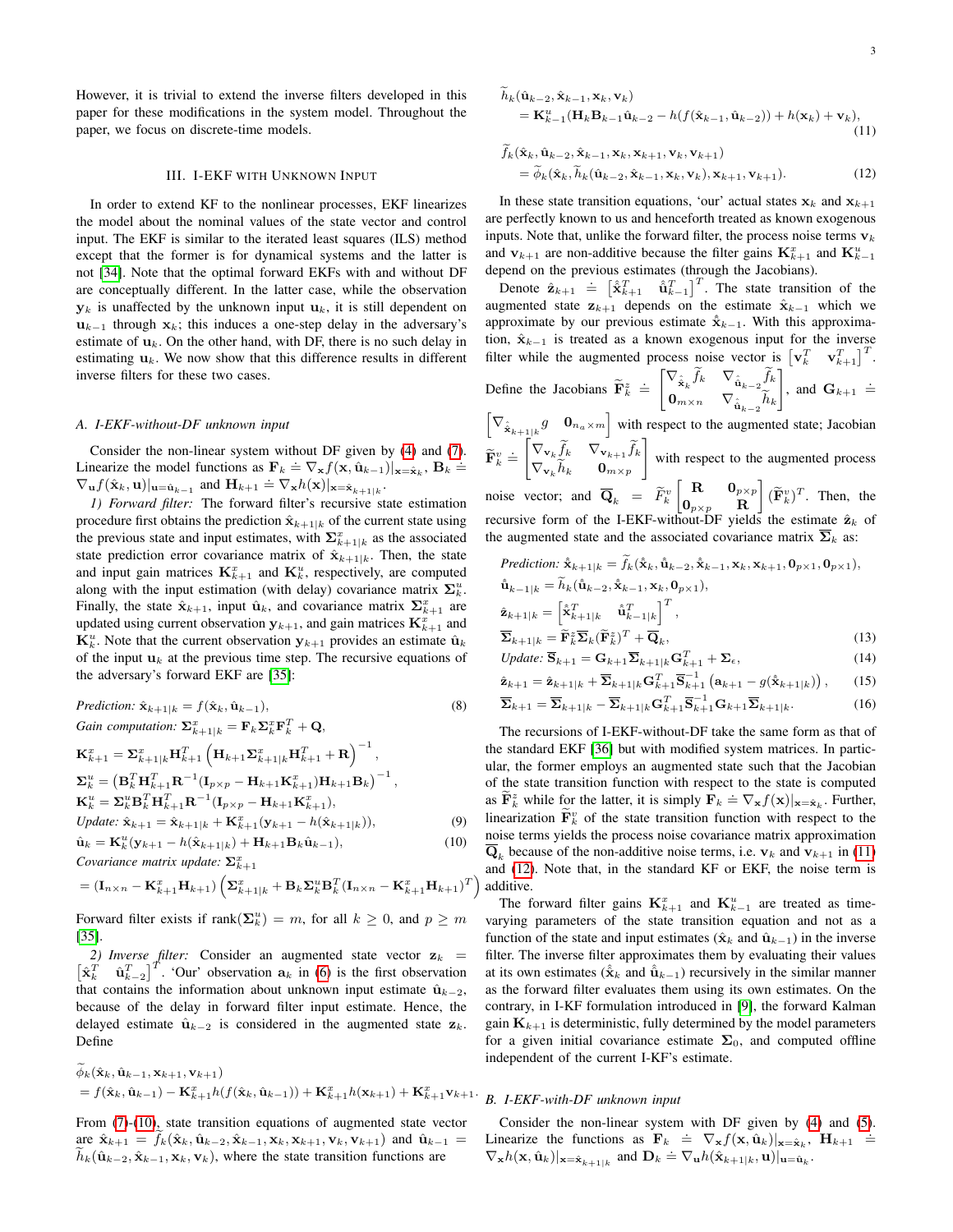*1) Forward filter:* Denote the state and input estimation covariance and gain matrices identical to Section [III-A.](#page-2-4) Here, the current observation  $y_{k+1}$  depends on the current unknown input  $u_{k+1}$  such that the forward filter infers  $\hat{\mathbf{u}}_{k+1}$  without any delay. For input estimation covariance without delay, we use  $\Sigma_k^u$ . Then, the recursive form of forward EKF-with-DF is [\[37\]](#page-16-36)

*Prediction:* 
$$
\hat{\mathbf{x}}_{k+1|k} = f(\hat{\mathbf{x}}_k, \hat{\mathbf{u}}_k), \ \Sigma_{k+1|k}^x = \mathbf{F}_k \Sigma_k^x \mathbf{F}_k^T + \mathbf{Q},
$$
 (17)  
Gain computation:  $\mathbf{K}_{k+1}^x = \Sigma_{k+1|k}^x \mathbf{H}_{k+1}^T (\mathbf{H}_{k+1} \Sigma_{k+1|k}^x \mathbf{H}_{k+1}^T + \mathbf{R})^{-1}$   
 $\Sigma_{k+1}^u = (\mathbf{D}_k^T \mathbf{R}^{-1} (\mathbf{I}_{p \times p} - \mathbf{H}_{k+1} \mathbf{K}_{k+1}^x) \mathbf{D}_k)^{-1},$ 

<span id="page-3-1"></span>,

<span id="page-3-2"></span>.

$$
\mathbf{K}_{k+1}^u = \mathbf{\Sigma}_{k+1}^u \mathbf{D}_k^T \mathbf{R}^{-1} (\mathbf{I}_{p \times p} - \mathbf{H}_{k+1} \mathbf{K}_{k+1}^x),
$$

$$
Update: \hat{\mathbf{u}}_{k+1} = \mathbf{K}_{k+1}^{u} \left( \mathbf{y}_{k+1} - h(\hat{\mathbf{x}}_{k+1|k}, \hat{\mathbf{u}}_{k}) + \mathbf{D}_{k} \hat{\mathbf{u}}_{k} \right), \qquad (18)
$$

$$
\hat{\mathbf{x}}_{k+1} = \hat{\mathbf{x}}_{k+1|k} + \mathbf{K}_{k+1}^{x} \left( \mathbf{y}_{k+1} - h(\hat{\mathbf{x}}_{k+1|k}, \hat{\mathbf{u}}_{k}) - \mathbf{D}_{k}(\hat{\mathbf{u}}_{k+1} - \hat{\mathbf{u}}_{k}) \right), \qquad (19)
$$

*Covariance matrix update:*  $\Sigma_{k+1}^x$ 

$$
= (\mathbf{I}_{n \times n} + \mathbf{K}_{k+1}^T \mathbf{D}_k \mathbf{\Sigma}_{k+1}^u \mathbf{D}_k^T \mathbf{R}^{-1} \mathbf{H}_{k+1}) (\mathbf{I}_{n \times n} - \mathbf{K}_{k+1}^x \mathbf{H}_{k+1}) \mathbf{\Sigma}_{k+1|k}^x
$$

The forward filter exists if rank $(D_k) = m$  for all  $k \geq 0$ , which implies  $p \geq m$  [\[37\]](#page-16-36).

2) Inverse filter: Consider an augmented state vector  $z_k$  =  $\begin{bmatrix} \hat{\mathbf{x}}_k^T & \hat{\mathbf{u}}_k^T \end{bmatrix}^T$  (note the absence of delay in the input estimate). Define

$$
\phi_k(\hat{\mathbf{x}}_k, \hat{\mathbf{u}}_k, \hat{\mathbf{u}}_{k+1}, \mathbf{x}_{k+1}, \mathbf{u}_{k+1}, \mathbf{v}_{k+1})
$$
\n
$$
= f(\hat{\mathbf{x}}_k, \hat{\mathbf{u}}_k) - \mathbf{K}_{k+1}^x h(f(\hat{\mathbf{x}}_k, \hat{\mathbf{u}}_k), \hat{\mathbf{u}}_k) - \mathbf{K}_{k+1}^x \mathbf{D}_k(\hat{\mathbf{u}}_{k+1} - \hat{\mathbf{u}}_k) + \mathbf{K}_{k+1}^x h(\mathbf{x}_{k+1}, \mathbf{u}_{k+1}) + \mathbf{K}_{k+1}^x \mathbf{v}_{k+1}.
$$

From [\(5\)](#page-1-3) and [\(17\)](#page-3-1)-[\(19\)](#page-3-2), state transitions for inverse filter are  $\hat{\mathbf{x}}_{k+1} = f_k(\hat{\mathbf{x}}_k, \hat{\mathbf{u}}_k, \mathbf{x}_{k+1}, \mathbf{u}_{k+1}, \mathbf{v}_{k+1})$  and  $\hat{\mathbf{u}}_{k+1}$  $h_k(\hat{\mathbf{x}}_k, \hat{\mathbf{u}}_k, \mathbf{x}_{k+1}, \mathbf{u}_{k+1}, \mathbf{v}_{k+1})$ , where

$$
h_k(\hat{\mathbf{x}}_k, \hat{\mathbf{u}}_k, \mathbf{x}_{k+1}, \mathbf{u}_{k+1}, \mathbf{v}_{k+1})
$$
  
=  $\mathbf{K}_{k+1}^u(h(\mathbf{x}_{k+1}, \mathbf{u}_{k+1}) + \mathbf{v}_{k+1} - h(f(\hat{\mathbf{x}}_k, \hat{\mathbf{u}}_k), \hat{\mathbf{u}}_k) + \mathbf{D}_k \hat{\mathbf{u}}_k)$   

$$
\tilde{f}_k(\hat{\mathbf{x}}_k, \hat{\mathbf{u}}_k, \mathbf{x}_{k+1}, \mathbf{u}_{k+1}, \mathbf{v}_{k+1})
$$
  
=  $\tilde{\phi}_k(\hat{\mathbf{x}}_k, \hat{\mathbf{u}}_k, \tilde{h}_k(\hat{\mathbf{x}}_k, \hat{\mathbf{u}}_k, \mathbf{x}_{k+1}, \mathbf{u}_{k+1}, \mathbf{v}_{k+1}), \mathbf{x}_{k+1}, \mathbf{u}_{k+1}, \mathbf{v}_{k+1}).$ 

Then, *ceteris paribus*, following similar steps as in I-EKFwithout-DF, the I-EKF-with-DF estimate  $\hat{\mathbf{z}}_k = [\hat{\hat{\mathbf{x}}}_k^T \quad \hat{\hat{\mathbf{u}}}$  $\left[\begin{smallmatrix} T \\ k \end{smallmatrix}\right]^T$ from observations [\(6\)](#page-1-2) is computed recursively. The predicted augmented state is  $\hat{\mathbf{z}}_{k+1|k}$  =  $\begin{bmatrix} \hat{\mathbf{x}}_{k+1|k}^T & \hat{\mathbf{u}}_{k+1|k}^T \end{bmatrix}^T$ , where  $\hat{\mathbf{x}}_{k+1|k} = \tilde{f}_k(\hat{\mathbf{x}}_k, \hat{\mathbf{u}}_k, \mathbf{x}_{k+1}, \mathbf{u}_{k+1}, \mathbf{0}_{p\times 1})$  and  $\hat{\mathbf{u}}_{k+1|k} = h_k(\hat{\mathbf{x}}_k, \hat{\mathbf{u}}_k, \mathbf{x}_{k+1}, \mathbf{u}_{k+1}, \mathbf{0}_{p\times 1})$ . Hereafter, the remaining steps are as in [\(13\)](#page-2-5)-[\(16\)](#page-2-6). For I-EKF-with-DF, the Jacobians with respect to the augmented state are  $\widetilde{\mathbf{F}}_k^z \doteq \begin{bmatrix} \nabla_{\hat{\mathbf{x}}_k} \widetilde{f}_k & \nabla_{\hat{\mathbf{u}}_k} \widetilde{f}_k \\ \nabla_{\hat{\mathbf{z}}} \widetilde{h}_k & \nabla_{\hat{\mathbf{z}}} \widetilde{h}_k \end{bmatrix}$  $\nabla_{\hat{\textbf{x}}_k} h_k \quad \nabla_{\hat{\textbf{u}}_k} h_k$ 1 and  $\mathbf{G}_{k+1} \doteq \begin{bmatrix} \nabla_{\hat{\mathbf{x}}_{k+1|k}} g & \mathbf{0}_{n_a \times m} \end{bmatrix}$ ; the Jacobian with respect to the

process noise term is  $\widetilde{\mathbf{F}}_k^v \doteq \begin{bmatrix} \nabla_{\mathbf{v}_{k+1}} \widetilde{f}_k \\ \nabla_{\mathbf{v}_{k+1}} \widetilde{h}_k \end{bmatrix}$  $\nabla_{\mathbf{v}_{k+1}} h_k$  $\left| \cdot \right|$  and  $\overline{\mathbf{Q}}_k = \widetilde{F}_k^v \mathbf{R} (\widetilde{\mathbf{F}}_k^v)^T$ . Here, unlike I-EKF-without-DF, the inverse filter's prediction dispenses with any approximation  $\hat{x}_{k-1}$ . The absence of delay in input estimation also results in a simplified process noise term  $v_{k+1}$ , in place of the augmented noise vector of I-EKF-without-DF.

Examples of EKF with unknown inputs include fault detection with unknown excitations [\[37\]](#page-16-36) and missile-target interception with unknown target acceleration [\[35\]](#page-16-34). The inverse cognition in these applications would then resort to the I-EKFs described until now.

#### <span id="page-3-5"></span>*C. I-EKF without any unknown inputs*

Consider a non-linear system model without unknown inputs in the system equations [\(4\)](#page-1-0) and [\(7\)](#page-1-1), i.e.,

$$
\mathbf{x}_{k+1} = f(\mathbf{x}_k) + \mathbf{w}_k. \tag{20}
$$

Linearize the functions as  $\mathbf{F}_k \doteq \nabla_{\mathbf{x}} f(\mathbf{x})|_{\mathbf{x}=\hat{\mathbf{x}}_k}$  and  $\mathbf{H}_{k+1} \doteq$  $\nabla_{\mathbf{x}} h(\mathbf{x})|_{\mathbf{x}=\hat{\mathbf{x}}_{k+1|k}}$ . Then, *ceteris paribus*, setting  $\mathbf{B}_k = \mathbf{0}_{n \times p}$  and neglecting computation of  $\Sigma_k^u$ ,  $\mathbf{K}_k^u$  and  $\hat{\mathbf{u}}_k$  in forward EKF-without-DF yields forward EKF-without-unknown-input whose state prediction and updates are

<span id="page-3-6"></span>
$$
\hat{\mathbf{x}}_{k+1|k} = f(\hat{\mathbf{x}}_k),\tag{21}
$$

<span id="page-3-10"></span><span id="page-3-7"></span>
$$
\hat{\mathbf{x}}_{k+1} = \hat{\mathbf{x}}_{k+1|k} + \mathbf{K}_{k+1}(\mathbf{y}_{k+1} - h(\hat{\mathbf{x}}_{k+1|k})),
$$
(22)

with  $\mathbf{K}_{k+1} = \mathbf{\Sigma}_{k+1|k} \mathbf{H}_{k+1}^T (\mathbf{H}_{k+1} \mathbf{\Sigma}_{k+1|k} \mathbf{H}_{k+1}^T + \mathbf{R})^{-1}$ . Here, we have dropped the superscript in the covariance matrix  $\Sigma_{k+1|k}^x$ and gain  $\mathbf{K}_{k+1}^x$  to replace with  $\mathbf{\Sigma}_{k+1|k}$  and  $\mathbf{K}_{k+1}$ , respectively (because only the state estimation covariances and gains are computed here). Thence, the I-EKF-without-DF's state transition equations and recursions yield I-EKF-without-unknown-input. Dropping the input estimate term in the augmented state  $z_k$ , the state transition equations become

$$
\hat{\mathbf{x}}_{k+1} = f_k(\hat{\mathbf{x}}_k, \mathbf{x}_{k+1}, \mathbf{v}_{k+1})
$$
  
=  $f(\hat{\mathbf{x}}_k) - \mathbf{K}_{k+1} h(f(\hat{\mathbf{x}}_k)) + \mathbf{K}_{k+1} h(\mathbf{x}_{k+1}) + \mathbf{K}_{k+1} \mathbf{v}_{k+1}.$  (23)

Denote  $\widetilde{\mathbf{F}}_k^x$   $\doteq \nabla_{\mathbf{x}} \widetilde{f}_k(\mathbf{x}, \mathbf{x}_{k+1}, \mathbf{0}_{p \times 1})|_{\mathbf{x} = \hat{\mathbf{x}}_k}, \quad \mathbf{G}_{k+1}$ .=  $\nabla_{\mathbf{x}} g(\mathbf{x})_{\mathbf{x}=\hat{\mathbf{x}}_{k+1|k}}, \quad \widetilde{\mathbf{F}}_k^v \quad \doteq \quad \nabla_{\mathbf{v}} \widetilde{f}_k(\hat{\mathbf{x}}_k, \mathbf{x}_{k+1}, \mathbf{v})|_{\mathbf{v}=\mathbf{0}_{p\times 1}}$ , and  $\overline{\mathbf{Q}}_k = \widetilde{\mathbf{F}}_k^v \mathbf{R} (\widetilde{\mathbf{F}}_k^v)^T$ . Then, the recursive form of I-EKF is similar to I-EKF-without-DF except that the I-EKF's predicted state estimate and the associated prediction covariance matrix are computed, respectively, as  $\hat{\mathbf{x}}_{k+1|k} = f_k(\hat{\mathbf{x}}_k, \mathbf{x}_{k+1}, \mathbf{0}_{p \times 1})$  and  $\overline{\Sigma}_{k+1|k} = \widetilde{\mathbf{F}}_k^x \overline{\Sigma}_k (\widetilde{\mathbf{F}}_k^x)^T + \overline{\mathbf{Q}}_k$ , followed by the update procedure in  $(14)-(16)$  $(14)-(16)$  $(14)-(16)$ .

Unlike I-KF [\[9\]](#page-16-8), the I-EKF approximates the forward gain  $\mathbf{K}_{k+1}$ online at its own estimates recursively and is sensitive to the initial estimate of forward EKF's initial covariance matrix. The I-EKF could be applied in various non-linear target tracking applications, where EKF is a popular forward filter [\[38\]](#page-16-37).

The two-step prediction-update formulation (as discussed for EKF and I-EKF so far) infers an estimate of the current state. However, often for stability analyses, the one-step prediction formulation is analytically more useful. This formulation is concerned with predicting the next state. In this formulation, the estimate  $\hat{\mathbf{x}}_k$  is the one-step prediction estimate i.e. an estimate of our state  $x_k$  at k-th instant given the observations  $\{y_j\}_{1\leq j\leq k-1}$  up to time instant  $k-1$ with  $\Sigma_k$  as the corresponding prediction covariance matrix. Consider the forward one-step prediction EKF formulation [\[26\]](#page-16-25) for the same system but with  $\mathbf{F}_k \doteq \nabla_{\mathbf{x}} f(\mathbf{x})|_{\mathbf{x}=\hat{\mathbf{x}}_k}$  and  $\mathbf{H}_k \doteq \nabla_{\mathbf{x}} h(\mathbf{x})|_{\mathbf{x}=\hat{\mathbf{x}}_k}$  as

$$
\mathbf{K}_k = \mathbf{F}_k \mathbf{\Sigma}_k \mathbf{H}_k^T (\mathbf{H}_k \mathbf{\Sigma}_k \mathbf{H}_k^T + \mathbf{R})^{-1},
$$
\n(24)

<span id="page-3-8"></span><span id="page-3-3"></span>
$$
\hat{\mathbf{x}}_{k+1} = f(\hat{\mathbf{x}}_k) + \mathbf{K}_k (\mathbf{y}_k - h(\hat{\mathbf{x}}_k)),
$$
\n(25)

<span id="page-3-9"></span>
$$
\Sigma_{k+1} = \mathbf{F}_k \Sigma_k \mathbf{F}_k^T + \mathbf{Q} - \mathbf{K}_k (\mathbf{H}_k \Sigma_k \mathbf{H}_k^T + \mathbf{R}) \mathbf{K}_k^T.
$$
 (26)

From [\(7\)](#page-1-1) and [\(25\)](#page-3-3), the state transition equation for one-step formulation of I-EKF is

$$
\hat{\mathbf{x}}_{k+1} = f_k(\hat{\mathbf{x}}_k, \mathbf{x}_k, \mathbf{v}_k)
$$
  
\n
$$
\doteq f(\hat{\mathbf{x}}_k) - \mathbf{K}_k h(\hat{\mathbf{x}}_k) + \mathbf{K}_k h(\mathbf{x}_k) + \mathbf{K}_k \mathbf{v}_k.
$$

Using this state transition equation, the I-EKF one-step prediction formulation follows directly from EKF's one-step prediction formulation treating  $a_k$  as the observation with the Jacobians with respect to state estimate  $\widetilde{\mathbf{F}}_k^x = \nabla_{\mathbf{x}} \widetilde{f}_k(\mathbf{x}, \mathbf{x}_k, \mathbf{0}) \big|_{\mathbf{x} = \hat{\mathbf{x}}_k} = \mathbf{F}_k - \mathbf{K}_k \mathbf{H}_k$ and  $G_k = \nabla_{\mathbf{x}} g(\mathbf{x})|_{\mathbf{x} = \hat{\mathbf{x}}_k}$ , and the process noise covariance matrix  $\overline{\mathbf{Q}}_k = \mathbf{K}_k \mathbf{R} \mathbf{K}_k^T.$ 

#### IV. INVERSE KF WITH UNKNOWN INPUT

<span id="page-3-4"></span><span id="page-3-0"></span>For linear Gaussian state-space models, our methods developed in the previous section are useful in extending the I-KF mentioned in [\[9\]](#page-16-8)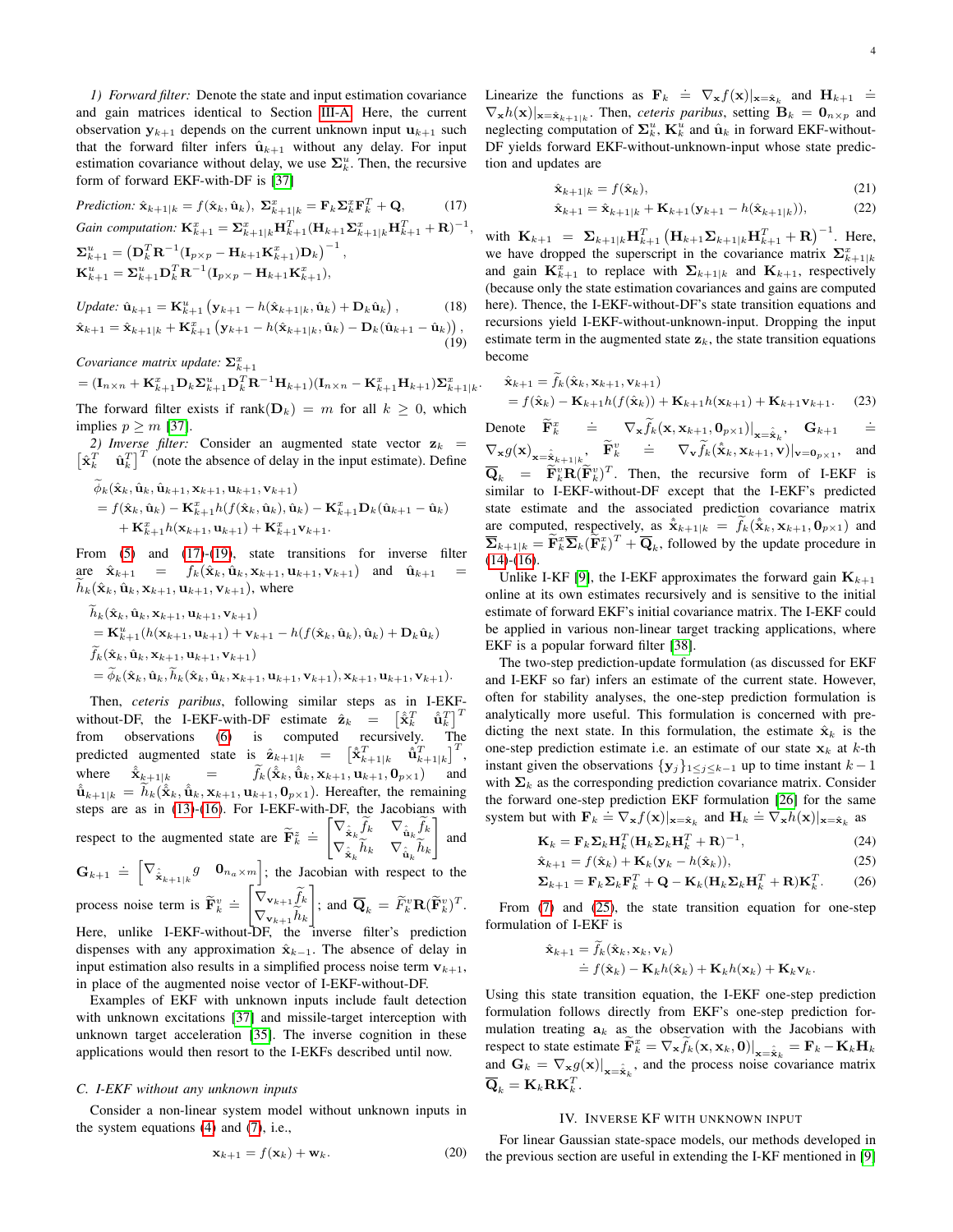to unknown input. Again, the forward KFs employed by the adversary with and without DF are conceptually different [\[39\]](#page-16-38) because of the delay involved in input estimation. The forward KFs with unknown input provide unbiased minimum variance state and input estimates.

#### <span id="page-4-7"></span>*A. I-KF-without-DF*

Consider the system in [\(1\)](#page-1-4) and [\(2\)](#page-1-5) with  $\mathbf{D} = \mathbf{0}_{p \times m}$ .

*1) Forward filter:* Unlike EKF-without-DF, the forward KFwithout-DF considers an intermediate state update step using the estimated unknown input before the final state updates. In this step, the unknown input is first estimated (with one-step delay) using the current observation  $y_{k+1}$  and input estimation gain matrix  $M_{k+1}$ . In the update step, the current state estimate  $\hat{\mathbf{x}}_{k+1}$  is computed by again considering the current observation  $y_{k+1}$ . The forward KF-without-DF is [\[40\]](#page-16-39):

$$
Prediction: \hat{\mathbf{x}}_{k+1|k} = \mathbf{F} \hat{\mathbf{x}}_k, \ \Sigma_{k+1|k} = \mathbf{F} \Sigma_k \mathbf{F}^T + \mathbf{Q}, \tag{27}
$$

Unknown input estimation: 
$$
\mathbf{S}_{k+1} = \mathbf{H} \mathbf{\Sigma}_{k+1|k} \mathbf{H}^T + \mathbf{R},
$$
 (28)

$$
M_{k+1} = (\mathbf{B}^T \mathbf{H}^T \mathbf{S}_{k+1}^{-1} \mathbf{H} \mathbf{B})^{-1} \mathbf{B}^T \mathbf{H}^T \mathbf{S}_{k+1}^{-1},
$$
(29)

$$
\hat{\mathbf{u}}_k = \mathbf{M}_{k+1} (\mathbf{y}_{k+1} - \mathbf{H}\hat{\mathbf{x}}_{k+1|k}),
$$
\n(30)

$$
\widetilde{\mathbf{x}}_{k+1|k+1} = \hat{\mathbf{x}}_{k+1|k} + \mathbf{B}\hat{\mathbf{u}}_k, \tag{31}
$$

$$
\widetilde{\Sigma}_{k+1|k+1} = (\mathbf{I}_{n \times n} - \mathbf{B} \mathbf{M}_{k+1} \mathbf{H}) \Sigma_{k+1|k} (\mathbf{I}_{n \times n} - \mathbf{B} \mathbf{M}_{k+1} \mathbf{H})^T
$$
 (32)  
+ 
$$
\mathbf{B} \mathbf{M}_{k+1} \mathbf{R} \mathbf{M}_{k+1}^T \mathbf{B}^T,
$$

$$
Update: \mathbf{K}_{k+1} = \mathbf{\Sigma}_{k+1|k} \mathbf{H}^T \mathbf{S}_{k+1}^{-1},
$$
\n(33)

$$
\hat{\mathbf{x}}_{k+1} = \tilde{\mathbf{x}}_{k+1|k+1} + \mathbf{K}_{k+1}(\mathbf{y}_{k+1} - \mathbf{H}\tilde{\mathbf{x}}_{k+1|k+1}),
$$
\n(34)

$$
\Sigma_{k+1} = \widetilde{\Sigma}_{k+1|k+1} - \mathbf{K}_{k+1}(\widetilde{\Sigma}_{k+1|k+1}\mathbf{H}^T - \mathbf{B}\mathbf{M}_{k+1}\mathbf{R})^T.
$$
 (35)

The forward filter exists if rank(HB) = rank(B) =  $m$  which implies  $n \geq m$  and  $p \geq m$  such that  $\hat{u}_k$  is an unbiased minimum variance estimate of the unknown input [\[40\]](#page-16-39). Here, unlike I-EKFs, the gain matrices  $\mathbf{K}_{k+1}$  and  $\mathbf{M}_{k+1}$ , are deterministic and completely determined by the model parameters and the initial covariance matrix similar to I-KF [\[9\]](#page-16-8).

2) Inverse filter: Denote  $\tilde{\mathbf{F}}_k = (\mathbf{I}_{n \times n} - \mathbf{K}_{k+1} \mathbf{H})(\mathbf{I}_{n \times n} \mathbf{BM}_{k+1}\mathbf{H})\mathbf{F}$  and  $\mathbf{E}_k = \mathbf{BM}_{k+1} - \mathbf{K}_{k+1}\mathbf{HBM}_{k+1} + \mathbf{K}_{k+1}$ . From [\(2\)](#page-1-5) with  $\mathbf{D} = \mathbf{0}_{p \times m}$ , and [\(27\)](#page-4-1)-[\(34\)](#page-4-2), the state transition equation for I-KF-without-DF is

$$
\hat{\mathbf{x}}_{k+1} = \widetilde{\mathbf{F}}_k \hat{\mathbf{x}}_k + \mathbf{E}_k \mathbf{H} \mathbf{x}_{k+1} + \mathbf{E}_k \mathbf{v}_{k+1}.
$$
 (36)

Unlike the state transition [\(11\)](#page-2-2) and [\(12\)](#page-2-3) of I-EKF-without-DF, the state transition for I-KF-without-DF is not an explicit function of the forward filter input estimate and hence, an augmented state is not needed. The difference arises from the forward EKF-without-DF, where the current input estimate explicitly depends on the previous input estimates as observed in [\(10\)](#page-2-1), which is not the case in KFwithout-DF. The recursive form of I-KF-without-DF with observation [\(3\)](#page-1-6) is:

*Prediction:* 
$$
\hat{\mathbf{x}}_{k+1|k} = \widetilde{\mathbf{F}}_k \hat{\mathbf{x}}_k + \mathbf{E}_k \mathbf{H} \mathbf{x}_{k+1}, \ \overline{\boldsymbol{\Sigma}}_{k+1|k} = \widetilde{\mathbf{F}}_k \overline{\boldsymbol{\Sigma}}_k \widetilde{\mathbf{F}}_k^T + \overline{\mathbf{Q}}_k,
$$
\n(37)

$$
Update: \overline{\mathbf{S}}_{k+1} = \mathbf{G} \overline{\mathbf{\Sigma}}_{k+1|k} \mathbf{G}^T + \mathbf{\Sigma}_{\epsilon},
$$
\n(38)

$$
\hat{\mathbf{x}}_{k+1} = \hat{\mathbf{x}}_{k+1|k} + \overline{\mathbf{\Sigma}}_{k+1|k} \mathbf{G}^T \overline{\mathbf{S}}_{k+1}^{-1} (\mathbf{a}_{k+1} - \mathbf{G} \hat{\mathbf{x}}_{k+1|k}),
$$
(39)

$$
\overline{\Sigma}_{k+1} = \overline{\Sigma}_{k+1|k} - \overline{\Sigma}_{k+1|k} \mathbf{G}^T \overline{\mathbf{S}}_{k+1}^{-1} \mathbf{G} \overline{\Sigma}_{k+1|k},
$$
\n(40)

where  $\overline{Q}_k = E_k R E_k^T$  is (inverse) process noise covariance matrix.

#### <span id="page-4-11"></span>*B. I-KF-with-DF*

Consider the linear system model with DF given by [\(1\)](#page-1-4) and [\(2\)](#page-1-5).

*1) Forward filter:* Denote the state estimation covariance, input estimation (without delay) covariance, and cross-covariance of state and input estimates by  $\Sigma_k^x$ ,  $\Sigma_k^u$  and  $\Sigma_k^{x^u}$ , respectively. The forward KF-with-DF is [\[39\]](#page-16-38):

<span id="page-4-4"></span><span id="page-4-3"></span>*Prediction:* 
$$
\hat{\mathbf{x}}_{k+1|k} = \mathbf{F}\hat{\mathbf{x}}_k + \mathbf{B}\hat{\mathbf{u}}_k,
$$
 (41)  
\n
$$
\sum_{k=1|k}^{x} = \begin{bmatrix} \mathbf{F} & \mathbf{B} \end{bmatrix} \begin{bmatrix} \sum_{k}^{x} & \sum_{k}^{x} \mathbf{I} \\ \sum_{k}^{x} & \sum_{k}^{x} \end{bmatrix} \begin{bmatrix} \mathbf{F}^T \\ \mathbf{B}^T \end{bmatrix} + \mathbf{Q},
$$
\n*Gain computation:*  $\mathbf{S}_{k+1} = \mathbf{H}\Sigma_{k+1|k}^{x} \mathbf{H}^T + \mathbf{R},$   
\n $\mathbf{M}_{k+1} = (\mathbf{D}^T \mathbf{S}_{k+1}^{-1} \mathbf{D})^{-1} \mathbf{D}^T \mathbf{S}_{k+1}^{-1},$   
\n $\mathbf{K}_{k+1} = \sum_{k+1|k}^{x} \mathbf{H}^T \mathbf{S}_{k+1}^{-1},$   
\n*Update:*  $\hat{\mathbf{u}}_{k+1} = \mathbf{M}_{k+1}(\mathbf{y}_{k+1} - \mathbf{H}\hat{\mathbf{x}}_{k+1|k}),$  (42)  
\n $\hat{\mathbf{x}}_{k+1} = \hat{\mathbf{x}}_{k+1|k} + \mathbf{K}_{k+1}(\mathbf{y}_{k+1} - \mathbf{H}\hat{\mathbf{x}}_{k+1|k} - \mathbf{D}\hat{\mathbf{u}}_{k+1}),$  (43)  
\n*Covariance updates:*  $\Sigma_{k+1}^{u} = (\mathbf{D}^T \mathbf{S}_{k+1}^{-1} \mathbf{D})^{-1},$   
\n $\Sigma_{k+1}^{x} = \Sigma_{k+1|k}^{x} - \mathbf{K}_{k+1}(\mathbf{S}_{k+1} - \mathbf{D}\Sigma_{k+1}^{u} \mathbf{D}^T) \mathbf{K}_{k+1}^T,$   
\n $\Sigma_{k+1}^{x} = (\Sigma_{k+1}^{ux})^T = -\mathbf{K}_{k+1} \mathbf{D} \Sigma_{k+1}^{u}.$ 

<span id="page-4-1"></span>The forward filter exists if rank( $\mathbf{D}$ ) = m (which implies  $p > m$ ). Again, the gain matrices  $\mathbf{K}_{k+1}$  and  $\mathbf{M}_{k+1}$  are deterministic and completely determined by the system model and initial covariance matrices estimates.

2) *Inverse filter:* Consider an augmented state vector  $z_k$  =  $\begin{bmatrix} \hat{\mathbf{x}}_k^T & \hat{\mathbf{u}}_k^T \end{bmatrix}^T$ . Denote  $\widetilde{\mathbf{F}}_k = (\mathbf{I}_{n \times n} - \mathbf{K}_{k+1}\mathbf{H} + \mathbf{K}_{k+1}\mathbf{D}\mathbf{M}_{k+1}\mathbf{H})\mathbf{F}$ ,  $\mathbf{B}_k = (\mathbf{I}_{n\times n}\!\!\! -\mathbf{K}_{k+1}\mathbf{H}\!+\!\mathbf{K}_{k+1}\mathbf{D}\mathbf{M}_{k+1}\mathbf{H})\mathbf{B}, \mathbf{E}_k = \mathbf{K}_{k+1}(\mathbf{I}_{p\times p} \mathbf{DM}_{k+1}$ ),  $\widetilde{\mathbf{H}}_k = -\mathbf{M}_{k+1}\mathbf{H}\mathbf{F}$  and  $\widetilde{\mathbf{D}}_k = -\mathbf{M}_{k+1}\mathbf{H}\mathbf{B}$ . From [\(2\)](#page-1-5), and  $(41)$ - $(43)$ , the state transition equations for I-KF-with-DF are

<span id="page-4-8"></span><span id="page-4-2"></span>
$$
\hat{\mathbf{x}}_{k+1} = \mathbf{F}_k \hat{\mathbf{x}}_k + \mathbf{B}_k \hat{\mathbf{u}}_k + \mathbf{E}_k \mathbf{H} \mathbf{x}_{k+1} + \mathbf{E}_k \mathbf{D} \mathbf{u}_{k+1} + \mathbf{E}_k \mathbf{v}_{k+1}, \text{and}
$$
\n
$$
\hat{\mathbf{u}}_{k+1} = \tilde{\mathbf{H}}_k \hat{\mathbf{x}}_k + \tilde{\mathbf{D}}_k \hat{\mathbf{u}}_k + \mathbf{M}_{k+1} \mathbf{H} \mathbf{x}_{k+1} + \mathbf{M}_{k+1} \mathbf{D} \mathbf{u}_{k+1} + \mathbf{M}_{k+1} \mathbf{v}_{k+1}.
$$
\nAlso, 
$$
\begin{bmatrix} (\mathbf{E}_k \mathbf{v}_{k+1})^T & (\mathbf{M}_{k+1} \mathbf{v}_{k+1})^T \end{bmatrix}^T
$$
 is the augmented noise vector involved in this state transition with noise covariance matrix  $\overline{\mathbf{Q}}_k = \begin{bmatrix} \mathbf{E}_k \mathbf{R} \mathbf{E}_k^T & \mathbf{E}_k \mathbf{R} \mathbf{M}_{k+1}^T \\ \mathbf{M}_{k+1} \mathbf{R} \mathbf{E}_k^T & \mathbf{M}_{k+1} \mathbf{R} \mathbf{M}_{k+1}^T \end{bmatrix}$ . Then, *ceteris paribus*, following similar steps as in  $\text{K} \mathbf{K}^{-}$  without-DF, the I-KF-with-DF computes the estimate  $\hat{\mathbf{z}}_k = \begin{bmatrix} \hat{\mathbf{x}}_k^T & \hat{\mathbf{u}}_k^T \end{bmatrix}^T$  of the augmented state vector using the observation  $\mathbf{a}_k$  given by (3). The system matrices for the augmented state are  $\widetilde{\mathbf{F}}_k^z = \begin{bmatrix} \widetilde{\mathbf{F}}_k & \widetilde{\mathbf{B}}_k \\ \widetilde{\mathbf{H}}_k & \widetilde{\mathbf{D}}_k \end{bmatrix}$  and  $\overline{\mathbf{G}} = \begin{bmatrix} \mathbf{G} & \mathbf{0}_{n_\alpha \times m} \end{bmatrix}$ . The I-KF-with-DF predicts the augmented state

<span id="page-4-10"></span>with-DF predicts the augmented state as

$$
\hat{\mathbf{x}}_{k+1|k} = \tilde{\mathbf{F}}_k \hat{\mathbf{x}}_k + \tilde{\mathbf{B}}_k \hat{\mathbf{u}}_k + \mathbf{E}_k \mathbf{H} \mathbf{x}_{k+1} + \mathbf{E}_k \mathbf{D} \mathbf{u}_{k+1},
$$
\n
$$
\hat{\mathbf{u}}_{k+1|k} = \tilde{\mathbf{H}}_k \hat{\mathbf{x}}_k + \tilde{\mathbf{D}}_k \hat{\mathbf{u}}_k + \mathbf{M}_{k+1} \mathbf{H} \mathbf{x}_{k+1} + \mathbf{M}_{k+1} \mathbf{D} \mathbf{u}_{k+1},
$$
\n
$$
\hat{\mathbf{z}}_{k+1|k} = \begin{bmatrix} \hat{\mathbf{x}}_k^T & \hat{\mathbf{u}}_{k+1|k}^T \end{bmatrix}^T, \ \overline{\mathbf{\Sigma}}_{k+1|k} = \tilde{\mathbf{F}}_k^z \overline{\mathbf{\Sigma}}_k (\tilde{\mathbf{F}}_k^z)^T + \overline{\mathbf{Q}}_k,
$$

followed by the update procedure [\(38\)](#page-4-5)-[\(40\)](#page-4-6) with **G** and  $\hat{x}_{k+1}$ replaced by  $\overline{G}$  and  $\hat{z}_{k+1}$ , respectively.

Since the observation  $y_k$  explicitly depends on the unknown input  $u_k$  for a system with DF, I-KF-with-DF and I-EKF-with-DF require perfect knowledge of the current input  $u_k$  as a known exogenous input to obtain their state and input estimates, which is not the case in I-KF-without-DF and I-EKF-without-DF.

#### V. EXTENSIONS TO INVERSES OF EKF VARIANTS

<span id="page-4-9"></span><span id="page-4-6"></span><span id="page-4-5"></span><span id="page-4-0"></span>Several advanced versions of EKF exist, each aiming toward improving either the estimation accuracy (SOEKF or higher-order, GS-EKF), convergence (iterated EKF), stability (DEKF) or practical feasibility (hybrid EKF). In applications such as parameter estimation, EKF may not necessarily converge to true parameter values [\[41\]](#page-16-40) unless some corrective terms are added. The iterated EKF, in which the correction equation is iterated a fixed number of times, was proposed to improve the convergence properties of the EKF [\[42\]](#page-16-41). The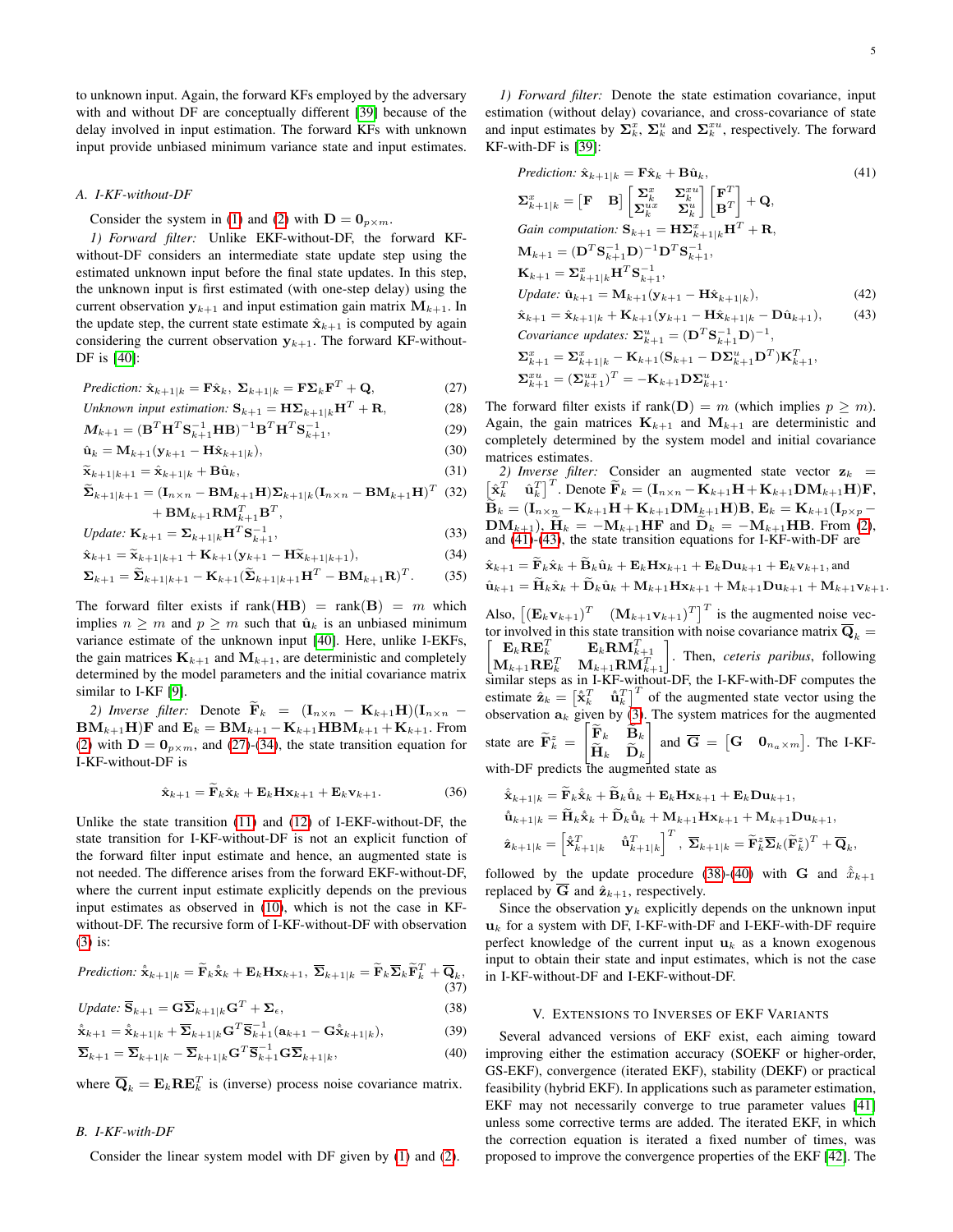hybrid EKF is more practical because it employs continuous-time dynamics and discrete-time measurements [\[15\]](#page-16-14). The literature also reports grid-based EKF [\[43\]](#page-16-42) that is a pre-cursor of particle filter. A comparison of nonlinear KFs is available in [\[44,](#page-16-43) [45\]](#page-16-44). In the following, we extend our theory to derive the inverses of some common EKF variants such as SOEKF, GS-EKF, and DEKF. We consider the nonlinear system model without unknown inputs as in [\(20\)](#page-3-4), [\(7\)](#page-1-1) and [\(6\)](#page-1-2). We also derive the one-step prediction formulation of SOEKF and its inverse.

#### <span id="page-5-5"></span>*A. Inverse SOEKF*

In SOEKF, the forward and invese filters consider second-order terms in Taylor series expansion. Linearize the functions as  $\mathbf{F}_k \doteq$  $\nabla_{\mathbf{x}} f(\mathbf{x})|_{\mathbf{x}=\hat{\mathbf{x}}_k}$  and  $\mathbf{H}_{k+1} \doteq \nabla_{\mathbf{x}} h(\mathbf{x})|_{\mathbf{x}=\hat{\mathbf{x}}_{k+1|k}}$ .

*1) Forward filter:* Denoting the i-th Euclidean basis vectors in  $\mathbb{R}^{n \times 1}$  and  $\mathbb{R}^{p \times 1}$ , by  $a_i$  and  $b_i$ , respectively, the forward SOEKF is [\[46\]](#page-16-45)

*Prediction:* 
$$
\hat{\mathbf{x}}_{k+1|k} = f(\hat{\mathbf{x}}_k) + \frac{1}{2} \sum_{i=1}^{n} \mathbf{a}_i \text{Tr} (\nabla^2 [f(\hat{\mathbf{x}}_k)]_i \Sigma_k),
$$
 (44)

$$
\Sigma_{k+1|k} = \mathbf{F}_{k} \Sigma_{k} \mathbf{F}_{k}^{T} + \mathbf{Q} \n+ \frac{1}{2} \sum_{i=1}^{n} \sum_{j=1}^{n} \mathbf{a}_{i} \mathbf{a}_{j}^{T} \text{Tr} \left( \nabla^{2} \left[ f(\hat{\mathbf{x}}_{k}) \right]_{i} \Sigma_{k} \nabla^{2} \left[ f(\hat{\mathbf{x}}_{k}) \right]_{j} \Sigma_{k} \right),
$$

*Update:*

$$
\hat{\mathbf{y}}_{k+1|k} = h(\hat{\mathbf{x}}_{k+1|k}) + \frac{1}{2} \sum_{i=1}^{p} \mathbf{b}_{i} \text{Tr} \left( \nabla^{2} \left[ h(\hat{\mathbf{x}}_{k+1|k}) \right]_{i} \boldsymbol{\Sigma}_{k+1|k} \right), \tag{45}
$$

$$
\mathbf{S}_{k+1} = \mathbf{H}_{k+1} \Sigma_{k+1|k} \mathbf{H}_{k+1}^T + \mathbf{R}
$$
\n
$$
+ \frac{1}{2} \sum_{i=1}^p \sum_{j=1}^p \mathbf{b}_i \mathbf{b}_j^T \text{Tr} \left( \nabla^2 \left[ h(\hat{\mathbf{x}}_{k+1|k}) \right]_i \Sigma_{k+1|k} \nabla^2 \left[ h(\hat{\mathbf{x}}_{k+1|k}) \right]_j \Sigma_{k+1|k} \right)
$$
\n
$$
\hat{\mathbf{x}}_{k+1} = \hat{\mathbf{x}}_{k+1|k} + \Sigma_{k+1|k} \mathbf{H}_{k+1}^T \mathbf{S}_{k+1}^{-1} (\mathbf{y}_{k+1} - \hat{\mathbf{y}}_{k+1|k}), \qquad (46)
$$
\n
$$
\Sigma_{k+1} = \Sigma_{k+1|k} - \Sigma_{k+1|k} \mathbf{H}_{k+1}^T \mathbf{S}_{k+1}^{-1} \mathbf{H}_{k+1} \Sigma_{k+1|k},
$$

where  $\hat{y}_{k+1|k}$  is the predicted observation. Unlike EKF, the SOEKF includes Hessian terms in the prediction equations.

2) Inverse filter: Define  $f(\hat{\mathbf{x}}, \mathbf{\Sigma}) = f(\hat{\mathbf{x}}) + \frac{1}{2} \sum_{i=1}^{n} \mathbf{a}_i \text{Tr} (\nabla^2 [f(\hat{\mathbf{x}})]_i \mathbf{\Sigma})$  and  $h(\hat{\mathbf{x}}, \mathbf{\Sigma}) = h(\hat{\mathbf{x}}) + \frac{1}{2} \sum_{i=1}^{n} \mathbf{b}_i \text{Tr} (\nabla^2 [h(\hat{\mathbf{x}})]_i \mathbf{\Sigma})$ . Using [\(7\)](#page-1-1) and [\(44\)](#page-5-0)-[\(46\)](#page-5-1), the transition equation for the inverse SOEKF (I-SOEKF) is

$$
\hat{\mathbf{x}}_{k+1} = \overline{f}_k(\hat{\mathbf{x}}_k, \mathbf{x}_{k+1}, \mathbf{v}_{k+1})
$$
  
=  $\widetilde{f}(\hat{\mathbf{x}}_k, \boldsymbol{\Sigma}_k) - \mathbf{K}_{k+1} \widetilde{h}(\widetilde{f}(\hat{\mathbf{x}}_k, \boldsymbol{\Sigma}_k), \boldsymbol{\Sigma}_{k+1|k})$   
+  $\mathbf{K}_{k+1} h(\mathbf{x}_{k+1}) + \mathbf{K}_{k+1} \mathbf{v}_{k+1}.$ 

where  $\mathbf{K}_{k+1} = \sum_{k+1|k} \mathbf{H}_{k+1}^T \mathbf{S}_{k+1}^{-1}$  is SOEKF's gain matrix.

The I-SOEKF recursions now follow directly from forward SOEKF's recursions treating  $a_k$  as the observation. Denote the Jacobians and the Hessian with respect to the state estimate  $\hat{\mathbf{x}}_k$ as  $\overline{F}_k \stackrel{\text{def}}{=} \nabla_{\mathbf{x}} \overline{f}_k(\mathbf{x}, \mathbf{x}_{k+1}, \mathbf{0}) \big|_{\mathbf{x} = \hat{\mathbf{x}}_k}, \quad \mathbf{G}_{k+1} \stackrel{\text{def}}{=} \nabla_{\mathbf{x}} g(\mathbf{x}) \big|_{\mathbf{x} = \hat{\mathbf{x}}_{k+1|k}}$ and  $\nabla^2 \left[ \overline{f}_k(\hat{\mathbf{x}}_k) \right]_i \doteq \nabla_x^2 \left[ \overline{f}_k(\mathbf{x}, \mathbf{x}_{k+1}, \mathbf{0}) \right]_i \big|_{\mathbf{x} = \hat{\mathbf{x}}_{k,n}$  and the process noise covariance matrix as  $\overline{\mathbf{Q}}_k = \overline{\mathbf{V}}_k \overline{\mathbf{R}} \overline{\mathbf{V}}_k^T$  with  $\overline{\mathbf{V}}_k \stackrel{\doteq}{=}$  $\nabla_v \overline{f}_k(\hat{\mathbf{x}}_k, \mathbf{x}_{k+1}, \mathbf{v})|_{\mathbf{v}=\mathbf{0}}$ . The I-SOEKF's prediction is

$$
\begin{split} \textit{Prediction: } \hat{\mathbf{x}}_{k+1|k} &= \overline{f}_k(\hat{\mathbf{x}}_k, \mathbf{x}_{k+1}, \mathbf{0}) + \frac{1}{2} \sum_{i=1}^n \mathbf{a}_i \text{Tr} \left( \nabla^2 \left[ \overline{f}_k(\hat{\mathbf{x}}_k) \right]_i \overline{\mathbf{\Sigma}}_k \right) \\ &\quad \nabla_{k+1|k} = \overline{\mathbf{F}}_k \overline{\mathbf{\Sigma}}_k \overline{\mathbf{F}}_k^T + \overline{\mathbf{Q}}_k \\ &\quad + \frac{1}{2} \sum_{i=1}^n \sum_{j=1}^n \mathbf{a}_i \mathbf{a}_j^T \text{Tr} \left( \nabla^2 \left[ \overline{f}_k(\hat{\mathbf{x}}_k) \right]_i \overline{\mathbf{\Sigma}}_k \nabla^2 \left[ \overline{f}_k(\hat{\mathbf{x}}_k) \right]_j \overline{\mathbf{\Sigma}}_k \right). \end{split}
$$

Here, besides the gain matrix  $\mathbf{K}_{k+1}$ , the Hessian terms are also treated as time-varying parameters of the state transition and approximated by evaluating them using the previous I-SOEKF's estimate  $\hat{\mathbf{x}}_k$ . When the second-order terms are neglected, the forward SOEKF and I-SOEKF reduce to, respectively, forward EKF and I-EKF.

*3) One-step prediction formulation:* The one-step prediction formulation of SOEKF for the considered system model can be derived following the derivation of two-step recursion formulation of SOEKF as outlined in [\[46\]](#page-16-45). Denote  $\mathbf{F}_k \doteq \nabla_{\mathbf{x}} f(\mathbf{x})|_{\mathbf{x}=\hat{\mathbf{x}}_k}$  and  $H_k = \nabla_{\mathbf{x}} h(\mathbf{x})|_{\mathbf{x}=\hat{\mathbf{x}}_k}$ , the recursive equations obtained are

<span id="page-5-2"></span>
$$
\widetilde{\mathbf{x}}_k = f(\hat{\mathbf{x}}_k) + \frac{1}{2} \sum_{i=1}^n \mathbf{a}_i \text{Tr} \left( \nabla^2 \left[ f(\hat{\mathbf{x}}_k) \right]_i \boldsymbol{\Sigma}_k \right),\tag{47}
$$

<span id="page-5-6"></span>
$$
\widetilde{\Sigma}_{k} = \mathbf{F}_{k} \Sigma_{k} \mathbf{F}_{k}^{T} + \mathbf{Q} \n+ \frac{1}{2} \sum_{i=1}^{n} \sum_{j=1}^{n} \mathbf{a}_{i} \mathbf{a}_{j}^{T} \text{Tr} \left( \nabla^{2} \left[ f(\hat{\mathbf{x}}_{k}) \right]_{i} \Sigma_{k} \nabla^{2} \left[ f(\hat{\mathbf{x}}_{k}) \right]_{j} \Sigma_{k} \right), \tag{48}
$$

<span id="page-5-0"></span>
$$
\mathbf{S}_{k} = \mathbf{H}_{k} \mathbf{\Sigma}_{k} \mathbf{H}_{k}^{T} + \mathbf{R}
$$
  
+  $\frac{1}{2} \sum_{i=1}^{p} \sum_{j=1}^{p} \mathbf{b}_{i} \mathbf{b}_{j}^{T} \text{Tr} \left( \nabla^{2} \left[ h(\hat{\mathbf{x}}_{k}) \right]_{i} \Sigma_{k} \nabla^{2} \left[ h(\hat{\mathbf{x}}_{k}) \right]_{j} \Sigma_{k} \right), (49)$ 

$$
\mathbf{M}_{k} = \frac{1}{2} \sum_{i=1}^{n} \sum_{j=1}^{p} \mathbf{a}_{i} \mathbf{b}_{j}^{T} \text{Tr} \left( \nabla^{2} \left[ f(\hat{\mathbf{x}}_{k}) \right]_{i} \boldsymbol{\Sigma}_{k} \nabla^{2} \left[ h(\hat{\mathbf{x}}_{k}) \right]_{j} \boldsymbol{\Sigma}_{k} \right), \quad (50)
$$

<span id="page-5-7"></span>
$$
\mathbf{K}_k = (\mathbf{F}_k \Sigma_k \mathbf{H}_k^T + \mathbf{M}_k) \mathbf{S}_k^{-1},
$$
\n(51)

$$
\hat{\mathbf{x}}_{k+1} = \widetilde{\mathbf{x}}_k + \mathbf{K}_k \left( \mathbf{y}_k - h(\hat{\mathbf{x}}_k) - \frac{1}{2} \sum_{i=1}^p \mathbf{b}_i \text{Tr} \left( \nabla^2 \left[ h(\hat{\mathbf{x}}_k) \right]_i \boldsymbol{\Sigma}_k \right) \right),\tag{52}
$$

<span id="page-5-4"></span><span id="page-5-3"></span>
$$
\Sigma_{k+1} = \widetilde{\Sigma}_k - \mathbf{K}_k \mathbf{S}_k \mathbf{K}_k^T.
$$
\n(53)

<span id="page-5-1"></span>, formulation of I-SOEKF is From  $(7)$ ,  $(47)$  and  $(52)$ , the state transition equation for one-step

<span id="page-5-8"></span>
$$
\hat{\mathbf{x}}_{k+1} \doteq \overline{f}_k(\hat{\mathbf{x}}_k, \mathbf{x}_k, \mathbf{v}_k)
$$
\n
$$
= f(\hat{\mathbf{x}}_k) - \mathbf{K}_k h(\hat{\mathbf{x}}_k) + \frac{1}{2} \sum_{i=1}^n \mathbf{a}_i \text{Tr} (\nabla^2 [f(\hat{\mathbf{x}}_k)]_i \Sigma_k)
$$
\n
$$
- \frac{1}{2} \mathbf{K}_k \sum_{i=1}^p \mathbf{b}_i \text{Tr} (\nabla^2 [h(\hat{\mathbf{x}}_k)]_i \Sigma_k) + \mathbf{K}_k h(\mathbf{x}_k) + \mathbf{K}_k \mathbf{v}_k. \tag{54}
$$

Again, the inverse filter follows directly from SOEKF's one-step prediction formulation considering this state transition. The Jacobians with respect to the state estimate are  $\overline{F}_k = \nabla_{\mathbf{x}} \overline{f}_k(\mathbf{x}, \mathbf{x}_k, \mathbf{0})|_{\mathbf{x} = \hat{\mathbf{x}}_k} =$  $\mathbf{F}_k - \mathbf{K}_k \mathbf{H}_k$  and  $\mathbf{G}_k \doteq \nabla_{\mathbf{x}} g(\mathbf{x}) \big|_{\mathbf{x} = \hat{\mathbf{x}}_k}$ , with the process noise covariance matrix  $\overline{\mathbf{Q}}_k = \mathbf{K}_k \mathbf{R}_k \mathbf{K}_k^T$ .

#### *B. Inverse GS-EKF*

,

The GS-EKF [\[36\]](#page-16-35) assumes the posterior distribution of the state estimate to be a weighted sum of Gaussian densities, which are updated recursively based on the current observation.

*1) Forward filter:* In the forward GS-EKF, we consider *l* Gaussians denoting the  $i$ -th Gaussian probability density function, with mean  $\overline{\mathbf{x}}_{i,k}$  and covariance  $\Sigma_{i,k}$  at k-th time-step, as  $\gamma[\mathbf{x}$  –  $\overline{\mathbf{x}}_i$ ,  $\Sigma_i$  =  $(2\pi)^{-n/2} |\Sigma_i|^{-1/2} e^{-\frac{1}{2}(\mathbf{x}-\overline{\mathbf{x}}_i)^T \Sigma_i^{-1} (\mathbf{x}-\overline{\mathbf{x}}_i)^T}$ . Given observations  $Y_k = {y_j}_{1 \leq j \leq k}$  up to k-th time instant, the pos- $\sum_{i=1}^{l} c_{i,k} \gamma[\mathbf{x}_k - \overline{\mathbf{x}}_{i,k}, \Sigma_{i,k}]$ , where  $c_{i,k}$  is *i*-th Gaussian's weight at terior distribution of state  $x_k$ , is approximated as  $p(x_k|Y_k)$  =  $\sum_{i=1}^{K} \sum_{i}^{T} \sum_{k}^{T} \sum_{k}^{T} \sum_{k}^{T} \sum_{k}^{T} \sum_{k}^{T} \sum_{k}^{T}$ , where  $\sum_{i}^{T} \sum_{k}^{T}$ , is the catalogistic step. Linearizing the functions as  $\mathbf{F}_{i,k} \doteq \nabla_{\mathbf{x}} f(\mathbf{x}) |_{\mathbf{x}=\overline{\mathbf{x}}_{i,k}}$ and  $\mathbf{H}_{i,k+1} \doteq \nabla_{\mathbf{x}} h(\mathbf{x})|_{\mathbf{x}=\overline{\mathbf{x}}_{i,k+1|k}}$  for the *i*-th Gaussian, the means  ${\{\overline{\mathbf{x}}_{i,k}\}_{1\leq i\leq l}}$  and covariance matrices  ${\{\Sigma_{i,k}\}_{1\leq i\leq l}}$  are updated based on the current observation  $y_{k+1}$  using independent EKF recursions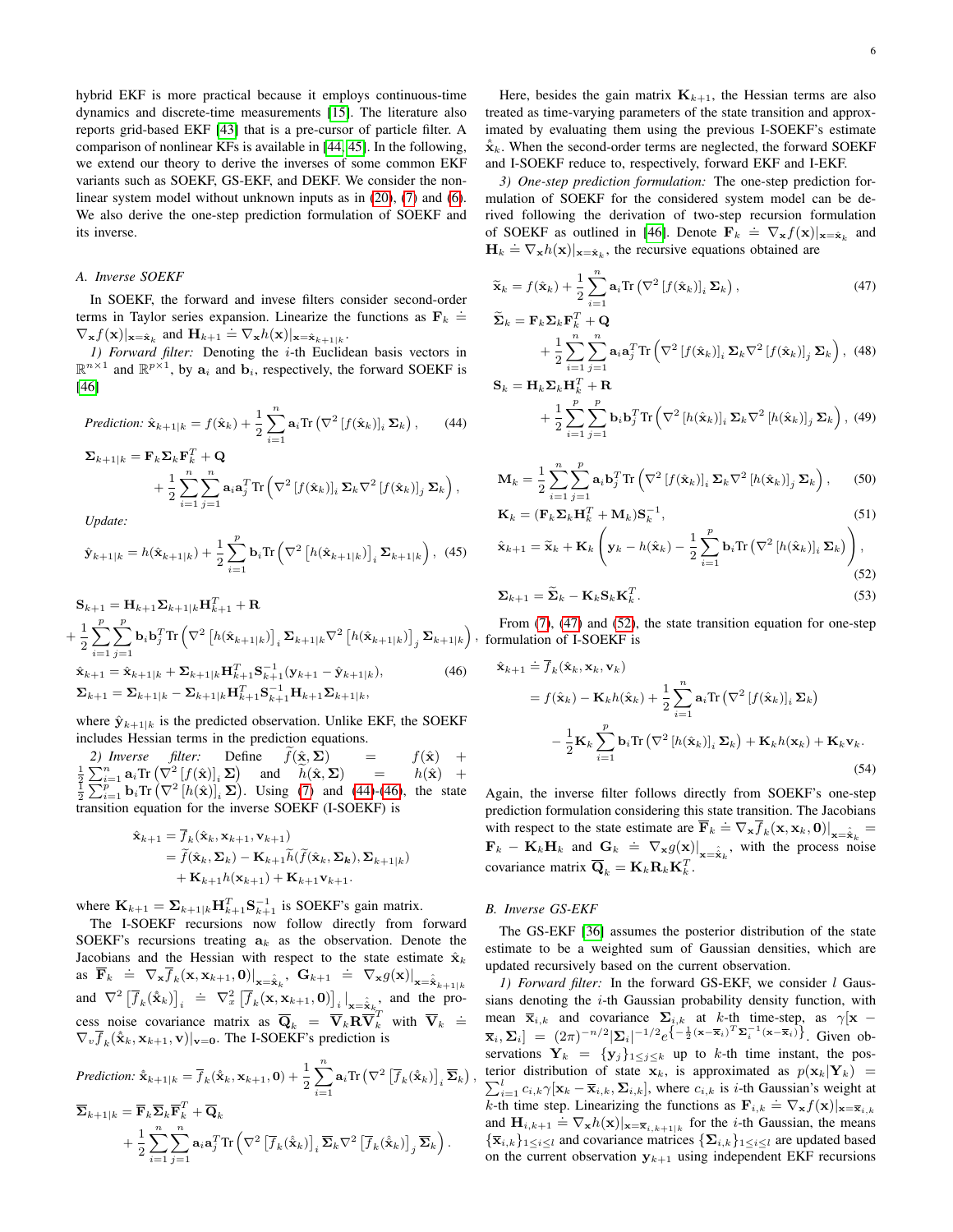$$
c_{i,k+1} = \frac{c_{i,k}\gamma[\mathbf{y}_{k+1} - h(\overline{\mathbf{x}}_{i,k+1|k}), \mathbf{S}_{i,k+1}]}{\sum_{i'=1}^{l} c_{i',k}\gamma[\mathbf{y}_{k+1} - h(\overline{\mathbf{x}}_{i',k+1|k}), \mathbf{S}_{i',k+1}]}
$$

,

where  $\overline{\mathbf{x}}_{i,k+1|k}$  is the *i*-th Gaussian's predicted mean and  $S_{i,k+1}$  =  $\mathbf{H}_{i,k+1}\mathbf{\Sigma}_{i,k+1|k}\mathbf{H}_{i,k+1}^T$  + R with  $\mathbf{\Sigma}_{i,k+1|k}$  as the prediction covariance matrix of  $\overline{\mathbf{x}}_{i,k+1|k}$ . With these updated Gaussians, the point-estimate  $\hat{\mathbf{x}}_k$  and the associated covariance matrix  $\Sigma_k$  are  $\hat{\mathbf{x}}_{k+1} = \sum_{i=1}^l c_{i,k+1} \overline{\mathbf{x}}_{i,k+1}$  and  $\Sigma_{k+1} = \sum_{i=1}^l c_{i,k+1} (\hat{\mathbf{x}}_{k+1} - \overline{\mathbf{x}}_{i,k+1}) (\hat{\mathbf{x}}_{k+1} - \overline{\mathbf{x}}_{i,k+1})^T)$ .  $\sum_{i=1}^{l} c_{i,k+1} \left( \mathbf{\Sigma}_{i,k+1} + (\hat{\mathbf{x}}_{k+1} - \overline{\mathbf{x}}_{i,k+1}) (\hat{\mathbf{x}}_{k+1} - \overline{\mathbf{x}}_{i,k+1})^T \right).$ 

2) *Inverse filter:* Consider an augmented state vector  $z_k$  =  $\{\{\overline{\mathbf{x}}_{i,k}\}_{1\leq i\leq l}, \{c_{i,k}\}_{1\leq i\leq l}\}$  (means and weights of forward GS-EKF). Then, substituting for observation  $y_{k+1}$  from [\(7\)](#page-1-1) in the forward filter's updates similar to various inverse filters earlier and denoting the *i*-th EKF's gain matrix as  $\mathbf{K}_{i,k+1} = \sum_{i,k+1|k} \mathbf{H}_{i,k+1}^T \mathbf{S}_{i,k+1}^{-1}$ yields the state transition equations for inverse GS-EKF (I-GS-EKF) as

$$
\overline{\mathbf{x}}_{i,k+1} = f(\overline{\mathbf{x}}_{i,k}) + \mathbf{K}_{i,k+1} \left( h(\mathbf{x}_{k+1}) + \mathbf{v}_{k+1} - h(f(\overline{\mathbf{x}}_{i,k})) \right), \n c_{i,k+1} = \frac{c_{i,k} \gamma[h(\mathbf{x}_{k+1}) + \mathbf{v}_{k+1} - h(f(\overline{\mathbf{x}}_{i,k})), \mathbf{S}_{i,k+1}]}{\sum_{i'=1}^{l} c_{i',k} \gamma[h(\mathbf{x}_{k+1}) + \mathbf{v}_{k+1} - h(f(\overline{\mathbf{x}}_{i',k})), \mathbf{S}_{i',k+1}]}.
$$
\n(55)

Treating  $\{K_{i,k+1}, S_{i,k+1}\}_{1 \leq i \leq l}$  as time-varying parameters of the state transition equations, which are approximated in a similar way as we approximated the gain matrices for various inverse filters earlier, the overall state transition in terms of the augmented state is  $z_{k+1} =$  $f_k(\mathbf{z}_k, \mathbf{x}_{k+1}, \mathbf{v}_{k+1})$ . Similarly, the observation  $\mathbf{a}_k$  as a function of augmented state  $\mathbf{z}_k$  is  $\mathbf{a}_k = \overline{g}(\mathbf{z}_k) + \boldsymbol{\epsilon}_k = g\left(\sum_{i=1}^l c_{i,k} \overline{\mathbf{x}}_{i,k}\right) + \boldsymbol{\epsilon}_k$ .

The I-GS-EKF approximates the posterior distribution of the augmented state as a sum of  $\overline{l}$  Gaussians with its recursions again following directly from forward GS-EKF's recursions treating  $a_k$  as the observation. However, the inverse filter estimates an  $l(n + 1)$ dimensional augmented state  $z_k$  with the Jacobians with respect to the state denoted as  $\overline{\mathbf{F}}_{j,k} \triangleq \nabla_{\mathbf{z}} \overline{f}_k(\mathbf{z}, \mathbf{x}_{k+1}, \mathbf{0})|_{\mathbf{z} = \overline{\mathbf{z}}_{j,k}}$  and  $G_{j,k+1} \doteq \nabla_{\mathbf{z}} \overline{g}(\mathbf{z})|_{\mathbf{z}=\overline{\mathbf{z}}_{j,k+1|k}}$ , and the process noise covariance matrix as  $\overline{\mathbf{Q}}_k = \overline{\mathbf{V}}_{j,k} \mathbf{R} \overline{\mathbf{V}}_{j,k}^T$  with  $\overline{\mathbf{V}}_{j,k} \doteq \nabla_{\mathbf{V}} \overline{f}_k (\overline{\mathbf{z}}_{j,k}, \mathbf{x}_{k+1}, \mathbf{v})|_{\mathbf{v}=\mathbf{0}}$ for the j-th inverse filter's Gaussian updates. The point estimate  $\hat{\mathbf{z}}_k$ consists of the estimates  $\{\hat{\overline{x}}_{i,k}, \hat{c}_{i,k}\}_{1 \leq i \leq l}$  of the forward GS-EKF's means and weights such that the point estimate  $\hat{x}_k$  of the forward filter's estimate  $\hat{\mathbf{x}}_k$  is  $\hat{\hat{\mathbf{x}}}_k = \sum_{i=1}^l \hat{c}_{i,k} \hat{\overline{\mathbf{x}}}_{i,k}$ .

When the forward filter considers only one Gaussian  $(l = 1)$ , the forward GS-EKF reduces to forward EKF with the only weight  $c_{1,k} = 1$  for all k. Hence, this weight need not be considered in the augmented state and  $z_k$  reduces to  $\overline{x}_{1,k}$  which is the estimate  $\hat{\mathbf{x}}_k$  itself. Similarly, I-GS-EKF also reduces to I-EKF if only one Gaussian is considered  $(\bar{l} = 1)$ .

#### *C. Inverse DEKF*

Consider the adversary employing DEKF [\[32\]](#page-16-31) as its forward filter. In DEKF, the output non-linearities are modified using dither signals so as to tighten the cone-bounds. Dithering tightens this cone such that the non-linearities are smoothened but it may also degrade the near-optimal performance of the EKF after the initial transient phase of estimation. Therefore, dithering is introduced only during the initial transient phase with the aim to improve the filter's transient performance and avoid divergence. Denote the dither amplitude which controls the tightness of the cone-bounds by  $d$  and its amplitude probability density function by  $p(a)$ . The observation function  $h(x)$ is dithered as  $h^*(x) = \int_{-d}^{d} h(a+x)p(a)da$ . If  $d = d_0e^{-k/\tau}$ , where  $d_0$  and  $\tau$  are constants and 'k' denotes the time index, then  $h^*(x) \to h(x)$  exponentially as  $k \to \infty$  during the transient phase.

The forward DEKF follows from conventional forward EKF of Section [III-C](#page-3-5) by replacing  $h(\cdot)$  with  $h^*(\cdot)$  as the observation function of  $y_k$  during the initial transient phase and hence, the inverse DEKF (I-DEKF) also follows from I-EKF of Section [III-C.](#page-3-5) The dither of the adversary's filter is assumed to be known to us or may be estimated separately. Otherwise, the I-DEKF may also proceed with the unmodified observation function. We show in Section [VII-D](#page-11-0) that these two formulations, labeled I-DEKF-1 and I-DEKF-2, respectively, generally vary in their estimation performances.

#### VI. STABILITY ANALYSES

<span id="page-6-0"></span>For continuous-time nonlinear Kalman filtering, some convergence results were mentioned in [\[47\]](#page-16-46). In case of EKF, sufficient conditions for stability for non-linear systems with linear output map were described in [\[48\]](#page-16-47). The asymptotic convergence of EKF for a special class of systems, where EKF is applied for joint state and parameter estimation of linear stochastic systems, was studied in [\[41,](#page-16-40) [49\]](#page-16-48). If the nonlinearities have known bounds, then the Riccati equation is slightly modified to guarantee stability for the continuous-time EKF [\[50\]](#page-16-49).

<span id="page-6-2"></span>To derive the sufficient conditions for stochastic stability of nonlinear filters, one of the common approaches is to introduce unknown instrumental matrices to account for the linearization errors [\[28\]](#page-16-27). It does not assume any bound on the estimation error, but its sufficient conditions for stability, especially the bounds assumed on the unknown matrices, are difficult to verify for practical systems.

Alternatively, [\[26\]](#page-16-25) considers the one-step prediction formulation of the filter and provides sufficient conditions under which the state prediction error is *exponentially bounded in mean-squared* sense. We restate some definitions and a useful Lemma from [\[26\]](#page-16-25).

Definition 1 (Exponential mean-squared boundedness [\[26\]](#page-16-25)). *A stochastic process*  $\{\zeta_k\}_{k>0}$  *is defined to be exponentially bounded in mean-squared sense if there are real numbers*  $\eta, \nu > 0$  *and*  $0 < \lambda < 1$  such that  $\mathbb{E} \left[ \|\zeta_k\|_2^2 \right] \leq \eta \mathbb{E} \left[ \|\zeta_0\|_2^2 \right] \lambda^k + \nu$  holds for *every*  $k \geq 0$ *.* 

Definition 2 (Boundedness with probability one [\[26\]](#page-16-25)). *A stochastic process*  $\{\zeta_k\}_{k\geq0}$  *is defined to be bounded with probability one if*  $\sup_{k>0} \|\zeta_k\|_2 < \infty$  *holds with probability one.* 

<span id="page-6-1"></span>Lemma 1 (Boundedness of stochastic process [\[26,](#page-16-25) Lemma 2.1]). *Consider a function*  $V_k(\zeta_k)$  *of the stochastic process*  $\zeta_k$  *and real numbers*  $v_{min}$ ,  $v_{max}$ ,  $\mu > 0$ , and  $0 < \lambda \leq 1$  such that for all  $k \geq 0$ 

$$
v_{\min} \|\zeta_k\|_2^2 \le V_k(\zeta_k) \le v_{\max} \|\zeta_k\|_2^2,
$$

*and*

$$
\mathbb{E}\left[V_{k+1}(\zeta_{k+1})|\zeta_k\right] - V_k(\zeta_k) \leq \mu - \lambda V_k(\zeta_k).
$$

*Then, the stochastic process*  $\{\zeta_k\}_{k>0}$  *is exponentially bounded in mean-squared sense, i.e.,*

$$
\mathbb{E} \left[ \|\zeta_k\|_2^2 \right] \leq \frac{v_{max}}{v_{min}} \mathbb{E} \left[ \|\zeta_0\|_2^2 \right] (1-\lambda)^k + \frac{\mu}{v_{min}} \sum_{i=1}^{k-1} (1-\lambda)^i,
$$

*for every*  $k \geq 0$ *. Further,*  $\{\zeta_k\}_{k \geq 0}$  *is also bounded with probability one.*

In the bounded mean-squared sense, [\[26,](#page-16-25) Sec. III] showed that, while the two-step prediction and update recursion (described in previous sections) and one-step formulation of (forward) filters may differ in their performance and transient behaviour, they have same convergence properties. However, the conditions of Lemma [1](#page-6-1) were proved to hold when the error remained within suitable bounds; the guarantees fail if the error exceeds this bound at any instant. However,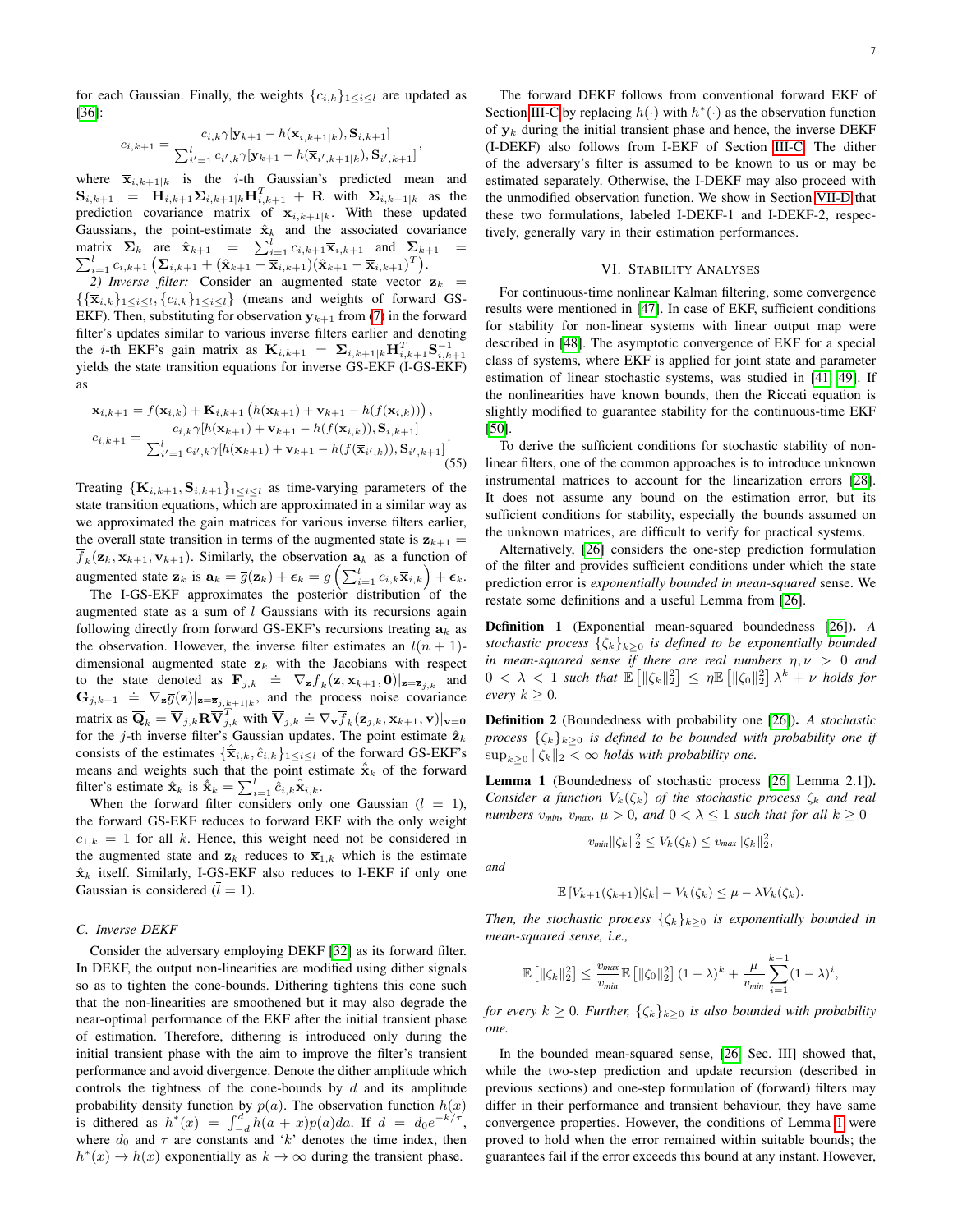it was numerically shown [\[26,](#page-16-25) Sec. V] that the bound on the error was only of theoretical interest and, in practice, the filter remained stable for much larger estimation errors.

In the following, we first derive stability conditions for I-KFwithout-DF in which we rely on the stability of the forward KFwithout-DF as proved in [\[51\]](#page-16-50). The procedure is similar for the stability of I-KF-with-DF and I-KF-without-unknown-input [\[9\]](#page-16-8) and hence, we omit the details for these filters. For I-EKF stability, we employ both unknown matrix and bounded non-linearity approaches. In the process, we also derive the forward EKF stability conditions using unknown matrix approach; note that the same was obtained using bounded non-linearity method in [\[26\]](#page-16-25). It is possible to extend these results to a general class of Gaussian filters [\[29\]](#page-16-28), of which EKF is a special case, whose estimation error dynamics are represented by [\[52,](#page-16-51) eq. (2)]. Finally, we obtain stability conditions of forward and inverse SOEKF in the bounded mean-squared sense.

#### *A. I-KF-with-unknown-input*

Consider I-KF-without-DF of Section [IV-A,](#page-4-7) where the forward filter is asymptotically stable under the sufficient conditions provided by [\[51\]](#page-16-50). The following Theorem [1](#page-7-0) states conditions for stability of the inverse filter.

<span id="page-7-0"></span>Theorem 1 (Stability of I-KF-without-DF). *Consider an asymptotically stable forward KF-without-DF* [\(27\)](#page-4-1)*-*[\(35\)](#page-4-8) *such that the gain matrices*  $M_k$  *and*  $K_k$  *asymptotically approach to limiting gain matrices*  $\overline{M}$  *and*  $\overline{K}$ *, respectively. The measurement noise covariance matrix*  $\Sigma_{\epsilon}$  *is positive definite (p.d.). Denote the limiting matri-* $\overline{C}$   $\overline{F}$  =  $(\overline{I} - \overline{K}H)(\overline{I} - B\overline{M}H)F$  *and*  $\overline{Q}$  =  $\overline{E}R\overline{E}^{T}$ *, where*  $\overline{\mathbf{E}} = \mathbf{B}\overline{\mathbf{M}} - \overline{\mathbf{K}}\mathbf{H}\mathbf{B}\overline{\mathbf{M}} + \overline{\mathbf{K}}$ *. Then, the I-KF-without-DF* [\(37\)](#page-4-9)-[\(40\)](#page-4-6) *is asymptotically stable under the assumption that pair* ( $\overline{F}$ ,  $\overline{G}$ *) is observable and the pair*  $(\overline{F}, C)$  *is controllable for the system given by* [\(3\)](#page-1-6) *and* [\(36\)](#page-4-10)*, where* **C** *is such that*  $\overline{Q} = C^T C$ *.* 

```
Proof: See Appendix A.
```
Note that, for stability of I-KF-with-DF, the stability conditions of basic KF need to hold true for the augmented state considered in inverse filter formulation of Section [IV-B.](#page-4-11) For the stability conditions of forward KF-with-DF, we refer the reader to [\[51\]](#page-16-50).

## *B. I-EKF-without-unknown-input: Unknown matrix approach*

Consider the two-step prediction and update formulation of I-EKF of Section [III-C,](#page-3-5) with EKF-without-unknown-input as the forward filter.

*1) Forward EKF stability:* Denote the forward EKF's state prediction, state estimation and measurement prediction errors by  $\tilde{\mathbf{x}}_{k+1|k} =$  $\hat{\mathbf{x}}_{k+1} = \hat{\mathbf{x}}_{k+1|k}, \ \hat{\mathbf{x}}_k = \mathbf{x}_k - \hat{\mathbf{x}}_k$  and  $\hat{\mathbf{y}}_k = \mathbf{y}_k - \hat{\mathbf{y}}_k$ , with<br> $\hat{\mathbf{x}} = \hat{\mathbf{x}}_k + \hat{\mathbf{x}}_k$  and  $\hat{\mathbf{y}}_k = \hat{\mathbf{x}}_k$ .  $\hat{\mathbf{y}}_k = h(\hat{\mathbf{x}}_{k|k-1})$ , respectively. Using [\(20\)](#page-3-4), [\(21\)](#page-3-6) and the Taylor series expansion of  $f(\cdot)$  at  $\hat{\mathbf{x}}_k$ , we get

$$
\widetilde{\mathbf{x}}_{k+1|k} = \mathbf{F}_k(\mathbf{x}_k - \hat{\mathbf{x}}_k) + \mathbf{w}_k + \mathcal{O}(\|\mathbf{x}_k - \hat{\mathbf{x}}_k\|_2^2) \n\approx \mathbf{F}_k \widetilde{\mathbf{x}}_k + \mathbf{w}_k.
$$

We consider the general case of time-varying process and measurement noise covariances and denote Q, R and  $\Sigma_{\epsilon}$  by Q<sub>k</sub>, R<sub>k</sub> and  $\mathbf{R}_k$ , respectively.

To account for the residuals and obtain an exact equality, we introduce an unknown instrumental diagonal matrix  $\mathbf{U}_k^x \in \mathbb{R}^{n \times n}$ [\[28,](#page-16-27) [53\]](#page-16-52) as

$$
\widetilde{\mathbf{x}}_{k+1|k} = \mathbf{U}_k^x \mathbf{F}_k \widetilde{\mathbf{x}}_k + \mathbf{w}_k.
$$
 (56)

However, using [\(22\)](#page-3-7), we have  $\widetilde{\mathbf{x}}_k = \widetilde{\mathbf{x}}_{k|k-1} - \mathbf{K}_k \widetilde{\mathbf{y}}_k$ , which when substituted in [\(56\)](#page-7-1) yields

$$
\widetilde{\mathbf{x}}_{k+1|k} = \mathbf{U}_k^x \mathbf{F}_k \widetilde{\mathbf{x}}_{k|k-1} - \mathbf{U}_k^x \mathbf{F}_k \mathbf{K}_k \widetilde{\mathbf{y}}_k + \mathbf{w}_k.
$$

Similarly, using Taylor series expansion of  $h(\cdot)$  at  $\hat{\mathbf{x}}_{k+1|k}$  in [\(7\)](#page-1-1) and introducing an unknown diagonal matrix  $\mathbf{U}_{k+1}^y \in \mathbb{R}^{p \times p}$  gives

<span id="page-7-3"></span>
$$
\widetilde{\mathbf{y}}_{k+1} = \mathbf{U}_{k+1}^y \mathbf{H}_{k+1} \widetilde{\mathbf{x}}_{k+1|k} + \mathbf{v}_{k+1}.
$$

The prediction error dynamics of the forward EKF becomes

$$
\widetilde{\mathbf{x}}_{k+1|k} = \mathbf{U}_k^{\mathrm{T}} \mathbf{F}_k (\mathbf{I} - \mathbf{K}_k \mathbf{U}_k^{\mathrm{y}} \mathbf{H}_k) \widetilde{\mathbf{x}}_{k|k-1} - \mathbf{U}_k^{\mathrm{T}} \mathbf{F}_k \mathbf{K}_k \mathbf{v}_k + \mathbf{w}_k. \quad (57)
$$

Denote the true prediction covariance by  $P_{k+1|k}$  =  $\mathbb{E}\left[\widetilde{\mathbf{x}}_{k+1|k}\widetilde{\mathbf{x}}_{k+1|k}^T\right]$ Define  $\delta P_{k+1|k}$  as the difference of estimated prediction covariance  $\Sigma_{k+1|k}$  and the true prediction covariance  $\mathbf{P}_{k+1|k}$  while  $\Delta \mathbf{P}_{k+1|k}$ as the error in the approximation of the expectation  $\mathbb{E}\left[\mathbf{U}_{k}^{x}\mathbf{F}_{k}(\mathbf{I}-\mathbf{K}_{k}\mathbf{U}_{k}^{y}\mathbf{H}_{k})\widetilde{\mathbf{x}}_{k|k-1}\widetilde{\mathbf{x}}_{k|k-1}^{T}(\mathbf{I}-\mathbf{K}_{k}\mathbf{U}_{k}^{y}\mathbf{H}_{k})^{T}\mathbf{F}_{k}^{T}\mathbf{U}_{k}^{x}\right]$ by  $\mathbf{U}_k^x \mathbf{F}_k (\mathbf{I} - \mathbf{K}_k \mathbf{U}_k^y \mathbf{H}_k) \mathbf{\Sigma}_{k|k-1} (\mathbf{I} - \mathbf{K}_k \mathbf{U}_k^y \mathbf{H}_k)^T \mathbf{F}_k^T \mathbf{U}_k^x$ . Denoting  $\hat{\mathbf{Q}}_k = \mathbf{Q}_k + \mathbf{U}_k^x \mathbf{F}_k \mathbf{K}_k \mathbf{R}_k \mathbf{K}_k^T \mathbf{F}_k^T \mathbf{U}_k^x + \delta \mathbf{P}_{k+1|k} + \Delta \mathbf{P}_{k+1|k}$  and following similar steps as in [\[28,](#page-16-27) [53\]](#page-16-52), we have

 $\boldsymbol{\Sigma}_{k+1|k} = \mathbf{U}_k^x \mathbf{F}_k (\mathbf{I} - \mathbf{K}_k \mathbf{U}_k^y \mathbf{H}_k) \boldsymbol{\Sigma}_{k|k-1} (\mathbf{I} - \mathbf{K}_k \mathbf{U}_k^y \mathbf{H}_k)^T \mathbf{F}_k^T \mathbf{U}_k^x + \hat{\mathbf{Q}}_k.$ 

Similarly, denoting the true measurement prediction covariance and true cross-covariance by  $\mathbf{P}_{k+1}^{yy}$  and  $\mathbf{P}_{k+1}^{xy}$ , respectively, we obtain

$$
\mathbf{S}_{k+1} = \mathbf{U}_{k+1}^y \mathbf{H}_{k+1} \mathbf{\Sigma}_{k+1|k} \mathbf{H}_{k+1}^T \mathbf{U}_{k+1}^y + \hat{\mathbf{R}}_{k+1},
$$
\n
$$
\boldsymbol{\Sigma}_{k+1}^{xy} = \begin{cases}\n\boldsymbol{\Sigma}_{k+1|k} \mathbf{U}_{k+1}^{xy} \mathbf{H}_{k+1}^T \mathbf{U}_{k+1}^y, & n \ge p \\
\boldsymbol{\Sigma}_{k+1|k} \mathbf{H}_{k+1}^T \mathbf{U}_{k+1}^y \mathbf{U}_{k+1}^{xy}, & n < p\n\end{cases},
$$

where  $\hat{\mathbf{R}}_{k+1} = \mathbf{R}_{k+1} + \Delta \mathbf{P}_{k+1}^{yy} + \delta \mathbf{P}_{k+1}^{yy}$  and  $\mathbf{U}_{k+1}^{xy}$  is an unknown instrumental matrix introduced to account for errors in the estimated cross-covariance  $\sum_{k+1}^{xy}$  [\[52\]](#page-16-51).

The following Theorem [2](#page-7-2) provides stability conditions for the forward EKF using the unknown matrices  $\mathbf{U}_k^x$ ,  $\mathbf{U}_k^y$  and  $\mathbf{U}_k^{xy}$ .

<span id="page-7-2"></span>Theorem 2 (Stochastic stability of forward EKF). *Consider the nonlinear stochastic system in* [\(20\)](#page-3-4) *and* [\(7\)](#page-1-1)*. The two-step forward EKF formulation is as in Section [III-C.](#page-3-5) Let the following assumptions hold true:*

*1) There exist positive real numbers*  $\overline{f}$ *,*  $\overline{h}$ *,*  $\overline{\alpha}$ *,*  $\overline{\beta}$ *,*  $\overline{\gamma}$ *,*  $\alpha$ *,*  $\overline{\sigma}$ *,*  $\overline{q}$ *,*  $\overline{r}$ *,*  $\hat{q}$ *and*  $\hat{r}$  *such that the following bounds are fulfilled for all*  $k \geq 0$ *.* 

$$
\begin{aligned}\n\|\mathbf{F}_k\| &\leq \overline{f}, & \|\mathbf{H}_k\| \leq \overline{h}, & \|\mathbf{U}_k^x\| \leq \overline{\alpha}, & \|\mathbf{U}_k^y\| \leq \overline{\beta}, \\
\|\mathbf{U}_k^{xy}\| &\leq \overline{\gamma}, & \mathbf{Q}_k \leq \overline{q}\mathbf{I}, & \mathbf{R}_k \leq \overline{r}\mathbf{I}, & \hat{q}\mathbf{I} \leq \hat{\mathbf{Q}}_k, \\
\hat{r}\mathbf{I} &\leq \hat{\mathbf{R}}_k, & \underline{\sigma}\mathbf{I} \leq \mathbf{\Sigma}_{k|k-1} \leq \overline{\sigma}\mathbf{I}.\n\end{aligned}
$$

# 2)  $\mathbf{U}_k^x$  *and*  $\mathbf{F}_k$  *are non-singular for every*  $k \geq 0$ *.*

*Then, the prediction error*  $\widetilde{\mathbf{x}}_{k|k-1}$  *and the estimation error*  $\widetilde{\mathbf{x}}_k$  *of the forward EKF are exponentially bounded in mean-squared sense and bounded with probability one provided that the constants satisfy the inequality*

<span id="page-7-4"></span>
$$
\overline{\sigma}\overline{\gamma}\overline{h}^2\overline{\beta}^2 < \hat{r}.\tag{58}
$$

*Proof:* See Appendix [B.](#page-12-2)

<span id="page-7-1"></span>*2) Inverse EKF stability:* For a stable forward EKF in the previous subsection, we prove the stochastic stability of the I-EKF as an extension of Theorem [2.](#page-7-2) Similar to the forward EKF, we introduce unknown matrices  $\overline{\mathbf{U}}_k^x$  and  $\overline{\mathbf{U}}_k^a$  to account for the errors in the linearization of functions  $\widetilde{f}_k(\cdot)$  and  $g(\cdot)$ , respectively, and  $\overline{\mathbf{U}}_k^{xa}$  for the errors in cross-covariance matrix estimation. Similarly, denote  $\overline{Q}_k$ and  $\overline{\mathbf{R}}_k$  as the counterparts of  $\hat{\mathbf{Q}}_k$  and  $\hat{\mathbf{R}}_k$ , respectively, in the I-EKF dynamics. The following Theorem [3](#page-8-0) states the stability criteria for I-EKF. Note that, when compared to Theorem [2,](#page-7-2) the following result requires an additional condition  $rI \preceq \mathbf{R}_k$  for all  $k \geq 0$  for some  $\underline{r} > 0.$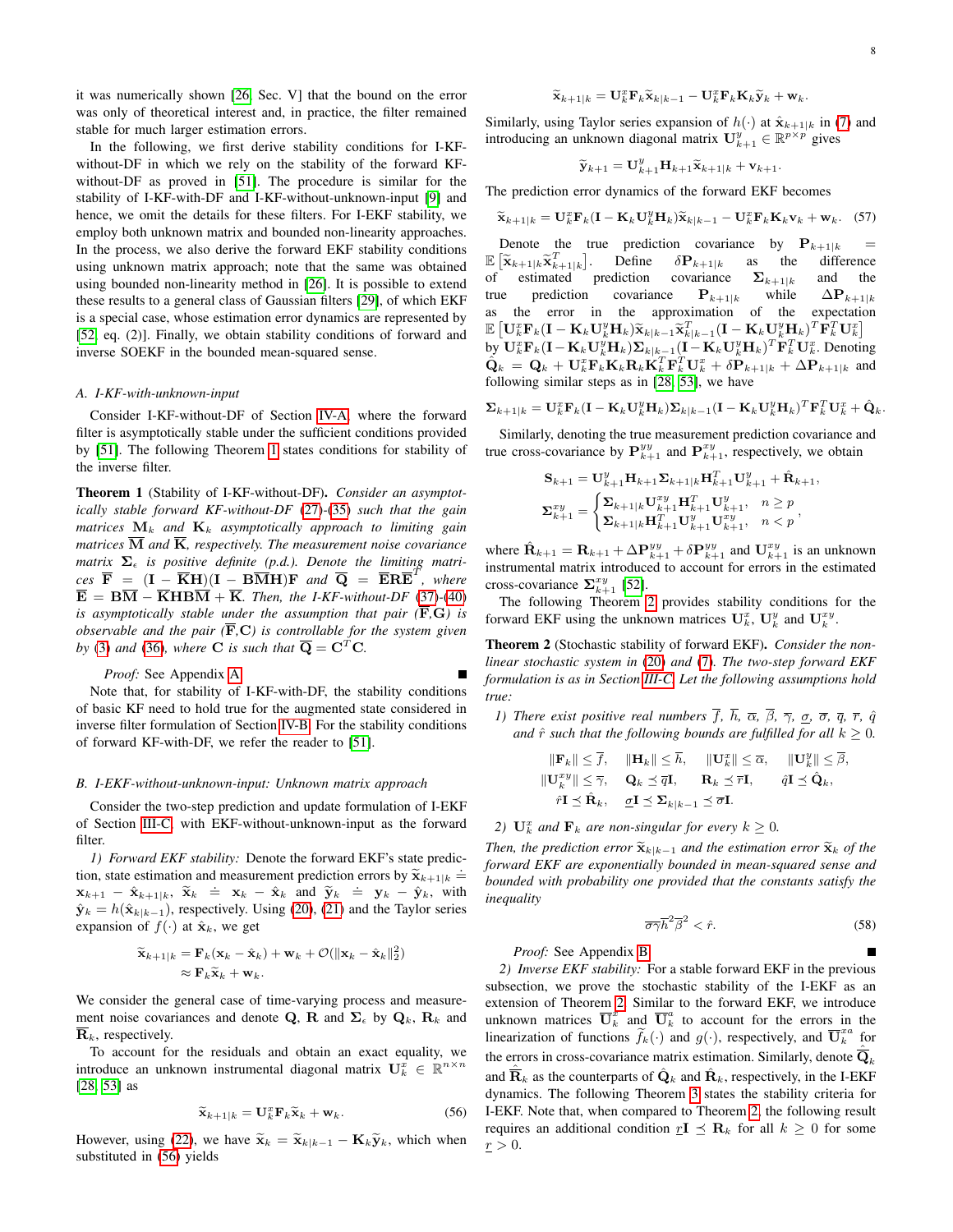<span id="page-8-0"></span>Theorem 3 (Stochastic stability of I-EKF). *Consider the adversary's forward EKF that is stable as per Theorem [2.](#page-7-2) Additionally, assume that the following hold true for all*  $k \geq 0$ *.* 

$$
\begin{aligned}\n\mathbf{I} &\preceq \mathbf{R}_k, \quad \|\mathbf{G}_k\| \leq \overline{g}, \qquad \|\overline{\mathbf{U}}_k^a\| \leq \overline{c}, \qquad \|\overline{\mathbf{U}}_k^{xa}\| \leq \overline{d}, \\
\overline{\mathbf{R}}_k &\preceq \overline{\epsilon}\mathbf{I}, \qquad \hat{c}\mathbf{I} \preceq \widehat{\mathbf{Q}}_k, \qquad \hat{d}\mathbf{I} \preceq \widehat{\mathbf{R}}_k, \qquad \underline{p}\mathbf{I} \preceq \overline{\mathbf{\Sigma}}_{k|k-1} \preceq \overline{p}\mathbf{I},\n\end{aligned}
$$

*for some real positive constants*  $\underline{r}, \overline{g}, \overline{c}, \overline{d}, \overline{\epsilon}, \hat{c}, \hat{d}, p, \overline{p}$ . *Then, the state estimation error of I-EKF is exponentially bounded in mean-squared sense and bounded with probability one provided that the constants* satisfy the inequality  $\overline{p}\overline{d}\overline{g}^2\overline{c}^2 < d$ .

*Proof:* See Appendix [C.](#page-13-0)

Note that Theorem [2](#page-7-2) requires both  $\hat{\mathbf{Q}}_k$  and  $\hat{\mathbf{R}}_k$  to be p.d. In general, the difference matrices  $\Delta P_{k+1|k}$ ,  $\delta P_{k+1|k}$ ,  $\Delta P_{k+1}^{yy}$  and  $\delta P_{k+1}^{yy}$  may not be p.d. One could enhance the stability of EKF by enlarging the noise covariance matrices by adding sufficiently large  $\Delta \mathbf{Q}_k$  and  $\Delta \mathbf{R}_k$  to  $\mathbf{Q}_k$  and  $\mathbf{R}_k$ , respectively [\[28,](#page-16-27) [52\]](#page-16-51). The same argument also holds true for I-EKF noise covariance matrices.

#### *C. I-EKF-without-unknown-input: Bounded non-linearity method*

Consider the forward EKF's one step prediction formulation [\(24\)](#page-3-8)- [\(26\)](#page-3-9). Using Taylor series expansion around the estimate  $\hat{\mathbf{x}}_k$ , we have

$$
f(\mathbf{x}_k) - f(\hat{\mathbf{x}}_k) = \mathbf{F}_k(\mathbf{x}_k - \hat{\mathbf{x}}_k) + \phi(\mathbf{x}_k, \hat{\mathbf{x}}_k),
$$
  

$$
h(\mathbf{x}_k) - h(\hat{\mathbf{x}}_k) = \mathbf{H}_k(\mathbf{x}_k - \hat{\mathbf{x}}_k) + \chi(\mathbf{x}_k, \hat{\mathbf{x}}_k),
$$

where  $\phi(\cdot)$  and  $\chi(\cdot)$  are suitable non-linear functions to account for the higher-order terms of the expansions. Denoting the estimation error by  $e_k \doteq x_k - \hat{x}_k$ , the error dynamics of the forward filter is

$$
\mathbf{e}_{k+1} = (\mathbf{F}_k - \mathbf{K}_k \mathbf{H}_k) \mathbf{e}_k + \mathbf{r}_k + \mathbf{s}_k, \tag{59}
$$

where  $\mathbf{r}_k = \phi(\mathbf{x}_k, \hat{\mathbf{x}}_k) - \mathbf{K}_k \chi(\mathbf{x}_k, \hat{\mathbf{x}}_k)$  and  $\mathbf{s}_k = \mathbf{w}_k - \mathbf{K}_k \mathbf{v}_k$ .

The following Theorem [4](#page-8-1) (reproduced from [\[26\]](#page-16-25)) provides sufficient conditions for the stochastic stability of forward EKF.

<span id="page-8-1"></span>Theorem 4 (Exponential boundedness of forward EKF's error [\[26\]](#page-16-25)). *Consider a non-linear stochastic system defined by* [\(20\)](#page-3-4) *and* [\(7\)](#page-1-1)*, and the one-step prediction formulation of forward EKF* [\(24\)](#page-3-8)*-*[\(26\)](#page-3-9)*. Let the following assumptions hold true.*

*1) There exist positive real numbers*  $\overline{f}$ , $\overline{h}$ , $\underline{\sigma}$ , $\overline{\sigma}$ , $q$ , $\underline{r}$ ,  $\delta$  *such that the following bounds are fulfilled for all*  $k \geq 0$ .

$$
\begin{aligned}\n\underline{\sigma} \mathbf{I} &\leq \Sigma_k \leq \overline{\sigma} \mathbf{I}, & \underline{q} \mathbf{I} &\leq \mathbf{Q}_k \leq \delta \mathbf{I}, \\
\underline{r} \mathbf{I} &\leq \mathbf{R}_k \leq \delta \mathbf{I}, & \|\mathbf{F}_k\| \leq \overline{f}, & \|\mathbf{H}_k\| \leq \overline{h}.\n\end{aligned}
$$

- *2)*  $\mathbf{F}_k$  *is non singular for every*  $k \geq 0$ *.*
- *3) There exist positive real numbers*  $\kappa_{\phi}$ ,  $\epsilon_{\phi}$ ,  $\kappa_{\chi}$ ,  $\epsilon_{\chi}$  *such that the non-linear functions*  $\phi(\cdot)$  *and*  $\chi(\cdot)$  *satisfy*

$$
\begin{aligned}\n\|\phi(\mathbf{x}, \hat{\mathbf{x}})\|_2 &\leq \kappa_{\phi} \|\mathbf{x} - \hat{\mathbf{x}}\|_2^2 \text{ for } \|\mathbf{x} - \hat{\mathbf{x}}\|_2 \leq \epsilon_{\phi}, \\
\|\chi(\mathbf{x}, \hat{\mathbf{x}})\|_2 &\leq \kappa_{\chi} \|\mathbf{x} - \hat{\mathbf{x}}\|_2^2 \text{ for } \|\mathbf{x} - \hat{\mathbf{x}}\|_2 \leq \epsilon_{\chi}.\n\end{aligned}
$$

*Then the estimation error given by* [\(59\)](#page-8-2) *is exponentially bounded in mean-squared sense and bounded with probability one provided that the estimation error is bounded by suitable constant*  $\epsilon > 0$ *.* 

Theorem [4](#page-8-1) guarantees that the estimation error remains exponentially bounded in mean-squared sense as long as the error is within suitable  $\epsilon$  bounds. Further, the mean drift  $\mathbb{E}[V_{k+1}(\mathbf{e}_{k+1})|\mathbf{e}_k]-V_k(\mathbf{e}_k)$ for a suitably defined  $V_k(\cdot)$  (for application of Lemma [1\)](#page-6-1) is negative when  $\tilde{\epsilon} \le ||\mathbf{e}_k||_2 \le \epsilon$ , which drives the system towards zero error in an expected sense. However, with some finite probability, the estimation error at some time-steps may be outside the  $\epsilon$  bound. In this case, we cannot guarantee with probability one that the error will be within  $\epsilon$  bound again at some future time-steps. As mentioned earlier, bounded non-linearity approach may not provide theoretical guarantees for the filter to be stable for all time-steps but, practically, the filter remains stable even if the estimation error is outside the  $\epsilon$ bound provided that the assumed bounds on the system model are satisfied.

For the inverse filter observations [\(6\)](#page-1-2), the Taylor series expansion of  $q(\cdot)$  at estimate  $\hat{\hat{\mathbf{x}}}_k$  of I-EKF's one step prediction formulation of Section [III-C,](#page-3-5) considering suitable non-linear function  $\overline{\chi}(\cdot)$  is

$$
g(\hat{\mathbf{x}}_k) - g(\hat{\hat{\mathbf{x}}}_k) = \mathbf{G}_k(\hat{\mathbf{x}}_k - \hat{\hat{\mathbf{x}}}_k) + \overline{\chi}(\hat{\mathbf{x}}_k, \hat{\hat{\mathbf{x}}}_k).
$$

Finally, the error dynamics of the inverse filter, with the estimation error denoted by  $\overline{e}_k = \hat{x}_k - \hat{x}_k$  and the inverse filter's Kalman gain and estimation error covariance matrix by  $\overline{\mathbf{K}}_k$  and  $\overline{\mathbf{\Sigma}}_k$ , respectively, is

<span id="page-8-4"></span>
$$
\overline{\mathbf{e}}_{k+1} = (\widetilde{\mathbf{F}}_k^x - \overline{\mathbf{K}}_k \mathbf{G}_k) \overline{\mathbf{e}}_k + \overline{\mathbf{r}}_k + \overline{\mathbf{s}}_k, \tag{60}
$$

where  $\overline{\mathbf{r}}_k = \overline{\phi}_k(\hat{x}_k, \hat{\mathbf{x}}_k) - \overline{\mathbf{K}}_k \overline{\chi}(\hat{\mathbf{x}}_k, \hat{\mathbf{x}}_k)$  and  $\overline{\mathbf{s}}_k = \mathbf{K}_k \mathbf{v}_k - \overline{\mathbf{K}}_k \boldsymbol{\epsilon}_k$ with  $\overline{\phi}_k(\hat{\mathbf{x}}_k, \hat{\hat{\mathbf{x}}}_k) = \phi(\hat{\mathbf{x}}_k, \hat{\hat{\mathbf{x}}}_k) - \mathbf{K}_k \chi(\hat{\mathbf{x}}_k, \hat{\hat{\mathbf{x}}}_k).$ 

The following Theorem [5](#page-8-3) guarantees the stability of I-EKF. Note the additional assumption of  $H_k$  to be full column rank for all  $k \geq 0$ , which implies  $p > n$ .

<span id="page-8-3"></span>Theorem 5 (Exponential boundedness of I-EKF's error). *Consider the adversary's forward one-step prediction EKF that is stable as per Theorem [4.](#page-8-1) Additionally, assume that the following hold true.*

*1) There exist positive real numbers*  $\overline{g}$ *,*  $\underline{m}$ *,*  $\overline{m}$ *,*  $\underline{\epsilon}$ *,*  $\underline{\epsilon}$  $\overline{\delta}$  *such that the following bounds are fulfilled for all*  $k \geq 0$ *.* 

$$
\|\mathbf{G}_k\|\leq \overline{g},\;\; \underline{m}\mathbf{I}\preceq \mathbf{\Sigma}_k\preceq \overline{m}\mathbf{I},\;\; \underline{\epsilon}\mathbf{I}\preceq \mathbf{R}_k\preceq \delta\mathbf{I}.
$$

- <span id="page-8-2"></span>*2)*  $\mathbf{H}_k$  *is full column rank for every*  $k \geq 0$ *.*
- *3) There exist positive real numbers*  $\kappa_{\bar{x}}$  *and*  $\epsilon_{\bar{x}}$  *such that the nonlinear function*  $\overline{\chi}(\cdot)$  *satisfies*

 $\|\overline{\chi}(\hat{\mathbf{x}}, \hat{\hat{\mathbf{x}}})\|_2 \leq \kappa_{\overline{\chi}} \|\hat{\mathbf{x}} - \hat{\hat{\mathbf{x}}}\|_2^2$  for  $\|\hat{\mathbf{x}} - \hat{\hat{\mathbf{x}}}\|_2 \leq \epsilon_{\overline{\chi}}$ .

*Then, the estimation error for I-EKF given by* [\(60\)](#page-8-4) *is exponentially bounded in mean-squared sense and bounded with probability one provided that the estimation error is bounded by suitable constant*  $\bar{\epsilon} > 0$ .

*Proof:* See Appendix [D.](#page-13-1)  $\blacksquare$ 

## *D. I-SOEKF*

The error dynamics of SOEKF cannot be expressed in a linear form [\[52,](#page-16-51) eq. (2)] for application of unknown matrix approach because of second-order terms. Therefore, we derive stability conditions using the bounded non-linearity approach here.

*1) Forward SOEKF stability:* Consider the one-step SOEKF's formulation [\(47\)](#page-5-2)-[\(53\)](#page-5-4). Considering second-order terms as well, the Taylor series expansion of functions  $f(\cdot)$  and  $h(\cdot)$  at the estimate  $\hat{\mathbf{x}}_k$ are

$$
f(\mathbf{x}_k) - f(\hat{\mathbf{x}}_k) = \mathbf{F}_k(\mathbf{x}_k - \hat{\mathbf{x}}_k)
$$
  
+ 
$$
\frac{1}{2} \sum_{i=1}^n \mathbf{a}_i (\mathbf{x}_k - \hat{\mathbf{x}}_k)^T \nabla^2 [f(\hat{\mathbf{x}}_k)]_i (\mathbf{x}_k - \hat{\mathbf{x}}_k) + \phi(\mathbf{x}_k, \hat{\mathbf{x}}_k),
$$
  

$$
h(\mathbf{x}_k) - h(\hat{\mathbf{x}}_k) = \mathbf{H}_k(\mathbf{x}_k - \hat{\mathbf{x}}_k)
$$
  
+ 
$$
\frac{1}{2} \sum_{i=1}^p \mathbf{b}_i (\mathbf{x}_k - \hat{\mathbf{x}}_k)^T \nabla^2 [h(\hat{\mathbf{x}}_k)]_i (\mathbf{x}_k - \hat{\mathbf{x}}_k) + \chi(\mathbf{x}_k, \hat{\mathbf{x}}_k),
$$

where  $\phi(\cdot)$  and  $\chi(\cdot)$  are suitable non-linear functions to account for third and higher-order terms in the expansions. Using these expansions, the error dynamics of the forward filter with  $e_k \doteq x_k - \hat{x}_k$ is

<span id="page-8-5"></span>
$$
\mathbf{e}_{k+1} = (\mathbf{F}_k - \mathbf{K}_k \mathbf{H}_k) \mathbf{e}_k + \mathbf{r}_k + \mathbf{q}_k + \mathbf{s}_k, \tag{61}
$$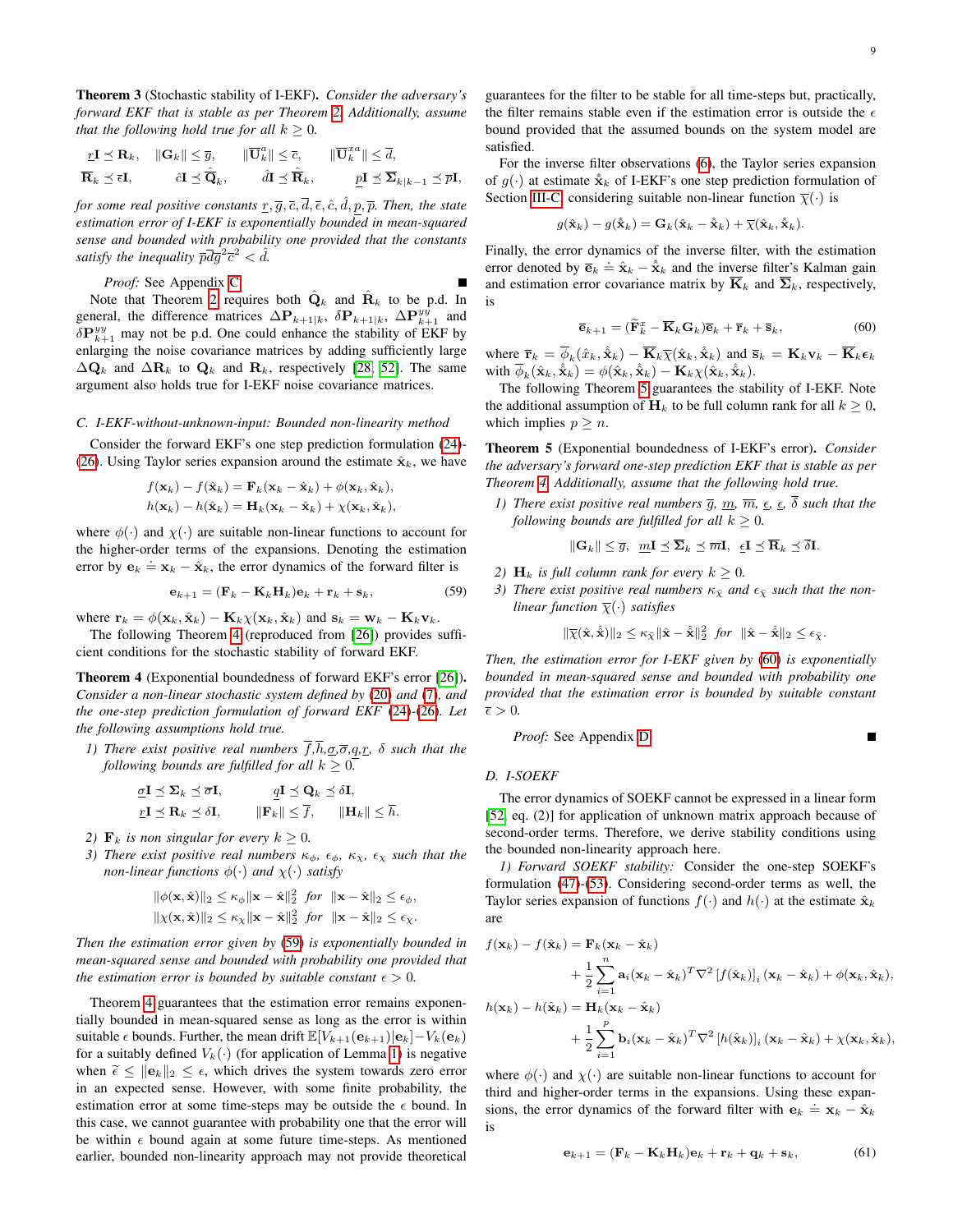where

$$
\mathbf{r}_{k} = \phi(\mathbf{x}_{k}, \hat{\mathbf{x}}_{k}) - \mathbf{K}_{k}\chi(\mathbf{x}_{k}, \hat{\mathbf{x}}_{k}),
$$
\n
$$
\mathbf{q}_{k} = \frac{1}{2} \sum_{i=1}^{n} \mathbf{a}_{i} \mathbf{e}_{k}^{T} \nabla^{2} [f(\hat{\mathbf{x}}_{k})]_{i} \mathbf{e}_{k} - \frac{1}{2} \sum_{i=1}^{n} \mathbf{a}_{i} \text{Tr} (\nabla^{2} [f(\hat{\mathbf{x}}_{k})]_{i} \Sigma_{k})
$$
\n
$$
- \frac{1}{2} \mathbf{K}_{k} \sum_{i=1}^{p} \mathbf{b}_{i} \mathbf{e}_{k}^{T} \nabla^{2} [h(\hat{\mathbf{x}}_{k})]_{i} \mathbf{e}_{k} + \frac{1}{2} \mathbf{K}_{k} \sum_{i=1}^{p} \mathbf{b}_{i} \text{Tr} (\nabla^{2} [h(\hat{\mathbf{x}}_{k})]_{i} \Sigma_{k}),
$$
\n
$$
\mathbf{s}_{k} = \mathbf{w}_{k} - \mathbf{K}_{k} \mathbf{v}_{k}.
$$

The following Theorem [6](#page-9-1) provides sufficient conditions for the stochastic stability of forward SOEKF.

<span id="page-9-1"></span>Theorem 6 (Exponential boundedness of forward SOEKF's error). *Consider the non-linear stochastic system defined by* [\(20\)](#page-3-4) *and* [\(7\)](#page-1-1)*, and SOEKF's one-step prediction formulation* [\(47\)](#page-5-2)*-*[\(53\)](#page-5-4)*. Let the following assumptions hold true.*

*1) There exist positive real numbers*  $\overline{f}$ *,*  $\overline{h}$ *,*  $\underline{\sigma}$ *,*  $q$ *,*  $\underline{r}$ *,*  $\overline{a}$ *,*  $\overline{b}$ *,*  $\delta$  *and real numbers*  $\underline{a}$ ,  $\underline{b}$  (not necessarily positive) such that the following *bounds are satisfied for all*  $k \geq 0$ *.* 

$$
\underline{\sigma}\mathbf{I} \preceq \Sigma_k \preceq \overline{\sigma}\mathbf{I}, \quad \|\mathbf{F}_k\| \leq \overline{f}, \quad \|\mathbf{H}_k\| \leq \overline{h},
$$
\n
$$
\underline{r}\mathbf{I} \preceq \mathbf{R}_k \preceq \delta\mathbf{I}, \quad \underline{q}\mathbf{I} \preceq \mathbf{Q}_k \preceq \delta\mathbf{I},
$$
\n
$$
\underline{a}\mathbf{I} \preceq \nabla^2 \left[ f(\hat{\mathbf{x}}_k) \right]_i \preceq \overline{a}\mathbf{I} \quad \forall i \in \{1, 2, ..., n\},
$$
\n
$$
\underline{b}\mathbf{I} \preceq \nabla^2 \left[ h(\hat{\mathbf{x}}_k) \right]_j \preceq \overline{b}\mathbf{I} \quad \forall j \in \{1, 2, ..., p\}.
$$

2)  $\mathbf{F}_k$  is non-singular and  $\mathbf{F}_k^{-1}$  satisfies the following bound for *all*  $k \geq 0$  *for some positive real number*  $\widetilde{f}$ *,* 

$$
\|\mathbf{F}_k^{-1}\| \leq \widetilde{f}.
$$

- *3) There exist positive real numbers*  $\kappa_{\phi}$ ,  $\epsilon_{\phi}$ ,  $\kappa_{\chi}$ ,  $\epsilon_{\chi}$  *such that the non-linear functions*  $\phi(\cdot)$  *and*  $\chi(\cdot)$  *satisfy* 
	- $\|\phi(\mathbf{x}, \hat{\mathbf{x}})\|_2 \leq \kappa_{\phi} \|\mathbf{x} \hat{\mathbf{x}}\|_2^3$  for  $\|\mathbf{x} \hat{\mathbf{x}}\|_2 \leq \epsilon_{\phi}$ ,  $\|\chi(\mathbf{x}, \hat{\mathbf{x}})\|_2 \leq \kappa_{\chi} \|\mathbf{x} - \hat{\mathbf{x}}\|_2^3$  for  $\|\mathbf{x} - \hat{\mathbf{x}}\|_2 \leq \epsilon_{\chi}$ .

*Then the estimation error given by* [\(61\)](#page-8-5) *is exponentially bounded in mean-squared sense if the estimation error is within*  $\epsilon$  *bound for a suitable constant*  $\epsilon > 0$ ,

$$
\widetilde{f} < \frac{2\underline{r}}{\overline{h}\overline{a}\overline{b}\overline{\sigma}^2 n\sqrt{np}},\tag{62}
$$

$$
\underline{q} > c,\tag{63}
$$

*and*

$$
\delta = \frac{1}{\kappa_{noise}} \left( \frac{\alpha \tilde{\epsilon}^2}{2\overline{\sigma}} - c_{\text{sec}} \right),\tag{64}
$$

*for some*  $\tilde{\epsilon} < \epsilon$ *, where c,*  $\alpha$ *,*  $\kappa_{noise}$  *and c<sub>sec</sub> are constants that depend on the bounds assumed on the system.*

*Proof:* See Appendix [E.](#page-14-0)

*2) Inverse SOEKF stability:* Considering a suitable non-linear function  $\bar{\chi}(\cdot)$ , the Taylor series expansion of  $g(\cdot)$  at estimate  $\hat{x}_k$ of I-SOEKF's one-step prediction formulation is

$$
g(\hat{\mathbf{x}}_k) - g(\hat{\mathbf{x}}_k) = \mathbf{G}_k(\hat{\mathbf{x}}_k - \hat{\mathbf{x}}_k) + \frac{1}{2} \sum_{i=1}^{n_a} \mathbf{d}_i(\hat{\mathbf{x}}_k - \hat{\mathbf{x}}_k)^T \nabla^2 \left[ g(\hat{\mathbf{x}}_k) \right]_i (\hat{\mathbf{x}}_k - \hat{\mathbf{x}}_k) + \overline{\chi}(\hat{\mathbf{x}}_k, \hat{\mathbf{x}}_k),
$$

where  $\mathbf{d}_i$  is the *i*-th Euclidean basis vector in  $\mathbb{R}^{n_a \times 1}$ . Finally, the error dynamics of the inverse filter with estimation error denoted by  $\overline{\mathbf{e}}_k \doteq \hat{\mathbf{x}}_k - \hat{\mathbf{x}}_k$  and the inverse filter's Kalman gain and estimation error covariance matrix by  $\overline{K}_k$  and  $\overline{\Sigma}_k$ , respectively, is

$$
\overline{\mathbf{e}}_{k+1} = (\overline{\mathbf{F}}_k - \overline{\mathbf{K}}_k \mathbf{G}_k) \overline{\mathbf{e}}_k + \overline{\mathbf{r}}_k + \overline{\mathbf{q}}_k + \overline{\mathbf{s}}_k, \tag{65}
$$

$$
\begin{split} &\overline{\mathbf{r}}_{k}=\overline{\phi}_{k}(\hat{\mathbf{x}}_{k},\hat{\mathbf{x}}_{k})-\overline{\mathbf{K}}_{k}\overline{\chi}(\hat{\mathbf{x}}_{k},\hat{\mathbf{x}}_{k}),\\ &\overline{\mathbf{q}}_{k}=\frac{1}{2}\sum_{i=1}^{n}\mathbf{a}_{i}\overline{\mathbf{e}}_{k}^{T}\nabla^{2}\left[\overline{f}_{k}(\hat{\mathbf{x}}_{k})\right]_{i}\overline{\mathbf{e}}_{k}-\frac{1}{2}\sum_{i=1}^{n}\mathbf{a}_{i}\text{Tr}\left(\nabla^{2}\left[\overline{f}_{k}(\hat{\mathbf{x}}_{k})\right]_{i}\overline{\boldsymbol{\Sigma}}_{k}\right)\\ &-\frac{1}{2}\overline{\mathbf{K}}_{k}\sum_{i=1}^{n_{a}}\mathbf{d}_{i}\overline{\mathbf{e}}_{k}^{T}\nabla^{2}\left[g(\hat{\mathbf{x}}_{k})\right]_{i}\overline{\mathbf{e}}_{k}+\frac{1}{2}\overline{\mathbf{K}}_{k}\sum_{i=1}^{n_{a}}\mathbf{d}_{i}\text{Tr}\left(\nabla^{2}\left[g(\hat{\mathbf{x}}_{k})\right]_{i}\overline{\boldsymbol{\Sigma}}_{k}\right)\\ &\overline{\mathbf{s}}_{k}=\mathbf{K}_{k}\mathbf{v}_{k}-\overline{\mathbf{K}}_{k}\mathbf{\epsilon}_{k},\end{split}
$$

with  $\overline{\phi}_k(\hat{\mathbf{x}}_k, \hat{\mathbf{x}}_k) = \phi(\hat{\mathbf{x}}_k, \hat{\mathbf{x}}_k) - \mathbf{K}_k \chi(\hat{\mathbf{x}}_k, \hat{\mathbf{x}}_k)$  and<br>  $\frac{1}{2} \sum_{i=1}^n \mathbf{a}_i \overline{\mathbf{e}}_k^T \nabla^2 \left[ f_k(\hat{\mathbf{x}}_k) \right]_i \overline{\mathbf{e}}_k = \frac{1}{2} \sum_{i=1}^n \mathbf{a}_i \overline{\mathbf{e}}_k^T \nabla^2 \left[ f(\hat{\mathbf{x}}$ approximations of the terms  $\frac{1}{2}\sum_{i=1}^n \mathbf{a}_i \text{Tr}(\nabla^2 [f(\hat{\mathbf{x}}_k)]_i \mathbf{\Sigma}_k)$ and  $\frac{1}{2}$ **K**<sub>k</sub>  $\sum_{i=1}^{p}$ **b**<sub>i</sub>Tr  $(\nabla^2 [h(\hat{\mathbf{x}}_k)]_i$   $\sum_{k}$  by I-SOEKF (as mentioned in Section [V-A\)](#page-5-5) are neglected. Also, using the bounds assumed in Theorem [6,](#page-9-1) these approximation errors are bounded by positive constants.

The following Theorem [7](#page-9-2) states the conditions for stability of I-SOEKF.

<span id="page-9-2"></span>Theorem 7 (Exponential boundedness of I-SOEKF's error). *Consider the adversary's forward SOEKF's one-step prediction formulation that is stable as per Theorem [6.](#page-9-1) Additionally, assume that the following hold true.*

*1) There exist positive real numbers*  $\overline{g}$ ,  $\underline{m}$ ,  $\overline{m}$ ,  $\underline{\epsilon}$ ,  $\overline{c}$ ,  $\delta$  *and a real number*  $\mathbf{c}$  (not necessarily positive) such that the following *bounds are fulfilled for all*  $k \geq 0$ *.* 

$$
\begin{aligned}\n\|\mathbf{G}_k\| &\leq \overline{g}, \quad \underline{m}\mathbf{I} \preceq \overline{\mathbf{\Sigma}}_k \preceq \overline{m}\mathbf{I}, \quad \underline{\epsilon}\mathbf{I} \preceq \overline{\mathbf{R}}_k \preceq \overline{\delta}\mathbf{I}, \\
\underline{c}\mathbf{I} &\preceq \nabla^2 \left[ g(\hat{\mathbf{x}}_k) \right]_i \preceq \overline{c}\mathbf{I} \qquad \forall i \in \{1, 2, \dots, n_a\}.\n\end{aligned}
$$

2)  $\mathbf{H}_k \mathbf{\Sigma}_k \mathbf{F}_k^T + \mathbf{M}_k^T$  is full column rank matrix for every  $k \geq 0$ .

*3) There exist positive real numbers*  $\kappa_{\bar{x}}$ *,*  $\epsilon_{\bar{x}}$  *such that the non-linear function*  $\overline{\chi}(\cdot)$  *satisfies* 

$$
\|\overline{\chi}(\hat{\mathbf{x}}, \hat{\hat{\mathbf{x}}})\|_2 \leq \kappa_{\overline{\chi}} \|\hat{\mathbf{x}} - \hat{\hat{\mathbf{x}}}\|_2^3 \quad \text{for} \quad \|\hat{\mathbf{x}} - \hat{\hat{\mathbf{x}}}\|_2 \leq \epsilon_{\overline{\chi}}.
$$

<span id="page-9-4"></span>*Then, the estimation error of I-SOEKF given by* [\(65\)](#page-9-3) *is exponentially bounded in mean-squared sense if the estimation error is bounded by a suitable constant*  $\bar{\epsilon} > 0$  *and the bound constants also satisfy the equivalent conditions of* [\(62\)](#page-9-4)*,* [\(63\)](#page-9-5)*, and* [\(64\)](#page-9-6) *for the inverse filter dynamics.*

<span id="page-9-5"></span>*Proof:* See Appendix [F.](#page-15-0)

## VII. NUMERICAL EXPERIMENTS

<span id="page-9-6"></span><span id="page-9-0"></span>We illustrate the performance of proposed I-EKF considering two different example systems. The efficacy of I-EKF is demonstrated by comparing the estimation error with RCRLB. The CRLB provides a lower bound on mean-squared error (MSE) and is widely used to assess the performance of an estimator. For the discrete-time nonlinear filtering, we employ the RCRLB [\[33\]](#page-16-32)

$$
\mathbb{E}\left[ (\mathbf{x}_k - \hat{\mathbf{x}}_k)(\mathbf{x}_k - \hat{\mathbf{x}}_k)^T \right] \succeq \mathbf{J}_k^{-1},
$$

where  $J_k$  is the Fisher information matrix

$$
\mathbf{J}_k = \mathbb{E}\left[-\frac{\partial^2 \ln p(Y^k, X^k)}{\partial \mathbf{x}_k^2}\right].
$$

<span id="page-9-3"></span>Here,  $X^k = {\mathbf{x}_0, \mathbf{x}_1, ..., \mathbf{x}_k}$  is the state vector series while  $Y^k =$  $\{y_0, y_1, \ldots, y_k\}$  are the noisy observations. Also,  $p(Y^k, X^k)$  is the joint probability density of pair  $(Y^k, X^k)$  and  $\hat{\mathbf{x}}_k$  (a function of  $Y^k$ ) is an estimate of  $\mathbf{x}_k$  with  $\frac{\partial^2(\cdot)}{\partial \mathbf{x}^2}$  denoting the Hessian with second order partial derivatives. The sequence  ${J_k}$  of information matrices can be computed recursively as [\[33\]](#page-16-32)

,

where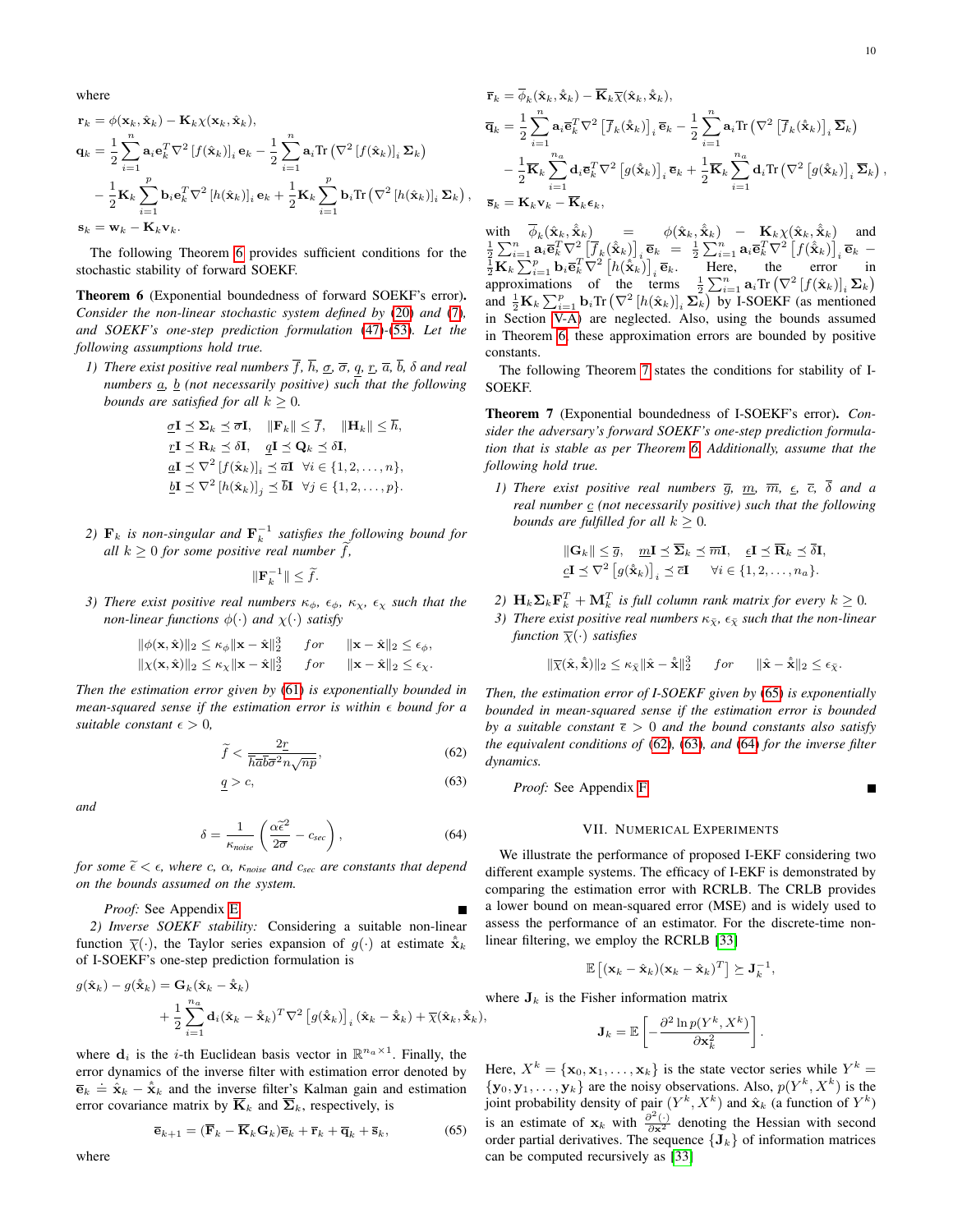

<span id="page-10-0"></span>Fig. 1. RMSE, AMSE and RCRLB for forward and inverse filters (a) KFwithout-DF; (b) KF-with-DF.

$$
\mathbf{J}_{k} = \mathbf{D}_{k}^{22} - \mathbf{D}_{k}^{21} (\mathbf{J}_{k-1} + \mathbf{D}_{k}^{11})^{-1} \mathbf{D}_{k}^{12},
$$
\n(66)

\nwhere 
$$
\mathbf{D}_{k}^{11} = \mathbb{E} \left[ -\frac{\partial^{2} \ln p(\mathbf{x}_{k} | \mathbf{x}_{k-1})}{\partial \mathbf{x}_{k-1}^{2}} \right],
$$

\n
$$
\mathbf{D}_{k}^{12} = \mathbb{E} \left[ -\frac{\partial^{2} \ln p(\mathbf{x}_{k} | \mathbf{x}_{k-1})}{\partial \mathbf{x}_{k} \partial \mathbf{x}_{k-1}} \right] = (\mathbf{D}_{k}^{21})^{T},
$$

\n
$$
\mathbf{D}_{k}^{22} = \mathbb{E} \left[ -\frac{\partial^{2} \ln p(\mathbf{x}_{k} | \mathbf{x}_{k-1})}{\partial \mathbf{x}_{k}^{2}} \right] + \mathbb{E} \left[ -\frac{\partial^{2} \ln p(\mathbf{y}_{k} | \mathbf{x}_{k})}{\partial \mathbf{x}_{k}^{2}} \right].
$$

For the non-linear system given by [\(20\)](#page-3-4) and [\(7\)](#page-1-1), the forward information matrices  ${J_k}$  recursions reduces to [\[28\]](#page-16-27)

$$
\mathbf{J}_{k+1} = \mathbf{Q}_k^{-1} \n+ \mathbf{H}_{k+1}^T \mathbf{R}_{k+1}^{-1} \mathbf{H}_{k+1} - \mathbf{Q}_k^{-1} \mathbf{F}_k (\mathbf{J}_k + \mathbf{F}_k^T \mathbf{Q}_k^{-1} \mathbf{F}_k)^{-1} \mathbf{F}_k^T \mathbf{Q}_k^{-1},
$$
(67)

where  $\mathbf{F}_k = \nabla_{\mathbf{x}} f(\mathbf{x})|_{\mathbf{x}=\mathbf{x}_k}$  and  $\mathbf{H}_k = \nabla_{\mathbf{x}} h(\mathbf{x})|_{\mathbf{x}=\mathbf{x}_k}$ . Note that, for the information matrices recursion, the Jacobians  $F_k$  and  $H_k$  are evaluated at the true state  $x_k$  while for forward EKF recursions, these are evaluated at the estimates of the state. These recursions can be trivially extended to other system models considered in this paper as well as to compute the posterior information matrix  $\bar{J}_k$  for inverse filter's estimate  $\hat{\hat{\mathbf{x}}}_k$ .

Throughout all experiments,  $100$  time-steps (indexed by  $k$ ) were considered. The initial information matrices  $J_0$  and  $\overline{J}_0$  were set to  $\Sigma_0^{-1}$  and  $\overline{\Sigma}_0^{-1}$ , respectively, unless mentioned otherwise.

### *A. Inverse KF with unknown inputs*

Consider a discrete-time linear system without DF [\[54\]](#page-16-53),

$$
\mathbf{x}_{k+1} = \begin{bmatrix} 0.1 & 0.5 & 0.08 \\ 0.6 & 0.01 & 0.04 \\ 0.1 & 0.7 & 0.05 \end{bmatrix} \mathbf{x}_k + \begin{bmatrix} 0 \\ 2 \\ 1 \end{bmatrix} u_k + \mathbf{w}_k,
$$
  

$$
\mathbf{y}_k = \begin{bmatrix} 1 & 1 & 0 \\ 0 & 1 & 1 \end{bmatrix} \mathbf{x}_k + \mathbf{v}_k,
$$
  

$$
a_k = \begin{bmatrix} 1 & 1 & 1 \end{bmatrix} \hat{\mathbf{x}}_k + \epsilon_k,
$$

with  $w_k \sim \mathcal{N}(0, 10I_3)$ ,  $v_k \sim \mathcal{N}(0, 20I_2)$  and  $\epsilon_k \sim \mathcal{N}(0, 25)$ . The unknown input  $u_k$  was set to 50 for  $1 \leq k \leq 50$  and  $-50$  thereafter. The initial state was  $\mathbf{x}_0 = [1, 1, 1]^T$ . For the forward filter, the initial state estimate was set to  $[0, 0, 0]^T$  with initial covariance  $\Sigma_0 = 10I_3$ . For the inverse filter, the initial state estimate was set to  $x_0$  (known to 'us') itself with initial covariance  $\overline{\Sigma}_0 = 15I_3$ .

For KF-with-DF, we considered the same linear system with a modified forward filter's observations as [\[55\]](#page-16-54):

$$
\mathbf{y}_k = \begin{bmatrix} 1 & 1 & 0 \\ 0 & 1 & 1 \end{bmatrix} \mathbf{x}_k + \begin{bmatrix} 0 \\ 1 \end{bmatrix} u_k + \mathbf{v}_k.
$$



<span id="page-10-3"></span>Fig. 2. AMSE and RCRLB for forward and inverse filters: (a) EKF and SOEKF; (b) GS-EKF (I-GS-EKF-2 and I-GS-EKF-5, respectively, for  $\overline{l} = 2$ and 5) compared to EKF and I-EKF, averaged over 200 runs.

<span id="page-10-2"></span>Here, the initial input estimate was set to 10 with initial input estimate covariance  $\Sigma_0^u = 10$  and initial cross-covariance  $\Sigma_0^{xu} = [0, 0, 0]^T$ . For the inverse filter, the initial estimate of the augmented state  $z_0$ was set to  $[1, 1, 1, 50]^T$  with initial covariance  $\overline{\Sigma}_0 = 15\mathbf{I}_4$ .

Fig. [1](#page-10-0) shows the time-averaged MSE (AMSE) =  $\sqrt{\left(\sum_{i=1}^k ||\mathbf{x}_i - \hat{\mathbf{x}}_i||_2^2\right)/nk}$  at k-th time step for *n*-dimensional actual state  $x_i$  and its estimate  $\hat{x}_i$ , and RCRLB for state estimation for both forward and inverse filters in the two cases, respectively, averaged over 20 runs. For KF-without-DF, we plot the root MSE (RMSE) =  $\sqrt{\left(\|\mathbf{x}_k - \hat{\mathbf{x}}_k\|_2^2\right)/n}$  for comparison here but omit it for later plots for clarity. The RCRLB value for state estimation is  $\sqrt{\text{Tr}(\mathbf{J}^{-1})}$  with J denoting the associated information matrix.

<span id="page-10-1"></span>Fig. [1](#page-10-0) shows that the effect of change in unknown input after 50 time-steps is negligible for KF-without-DF in both forward and inverse filters. However, for KF-with-DF, the sudden change in unknown input leads to an increase in state estimation error of the forward filter and, consequently, of the inverse filter. The estimation error of I-KF-without-DF is less than that of the corresponding forward filter for all time-steps. On the other hand, for KF-with-DF, the inverse filter's estimation error converges to a higher value as compared to the forward filter, even though the initial estimation error assumed for the inverse filter is less than that assumed for the forward filter. Only I-KF-without-DF efficiently achieves the RCRLB bound on the estimation error.

#### <span id="page-10-4"></span>*B. Inverse filters for EKF, SOEKF and GS-EKF*

Consider the discrete-time non-linear system model of FM demodulator without unknown inputs [\[36,](#page-16-35) Sec. 8.2]

$$
\mathbf{x}_{k+1} \doteq \begin{bmatrix} \lambda_{k+1} \\ \theta_{k+1} \end{bmatrix} = \begin{bmatrix} \exp(-T/\beta) & 0 \\ -\beta \exp(-T/\beta) - 1 & 1 \end{bmatrix} \begin{bmatrix} \lambda_k \\ \theta_k \end{bmatrix} + \begin{bmatrix} 1 \\ -\beta \end{bmatrix} w_k,
$$
  

$$
\mathbf{y}_k = \sqrt{2} \begin{bmatrix} \sin \theta_k \\ \cos \theta_k \end{bmatrix} + \mathbf{v}_k, \ a_k = \hat{\lambda}_k^2 + \epsilon_k,
$$

with  $w_k \sim \mathcal{N}(0, 0.01)$ ,  $\mathbf{v}_k \sim \mathcal{N}(\mathbf{0}, \mathbf{I}_2)$ ,  $\epsilon_k \sim \mathcal{N}(0, 5)$ ,  $T = 2\pi/16$ and  $\beta = 100$ . Here, the observation function  $g(\cdot)$  for the inverse filter is quadratic. Also,  $\hat{\lambda}_k$  is the forward EKF's estimate of  $\lambda_k$ .

The initial state  $\mathbf{x}_0 \doteq [\lambda_0, \theta_0]^T$  was set randomly with  $\lambda_0 \sim$  $\mathcal{N}(0, 1)$  and  $\theta_0 \sim \mathcal{U}[-\pi, \pi]$ . All the initial state estimates of all forward and inverse filters including mean estimates for GS-EKF were also similarly drawn at random. The initial covariances were set to  $\Sigma_0 = 10I_2$  and  $\overline{\Sigma}_0 = 5I_2$  for forward and inverse EKF as well as SOEKF. In the case of GS-EKF, we considered 5 Gaussians for the forward filter with the initial covariances and weights set to  $10I<sub>2</sub>$  and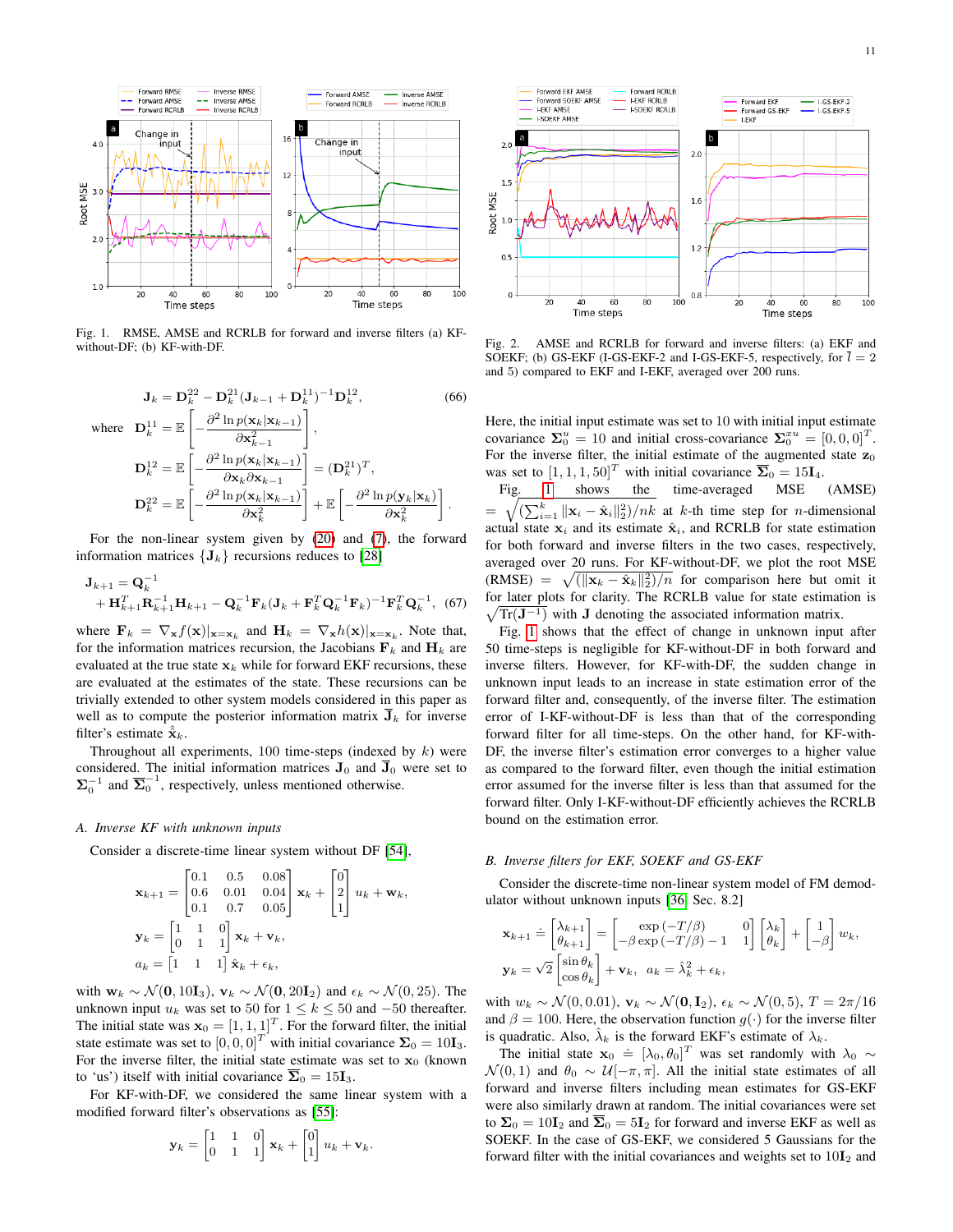$1/5$ , respectively. For I-GS-EKF, an augmented state  $z_k$  of 5 means  ${\{\overline{\mathbf{x}}_{i,k}\}_{1\leq i\leq 5}}$  and 5 weights  ${c_{i,k}\}_{1\leq i\leq 5}}$  was considered resulting in a 15-dimensional state vector with the initial weight estimates set to 1/5 and the initial covariance estimates  $\{\mathbf\Sigma_{j,0}\}_{1\leq j\leq \bar{l}}$  as 5I<sub>15</sub>.

The phase term of the state  $\theta$  and its estimates  $\hat{\theta}$  and  $\hat{\theta}$  (for both prediction and measurement updates) were considered to be modulo  $2\pi$  [\[36\]](#page-16-35). Note that the process covariance **Q** is a singular matrix. For numerical stability and to facilitate computation of  $Q^{-1}$  for evaluating information matrices  $J_k$ , we used an enlarged covariance matrix by adding  $10^{-10}I_2$  to Q in the forward filters. Similarly, we added  $10^{-10}I_2$  to  $\overline{\mathbf{Q}}_k$  in the inverse filter because  $\overline{\mathbf{Q}}_k$  is time-varying and may be ill-conditioned. The initial  $\overline{J}_0$  was taken close to the inverse of the steady state estimation covariance matrix of the forward filter. The initial  $\bar{J}_0$  only affects the RCRLB calculated for initial few time-steps. The RCRLB after these initial time-steps (around 20 for the considered system) shows same behaviour irrespective of the initial  $\overline{J}_0$ . The Gaussian noise term  $v_{k+1}$  in I-GS-EKF's state transition [\(55\)](#page-6-2) is transformed through a non-linear function  $\gamma[\cdot, \cdot]$ such that [\(67\)](#page-10-1) is not applicable. The RCRLB in this case is derived using the general  $J_k$  recursions given by [\(66\)](#page-10-2).

Fig. [2](#page-10-3) shows that the forward GS-EKF with  $l = 5$  performs better than both forward EKF and forward SOEKF. This negligible effect of including second-order terms in the forward SOEKF is also reflected in the RCRLB of the inverse filters. Both I-EKF and I-SOEKF converge to the same steady-state estimation error values, which is also higher than that of the corresponding forward filters. Being suboptimal filters, the forward as well as inverse EKF and SOEKF do not achieve the RCRLB on the estimation error. However, the difference between AMSE and RCRLB for the inverse filters is less than that for the forward filters. We conclude that I-EKF and I-SOEKF are more efficient here.

For GS-EKF, the estimation error of the inverse filter is same as that of the forward filter when  $\bar{l} = 2$  but improves significantly when  $\overline{l} = 5$ . Note that this improvement in performance comes at the expense of increased computational complexity because the inverse filter estimates an augmented state of dimension  $l(n + 1)$ , which is larger than the forward filter's state dimension 'n'.

The I-EKF assumes initial covariance  $\Sigma_0$  as  $5I_2$  (the true  $\Sigma_0$  of forward EKF is  $10I<sub>2</sub>$ ) and a random initial state for these recursions. In spite of this difference in the initial estimates, I-EKF's error performance is comparable to that of the forward EKF. Interestingly, despite similar differences in the initial estimates, I-GS-EKF with  $\overline{l} = 5$  outperforms the forward GS-EKF.

#### *C. Inverse EKF with unknown inputs*

For inverse EKF with unknown input, we modified the non-linear system model of Section [VII-B](#page-10-4) to include an unknown input  $u_k$  as

$$
\mathbf{x}_{k+1} \doteq \begin{bmatrix} \lambda_{k+1} \\ \theta_{k+1} \end{bmatrix}
$$
  
= 
$$
\begin{bmatrix} \exp(-T/\beta) & 0 \\ -\beta \exp(-T/\beta) - 1 & 1 \end{bmatrix} \begin{bmatrix} \lambda_k \\ \theta_k \end{bmatrix} + \begin{bmatrix} 0.001 \\ 1 \end{bmatrix} u_k + \begin{bmatrix} 1 \\ -\beta \end{bmatrix} w_k,
$$

where unknown input  $u_k$  was set to  $\pi/4$  for  $1 \le k \le 50$  and  $-\pi/4$ thereafter. The observation  $y_k$  of the forward EKF-without-DF was same as in Section [VII-B.](#page-10-4) Consider a linear measurement  $a_k$  for the inverse filter as  $a_k = \lambda_k + \epsilon_k$ . For the forward filter, the initial input estimate was set to 0 while the inverse filter initial augmented state estimate consisted of the true state  $x_0$  and true input  $u_0$  (known to 'us') with initial covariance estimate  $\overline{\Sigma}_0 = 15I_3$ .

Similarly, for system with DF, we again considered the same non-linear system (without any unknown input in  $x_k$  state transition) but with a modified forward filter's observation  $y_k$  =



<span id="page-11-1"></span>Fig. 3. (a) Time-averaged RMSE for forward and inverse EKF with and without DF; (b) Absolute error and RCRLB for forward and inverse EKF as well as DEKF. I-DEKF-1 is the I-DEKF without considering the modified dithered function in the inverse filter formulation while I-DEKF-2 considers the modified function.

 $\sqrt{2} \left[ \sin \left( \theta_k + u_k \right) \right]$  $\cos(\theta_k + u_k)$  $\left] +\mathbf{v}_k$ . The input estimates  $\hat{u}$  and  $\hat{u}$  were also, as before, modulo  $2\pi$ . Again, the Gaussian noise terms in the inverse filter state transitions are transformed through non-linear functions such that  $(67)$  is not applicable. Fig.  $3(a)$  shows that for both EKF with and without DF, the change in unknown input after 50 time-steps does not increase the estimation error (as for KF-with-DF in Fig. [1\(](#page-10-0)b)). The estimation error of I-EKF-without-DF (I-EKF-with-DF) is higher (lower) than that of the corresponding forward filter. Any change in unknown input affects the inverse filter's performance only when a significant change occurs in the forward filter's performance.

#### <span id="page-11-0"></span>*D. Inverse DEKF*

Consider the application of coordinate estimation of a stationary target from bearing observations taken by a moving sensor [\[32\]](#page-16-31). The actual coordinates of the stationary target are  $(X, Y)$  and that of the sensor at k-th time instant are  $(a_k, b_k)$ . The constant velocity of sensor is s. The forward and inverse EKF as well as DEKF were implemented in a modified coordinate basis with the state estimate  $\mathbf{x}_k = [a_k/Y, s/Y, s, X/Y]^T$  and system model

$$
\mathbf{x}_{k+1} = \begin{bmatrix} 1 & \Delta t & 0 & 0 \\ 0 & 1 & 0 & 0 \\ 0 & 0 & 1 & 0 \\ 0 & 0 & 0 & 1 \end{bmatrix} \mathbf{x}_k + \begin{bmatrix} 0 \\ \Delta t/Y \\ \Delta t \\ 0 \end{bmatrix} w_k,
$$
  

$$
y_k = \arctan([\mathbf{x}_k]_4 - [\mathbf{x}_k]_1) + v_k, \quad a_k = ([\hat{\mathbf{x}}_k]_4)^2 + \epsilon_k,
$$

where  $w_k \sim \mathcal{N}(0, 0.1^2)$ ,  $v_k \sim \mathcal{N}(0, 2^2)$ ,  $\epsilon_k \sim \mathcal{N}(0, 1.5^2)$  and  $\Delta t = 20$  s. The initial covariance estimates were set to  $\Sigma_0 =$ diag(4.44 × 10<sup>-7</sup>, 0.5 × 10<sup>-6</sup>, 1, 0.1) and  $\overline{\Sigma}_0 = \text{diag}(10^{-6}, 6 \times$ 10<sup>−</sup><sup>7</sup> , 5, 0.5), respectively, for the forward and inverse filters. The initial state estimate for inverse filters were  $[0, 0.002, 200, 2]^T$ . All other parameters of the system including the dither and the estimates were identical to those in [\[32\]](#page-16-31).

With 200 time-steps, the modified observation function  $h^*(\cdot)$  in the forward DEKF replaced  $h(\cdot)$  up to 80 time-steps. Fig. [3\(](#page-11-1)b) shows the absolute error and RCRLB, averaged over 400 runs, for estimation of  $X/Y$  whose estimate at the k-th time instant are given by  $[\hat{\mathbf{x}}_k]_4$ and  $[\hat{\mathbf{x}}_k]_4$  of the forward and inverse filters. The RCRLB at k-th time instant is  $\sqrt{\left[\mathbf{J}_k^{-1}\right]_{4,4}}$ . The inverse filters' estimation errors were significantly lower than that of the forward filters. While I-DEKF-1 and IDEKF-2 differ in their transient performance, they converge to the same steady-state error as I-EKF.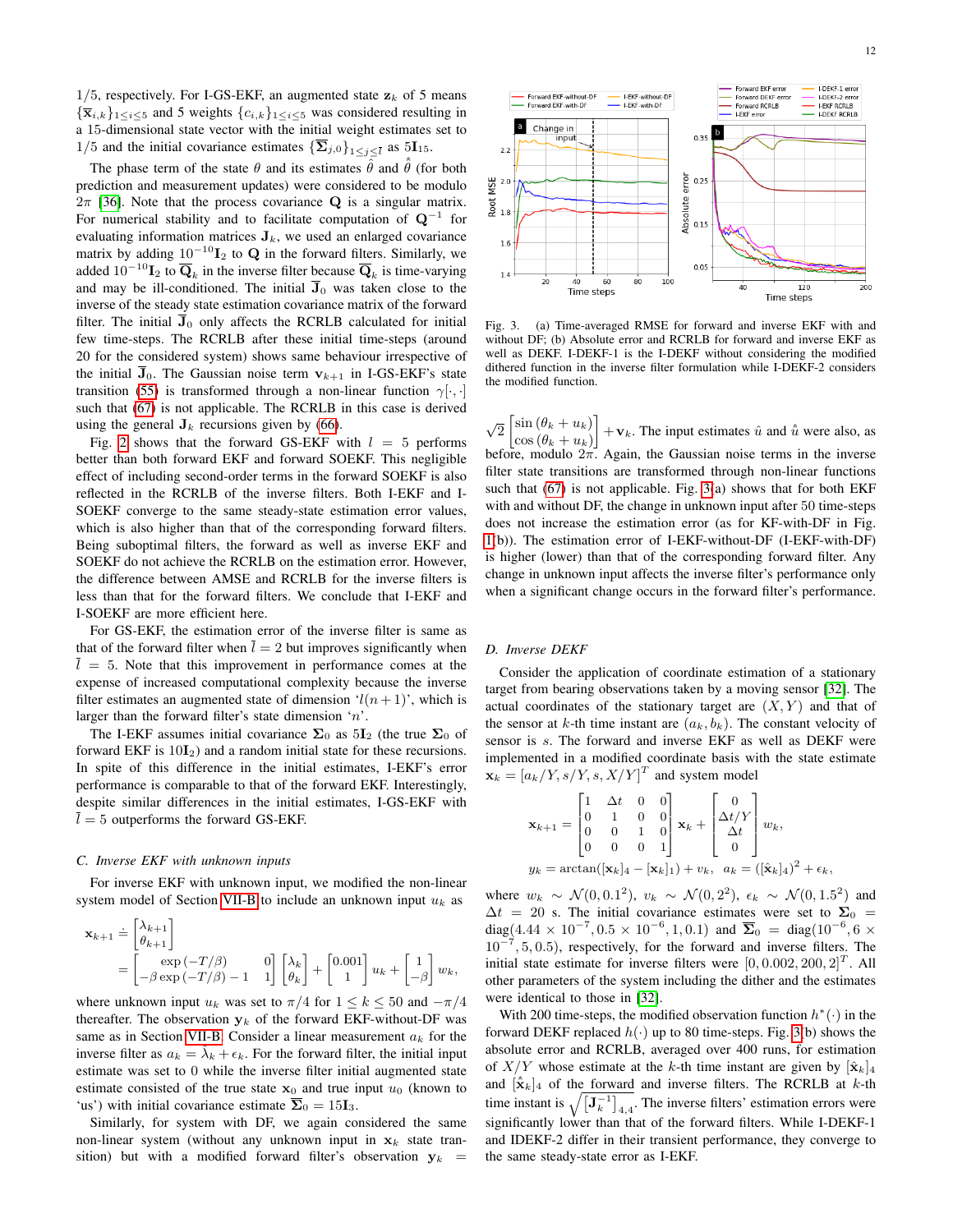## VIII. SUMMARY

<span id="page-12-0"></span>We studied the inverse filtering problem for non-linear systems with and without unknown inputs in the context of counter-adversarial applications. These inverse filters allow 'us' to infer an estimate of the adversary's estimate, given 'our' noisy observations of adversary's actions. For systems with unknown inputs, the adversary's observations may or may not be affected by the unknown input which is known to 'us' but not to the adversary. Addressing these two cases, we developed I-EKF and I-KF (each with and without DF) for non-linear and linear system dynamics, respectively. For systems without unknown inputs, we extended the theory of I-EKF to its variants, namely, I-SOEKF, I-GS-EKF and I-DEKF. These variants may provide improved estimation performance or stability depending on the system.

We investigated theoretical guarantees for the stability of I-KFwithout-DF, I-EKF and I-SOEKF. In particular, stochastic stability of a forward filter with certain additional assumptions on the system is also sufficient for its inverse filter to be stable. For I-EKF, we considered two different approaches to study its stability, each with its own advantages. We also derived similar stability results for I-SOEKF. The asymptotic stability of I-KF-without-DF was obtained by extending standard KF stability results.

We demonstrated the efficacy of the different inverse filters through numerical examples using RCRLB as a performance measure. For the non-linear system without unknown inputs, we considered the FM demodulation and coordinate estimation applications. The FM demodulator model was also extended for systems with unknown inputs. Our experiments suggest that the impact of the unknown input on inverse filter's performance highly depends on its impact on the forward filter's performance. For certain systems, the inverse filter may perform more efficiently than the forward filter.

## <span id="page-12-1"></span>APPENDIX A PROOF OF THEOREM [1](#page-7-0)

Under the stability assumption of the forward filter,  $\mathbf{F}_k$  and  $\mathbf{E}_k$ converge to  $\overline{F}$  and  $\overline{E}$ , respectively, where  $\overline{F} = (\mathbf{I} - \overline{K}\mathbf{H})(\mathbf{I} \overline{BM}$ F and  $\overline{E} = \overline{BM} - \overline{K} \overline{HB} \overline{M} + \overline{K}$ , obtained by replacing  $\mathbf{K}_{k+1}$  and  $\mathbf{M}_{k+1}$  by the limiting matrices  $\overline{\mathbf{K}}$  and  $\overline{\mathbf{M}}$ , respectively, in  $\mathbf{F}_k$  and  $\mathbf{E}_k$ . In this limiting case, the state transition equation [\(36\)](#page-4-10) becomes

$$
\hat{\mathbf{x}}_{k+1} = \overline{\mathbf{F}} \hat{\mathbf{x}}_k + \overline{\mathbf{E}} \mathbf{H} \mathbf{x}_{k+1} + \overline{\mathbf{E}} \mathbf{v}_{k+1}.
$$

From [\(37\)](#page-4-9), [\(38\)](#page-4-5), and [\(40\)](#page-4-6) and substituting the limiting matrices, the following Riccati equation is obtained

$$
\overline{\boldsymbol{\Sigma}}_{k+1|k} = \overline{\mathbf{F}} \left[ \overline{\boldsymbol{\Sigma}}_{k|k-1} - \overline{\boldsymbol{\Sigma}}_{k|k-1} \mathbf{G}^T (\mathbf{G} \overline{\boldsymbol{\Sigma}}_{k|k-1} \mathbf{G}^T + \overline{\mathbf{R}})^{-1} \mathbf{G} \overline{\boldsymbol{\Sigma}}_{k|k-1} \right] \overline{\mathbf{F}} + \overline{\boldsymbol{Q}},
$$

where  $\overline{Q} = \overline{E} R \overline{E}^T$ . For the forward filter to be stable, covariance R needs to be p.d. [\[51\]](#page-16-50) and hence,  $\overline{Q}$  is a p.s.d. matrix. With  $\overline{R}$  being p.d. and the observability and controllability assumptions,  $\overline{\Sigma}_{k|k-1}$ tends to a unique p.d. matrix  $\overline{\Sigma}$  satisfying

$$
\overline{\boldsymbol{\Sigma}} = \overline{\mathbf{F}}[\overline{\boldsymbol{\Sigma}} - \overline{\boldsymbol{\Sigma}}\mathbf{G}^T \left(\mathbf{G}\overline{\boldsymbol{\Sigma}}\mathbf{G}^T + \overline{\mathbf{R}}\right)^{-1} \mathbf{G}\overline{\boldsymbol{\Sigma}}] \overline{\mathbf{F}}^T + \overline{\mathbf{Q}},
$$

and  $\overline{\mathbf{F}} - \overline{\mathbf{F} \boldsymbol{\Sigma}} \mathbf{G}^T (\mathbf{G} \overline{\boldsymbol{\Sigma}} \mathbf{G}^T + \overline{\mathbf{R}})^{-1} \mathbf{G}$  has eigenvalues strictly within the unit circle. These results follow directly from the application of [\[56,](#page-17-0) Proposition 4.1, Sec. 4.1] similar to the stability and convergence results for the standard KF for linear systems [\[56,](#page-17-0) Appendix E.4].

In this limiting case, the inverse filter prediction and update equations take the following asymptotic form

$$
\hat{\hat{\mathbf{x}}}_{k+1|k} = \overline{\mathbf{F}} \hat{\mathbf{x}}_k + \overline{\mathbf{E}} \mathbf{H} \mathbf{x}_{k+1},
$$
  

$$
\hat{\mathbf{x}}_{k+1} = \hat{\mathbf{x}}_{k+1|k} + \overline{\mathbf{\Sigma}} \mathbf{G}^T (\mathbf{G} \overline{\mathbf{\Sigma}} \mathbf{G}^T + \overline{\mathbf{R}})^{-1} (\mathbf{a}_{k+1} - \mathbf{G} \hat{\mathbf{x}}_{k+1|k}).
$$

Denoting the inverse filter's one-step prediction error as  $\overline{e}_{k+1|k}$  =  $\hat{\mathbf{x}}_{k+1} - \hat{\hat{\mathbf{x}}}_{k+1|k}$ , the error dynamics for the inverse filter is obtained from this asymptotic form using [\(3\)](#page-1-6) as

$$
\begin{aligned} \overline{\mathbf{e}}_{k+1|k} &= \left( \overline{\mathbf{F}} - \overline{\mathbf{F}} \overline{\boldsymbol{\Sigma}} \mathbf{G}^T (\mathbf{G} \overline{\boldsymbol{\Sigma}} \mathbf{G}^T + \overline{\mathbf{R}})^{-1} \mathbf{G} \right) \overline{\mathbf{e}}_{k|k-1} \\ &- \overline{\mathbf{F} \boldsymbol{\Sigma}} \mathbf{G}^T (\mathbf{G} \overline{\boldsymbol{\Sigma}} \mathbf{G}^T + \overline{\mathbf{R}})^{-1} \mathbf{e}_k + \overline{\mathbf{E}} \mathbf{v}_{k+1}. \end{aligned}
$$

Since  $\overline{\mathbf{F}} - \overline{\mathbf{F} \Sigma} \mathbf{G}^T (\mathbf{G} \overline{\Sigma} \mathbf{G}^T + \overline{\mathbf{R}})^{-1} \mathbf{G}$  has eigenvalues strictly within the unit circle, this error dynamics is asymptotically stable.

#### <span id="page-12-2"></span>APPENDIX B PROOF OF THEOREM [2](#page-7-2)

For simplicity, we consider the case of  $n \geq p$  with  $\mathbf{U}_{k+1}^{xy} \in \mathbb{R}^{n \times n}$ . It is trivial to show that the proof remains valid for  $n < p$  as well. Using the expressions for  $\sum_{k+1}^{\bar{x}y}$  and  $\mathbf{S}_{k+1}$ , we have

$$
\begin{aligned} \mathbf{K}_{k+1} &= \mathbf{\Sigma}_{k+1|k} \mathbf{U}_{k+1}^{xy} \mathbf{H}_{k+1}^T \mathbf{U}_{k+1}^y* \\ &\quad \qquad \ast \left( \mathbf{U}_{k+1}^y \mathbf{H}_{k+1} \mathbf{\Sigma}_{k+1|k} \mathbf{H}_{k+1}^T \mathbf{U}_{k+1}^y + \hat{\mathbf{R}}_{k+1} \right)^{-1}, \\ \mathbf{\Sigma}_{k+1} &= \mathbf{\Sigma}_{k+1|k} - \mathbf{\Sigma}_{k+1|k} \mathbf{U}_{k+1}^{xy} \mathbf{H}_{k+1}^T \mathbf{U}_{k+1}^y* \\ &\quad \qquad \ast \left( \mathbf{U}_{k+1}^y \mathbf{H}_{k+1} \mathbf{\Sigma}_{k+1|k} \mathbf{H}_{k+1}^T \mathbf{U}_{k+1}^y + \hat{\mathbf{R}}_{k+1} \right)^{-1} * \\ &\quad \qquad \ast \mathbf{U}_{k+1}^y \mathbf{H}_{k+1} (\mathbf{U}_{k+1}^{xy})^T \mathbf{\Sigma}_{k+1|k}. \end{aligned}
$$

Define  $V_k(\tilde{\mathbf{x}}_{k|k-1}) = \tilde{\mathbf{x}}_{k|k-1}^T \Sigma_{k|k-1}^{-1} \tilde{\mathbf{x}}_{k|k-1}$ . Using the bounds assumed on  $\Sigma_{k|k-1}$ , we have for all  $k \geq 0$ 

<span id="page-12-3"></span>
$$
\frac{1}{\sigma} \|\widetilde{\mathbf{x}}_{k|k-1}\|_2^2 \leq V_k(\widetilde{\mathbf{x}}_{k|k-1}) \leq \frac{1}{\underline{\sigma}} \|\widetilde{\mathbf{x}}_{k|k-1}\|_2^2.
$$

Hence, the first condition of Lemma [1](#page-6-1) is satisfied with  $v_{\text{min}} = 1/\overline{\sigma}$ and  $v_{\text{max}} = 1/\sigma$ .

Using [\(57\)](#page-7-3) and the independence of noise terms, we have

$$
\mathbb{E}\left[V_{k+1}(\widetilde{\mathbf{x}}_{k+1|k})|\widetilde{\mathbf{x}}_{k|k-1}\right] \n= \widetilde{\mathbf{x}}_{k|k-1}^T(\mathbf{U}_k^T\mathbf{F}_k(\mathbf{I}-\mathbf{K}_k\mathbf{U}_k^y\mathbf{H}_k))^T \mathbf{\Sigma}_{k+1|k}^{-1}(\mathbf{U}_k^x\mathbf{F}_k(\mathbf{I}-\mathbf{K}_k\mathbf{U}_k^y\mathbf{H}_k))\widetilde{\mathbf{x}}_{k|k-1} \n+ \mathbb{E}\left[\mathbf{v}_k^T(\mathbf{U}_k^x\mathbf{F}_k\mathbf{K}_k)^T \mathbf{\Sigma}_{k+1|k}^{-1}(\mathbf{U}_k^x\mathbf{F}_k\mathbf{K}_k)\mathbf{v}_k|\widetilde{\mathbf{x}}_{k|k-1}\right] \n+ \mathbb{E}\left[\mathbf{w}_k^T\mathbf{\Sigma}_{k+1|k}^{-1}\mathbf{w}_k|\widetilde{\mathbf{x}}_{k|k-1}\right].
$$
\n(68)

The difference of two matrices  $\mathbf{A} - \mathbf{B}$  is invertible if maximum singular value of B is strictly less than the minimum singular value of **A**. Using the assumed bounds, we have  $\|\mathbf{K}_k\| \leq \overline{k} = (\overline{\sigma}\overline{\gamma}\overline{h}\overline{\beta})/\hat{r}$ . Hence, maximum singular value of  $\mathbf{K}_k \mathbf{U}_k^y \mathbf{H}_k$  is upper-bounded by  $(\overline{\sigma\gamma}\overline{h}^2\overline{\beta}^2)/\hat{r}$  and the inequality [\(58\)](#page-7-4) guarantees that  $\mathbf{I} - \mathbf{K}_k \mathbf{U}_k^y \mathbf{H}_k$ is invertible (singular value of  $\bf{I}$  is 1) such that

$$
\begin{aligned} &\boldsymbol{\Sigma}_{k+1|k}=\mathbf{U}_k^x\mathbf{F}_k(\mathbf{I}-\mathbf{K}_k\mathbf{U}_k^y\mathbf{H}_k)\cdot\\ &\cdot \tau (\boldsymbol{\Sigma}_{k|k-1}+(\mathbf{U}_k^x\mathbf{F}_k(\mathbf{I}-\mathbf{K}_k\mathbf{U}_k^y\mathbf{H}_k))^{-1}\hat{\mathbf{Q}}_k((\mathbf{U}_k^x\mathbf{F}_k(\mathbf{I}-\mathbf{K}_k\mathbf{U}_k^y\mathbf{H}_k))^{-1})^T)\cdot\\ &(\mathbf{I}-\mathbf{K}_k\mathbf{U}_k^y\mathbf{H}_k)^T\mathbf{F}_k^T\mathbf{U}_k^x, \end{aligned}
$$

because  $\mathbf{U}_k^x$  and  $\mathbf{F}_k$  are also assumed to be invertible. Again with the assumed bounds, we have  $\|\mathbf{U}_k^x\mathbf{F}_k(\mathbf{I}-\mathbf{K}_k\mathbf{U}_k^y\mathbf{H}_k)\| \leq \overline{\alpha}\overline{f}(1+\overline{k\beta h})$ which implies

$$
\begin{aligned} (\mathbf{U}_k^x \mathbf{F}_k (\mathbf{I} - \mathbf{K}_k \mathbf{U}_k^y \mathbf{H}_k))^{-1} \hat{\mathbf{Q}}_k ((\mathbf{U}_k^x \mathbf{F}_k (\mathbf{I} - \mathbf{K}_k \mathbf{U}_k^y \mathbf{H}_k))^{-1})^T \\ &\succeq \frac{\hat{q}}{(\overline{\alpha} \overline{f} (1 + \overline{k \beta h}))^2} \mathbf{I} . \end{aligned}
$$

Using this bound in the expression of  $\Sigma_{k+1|k}$  as in [\[53\]](#page-16-52), we have

$$
\begin{aligned} (\mathbf{U}_{k}^{x} \mathbf{F}_{k} (\mathbf{I} - \mathbf{K}_{k} \mathbf{U}_{k}^{y} \mathbf{H}_{k}))^{T} \mathbf{\Sigma}_{k+1|k}^{-1} (\mathbf{U}_{k}^{x} \mathbf{F}_{k} (\mathbf{I} - \mathbf{K}_{k} \mathbf{U}_{k}^{y} \mathbf{H}_{k})) \\ &\leq (1 - \lambda) \mathbf{\Sigma}_{k|k-1}^{-1}, \end{aligned}
$$

where  $1 - \lambda = \left(1 + \frac{\hat{q}}{\overline{\sigma}(\overline{\alpha f}(1 + \overline{k\beta h}))^2}\right)^{-1}$  with  $0 < \lambda < 1$ . The last two expectation terms in [\(68\)](#page-12-3) can be bounded by  $\mu =$  $(\overline{r}p\overline{\alpha}^{2}\overline{f}^{2}\overline{k}^{2}/\underline{\sigma}) + (\overline{q}n/\underline{\sigma}) > 0$  following similar steps as in [\[53\]](#page-16-52) such that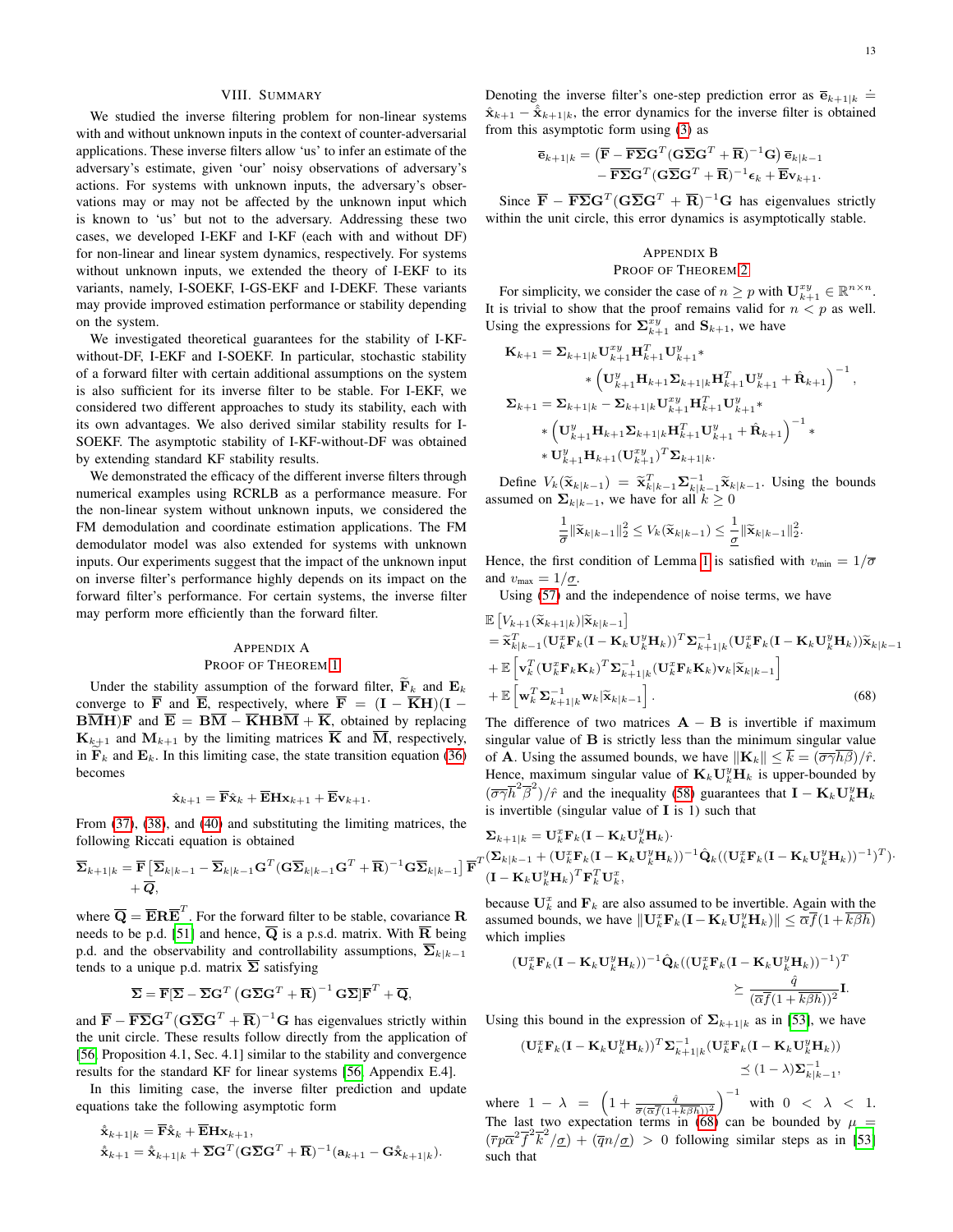$$
\mathbb{E}\left[V_{k+1}(\widetilde{\mathbf{x}}_{k+1|k})|\widetilde{\mathbf{x}}_{k|k-1}\right] - V_k(\widetilde{\mathbf{x}}_{k|k-1}) \leq -\lambda V_k(\widetilde{\mathbf{x}}_{k|k-1}) + \mu.
$$

Hence, the second condition of Lemma [1](#page-6-1) is also satisfied and the prediction error  $\tilde{\mathbf{x}}_{k|k-1}$  is exponentially bounded in mean-squared sense and bounded with probability one.

Furthermore, with the bounds assumed on various matrices, it is straightforward to show that

$$
\mathbb{E}\left[\|\widetilde{\mathbf{x}}_k\|^2\right] \le (1 + \overline{k\beta h})^2 \mathbb{E}\left[\|\widetilde{\mathbf{x}}_{k|k-1}\|^2\right] + \overline{k}^2 \overline{r} p.
$$

Finally, the exponential boundedness of  $\widetilde{\mathbf{x}}_{k|k-1}$  leads to  $\widetilde{\mathbf{x}}_k$  also being exponentially bounded in mean-squared sense as well as bounded with probability one.

## <span id="page-13-0"></span>APPENDIX C PROOF OF THEOREM [3](#page-8-0)

We will show that the I-EKF's dynamics also satisfies the as-sumptions of Theorem [2.](#page-7-2) For this, the following conditions C1-C13 need to hold true for all  $k \geq 0$  for some real positive constants  $\overline{a}, \overline{g}, \overline{b}, \overline{c}, \overline{d}, \hat{q}, \overline{\epsilon}, \hat{c}, \hat{d}, p, \overline{p}.$ 

 $\mathbf{C1} \parallel \widetilde{\mathbf{F}}_k^x \parallel \leq \overline{a};$  $\mathbf C2\,\,\|\overline{\mathbf U}_k^{x}\|\leq \overline b;$ **C3**  $\overline{\mathbf{U}}_k^x$  is non-singular; **C4**  $\widetilde{\mathbf{F}}_k^x$  is non-singular; C5  $\overline{\mathbf{Q}}_k \preceq \tilde{q}\mathbf{I};$ 

 $C6 \t ||G_k|| \leq \overline{g};$  $C7 \|\overline{\mathbf{U}}_k^{\widetilde{a}}\| \leq \overline{c};$  $C8 \left\| \overline{\mathbf{U}}_{k}^{\ddot{x} \ddot{a}} \right\| \leq \overline{d};$  $C9$   $\overline{R}_k \preceq \overline{\epsilon}I;$ C10  $\hat{c}\mathbf{I} \preceq \widehat{\overline{\mathbf{Q}}}_k$ ; **C11**  $\hat{dI} \preceq \hat{\overline{\mathbf{R}}_k}$ ; C12  $pI \preceq \overline{\Sigma}_{k|k-1} \preceq \overline{p}I$ ; and

**C13** the constants satisfy the inequality  $\overline{p}d\overline{g}^2\overline{c}^2 < d$ .

Next, we prove that under the assumptions of Theorem [3,](#page-8-0) C1- C13 are satisfied. From the I-EKF's state transition [\(23\)](#page-3-10), the Jacobians  $\widetilde{\mathbf{F}}_k^x = \mathbf{F}_k - \mathbf{K}_{k+1}\mathbf{H}_{k+1}\mathbf{F}_k$  and  $\widetilde{\mathbf{F}}_k^v = \mathbf{K}_{k+1}$  such that  $\overline{\mathbf{Q}}_k = \mathbf{K}_{k+1} \mathbf{R}_{k+1} \mathbf{K}_{k+1}^T.$ 

For C1, using  $\|\mathbf{K}_{k+1}\| \leq \overline{k}$  (as proved in Theorem [2\)](#page-7-2) and the bounds on  $\mathbf{F}_k$  and  $\mathbf{H}_{k+1}$  from the assumptions of Theorem [2,](#page-7-2) it is trivial to show that

$$
\|\widetilde{\mathbf{F}}_k^x\| = \|\mathbf{F}_k - \mathbf{K}_{k+1}\mathbf{H}_{k+1}\mathbf{F}_k\| \leq \overline{f} + \overline{khf}.
$$

Hence, C1 is satisfied with  $\overline{a} = \overline{f} + \overline{khf}$ .

For **C2-C4**, consider the unknown matrix  $\overline{\mathbf{U}}_k^x$  introduced to account for the residuals in linearization of  $f_k(\cdot)$ . Let  $\hat{\tilde{\mathbf{x}}}_{k+1|k}$  and  $\hat{\tilde{\mathbf{x}}}_k$  denote the state prediction error and state estimation error of I-EKF. Similar to forward EKF with the introduction of the unknown matrix, we have

$$
\hat{\widetilde{\mathbf{x}}}_{k+1|k} = \overline{\mathbf{U}}_k^x (\mathbf{F}_k - \mathbf{K}_{k+1} \mathbf{H}_{k+1} \mathbf{F}_k) \hat{\widetilde{\mathbf{x}}}_k + \mathbf{K}_{k+1} \mathbf{v}_{k+1}.
$$
 (69)

Also,

$$
\hat{\tilde{\mathbf{x}}}_{k+1|k} = f(\hat{\mathbf{x}}_k) - f(\hat{\tilde{\mathbf{x}}}_k) - \mathbf{K}_{k+1}(h(f(\hat{\mathbf{x}}_k)) - h(f(\hat{\tilde{\mathbf{x}}}_k)))+ \mathbf{K}_{k+1}\mathbf{v}_{k+1}.
$$

Using the unknown matrices  $\mathbf{U}_k^x$  and  $\mathbf{U}_k^y$  introduced in the linearization of  $f(\cdot)$  and  $h(\cdot)$ , respectively, we have

$$
\hat{\tilde{\mathbf{x}}}_{k+1|k} = (\mathbf{U}_k^x \mathbf{F}_k - \mathbf{K}_{k+1} \mathbf{U}_{k+1}^y \mathbf{H}_{k+1} \mathbf{U}_k^x \mathbf{F}_k) \hat{\tilde{\mathbf{x}}}_k + \mathbf{K}_{k+1} \mathbf{v}_{k+1}.
$$

Comparing with [\(69\)](#page-13-2), we have

$$
\overline{\mathbf{U}}_k^x(\mathbf{I}-\mathbf{K}_{k+1}\mathbf{H}_{k+1})\mathbf{F}_k = (\mathbf{I}-\mathbf{K}_{k+1}\mathbf{U}_{k+1}^y\mathbf{H}_{k+1})\mathbf{U}_k^x\mathbf{F}_k. \tag{70}
$$

With the additional assumption of  $rI \preceq R_k$  and using matrix inversion lemma as in proof of [\[26,](#page-16-25) Lemma 3.1], we have

$$
(\mathbf{I} - \mathbf{K}_{k+1} \mathbf{H}_{k+1}) \mathbf{\Sigma}_{k+1|k} = \left(\mathbf{\Sigma}_{k+1|k}^{-1} + \mathbf{H}_{k+1}^T \mathbf{R}_{k+1}^{-1} \mathbf{H}_{k+1}\right)^{-1}.
$$

Since  $\Sigma_{k+1|k}$  is invertible by the assumptions of Theorem [2,](#page-7-2) **I** −  $\mathbf{K}_{k+1}\mathbf{H}_{k+1}$  is invertible for all  $k \geq 0$  and

$$
(\mathbf{I}-\mathbf{K}_{k+1}\mathbf{H}_{k+1})^{-1} = \mathbf{I} + \boldsymbol{\Sigma}_{k+1|k}\mathbf{H}_{k+1}^T \mathbf{R}_{k+1}^{-1} \mathbf{H}_{k+1}.
$$

With the bounds assumed on various matrices, we have

$$
\|(\mathbf{I}-\mathbf{K}_{k+1}\mathbf{H}_{k+1})^{-1}\| \leq 1 + \frac{\overline{\sigma}\overline{h}^2}{\underline{r}}.
$$

Furthermore, using this bound and the invertibility of  $\mathbf{I}-\mathbf{K}_{k+1}\mathbf{H}_{k+1}$ in [\(70\)](#page-13-3), it is straightforward to show that  $\overline{\mathbf{U}}_k^x = (\mathbf{I} \mathbf{K}_{k+1}\mathbf{U}_{k+1}^y\mathbf{H}_{k+1}\mathbf{)U}_{k}^x(\mathbf{I}-\mathbf{K}_{k+1}\mathbf{H}_{k+1})^{-1}$  is non-singular (both  $\mathbf{U}_{k}^x$ and  $\mathbf{I} - \mathbf{K}_{k+1} \mathbf{U}_{k+1}^y \mathbf{H}_{k+1}$  are invertible under the assumptions of Theorem [2\)](#page-7-2) and satisfies

$$
\|\overline{\mathbf{U}}_k^x\| \leq \overline{\alpha}(1 + \overline{k\beta h})(1 + (\overline{\sigma}\overline{h}^2)/\underline{r}).
$$

Also, since both  $\mathbf{I} - \mathbf{K}_{k+1} \mathbf{H}_{k+1}$  and  $\mathbf{F}_k$  are invertible,  $\widetilde{\mathbf{F}}_k^x = \mathbf{F}_k(\mathbf{I} - \mathbf{K}_{k+1})$  $K_{k+1}H_{k+1}$ ) is non-singular. Hence, C2-C4 are also satisfied with  $\overline{b} = \overline{\alpha}(1 + \overline{k\beta h})(1 + (\overline{\sigma}\overline{h}^2)/r).$ 

For C5, using the upper bound on  $\mathbf{R}_k$  from assumptions of Theorem [2,](#page-7-2) we have  $\overline{\mathbf{Q}}_k \preceq \overline{r}\mathbf{K}_{k+1}\mathbf{K}_{k+1}^T$ . Since,  $\|\mathbf{K}_{k+1}\| \leq \overline{k}$ , the maximum eigenvalue of  $\mathbf{K}_{k+1} \mathbf{K}_{k+1}^T$  is bounded by  $\overline{k}^2$  such that  $\overline{\mathbf{Q}}_k \preceq \overline{k}^2 \overline{r}$ **I**. Hence, **C5** is satisfied with  $= \overline{k}^2 \overline{r}$ .

The conditions C6-C13 are assumed to hold true in Theorem [3.](#page-8-0)

Hence, all the conditions hold true for the I-EKF dynamics and Theorem [2](#page-7-2) is applicable for the I-EKF as well i.e. the estimation error is exponentially bounded in mean-squared sense and bounded with probability one.

#### <span id="page-13-1"></span>APPENDIX D PROOF OF THEOREM [5](#page-8-3)

We will show that the error dynamics of the I-EKF given by [\(60\)](#page-8-4) satisfies the following conditions for all  $k \geq 0$  for some real positive constants  $\underline{c}, \kappa_{\bar{\phi}}, \epsilon_{\bar{\phi}}.$ 

- C1  $\underline{c}\mathbf{I} \preceq \mathbf{Q}_k$ .
- **C2**  $\widetilde{\mathbf{F}}_{k}^{x}$  is non-singular matrix for all  $k \geq 0$ .
- **C3**  $\|\overline{\phi}_k(\hat{\mathbf{x}}, \hat{\hat{\mathbf{x}}})\|_2 \leq \kappa_{\overline{\phi}} \|\hat{\mathbf{x}} \hat{\hat{\mathbf{x}}}\|_2^2$  for all  $\|\hat{\mathbf{x}} \hat{\hat{\mathbf{x}}}\|_2 \leq \epsilon_{\overline{\phi}}$  for some  $\kappa_{\bar{\phi}} > 0$  and  $\epsilon_{\bar{\phi}} > 0$ .

All other conditions of Theorem [4](#page-8-1) can be proved to hold true for the I-EKF's error dynamics under the assumptions of Theorem [5](#page-8-3) following similar approach as in proof of Theorem [3,](#page-8-0) such that the estimation error given by [\(60\)](#page-8-4) is exponentially bounded in meansquared sense and bounded with probability one provided that the estimation error is bounded with  $\bar{\epsilon} > 0$  where  $\bar{\epsilon}$  depends on the various bounds in the same manner as  $\epsilon$  depends in the forward filter case.

<span id="page-13-2"></span>For C1, using the bound on  $\mathbf{R}_k$  from one of the assumptions of Theorem [4,](#page-8-1) we have

$$
\overline{\mathbf{Q}}_k = \mathbf{K}_k \mathbf{R}_k \mathbf{K}_k^T \succeq \underline{r} \mathbf{K}_k \mathbf{K}_k^T.
$$

Substituting for  $\mathbf{K}_k$ , we have

$$
\mathbf{K}_k \mathbf{K}_k^T = \mathbf{F}_k \mathbf{\Sigma}_k \mathbf{H}_k^T (\mathbf{H}_k \mathbf{\Sigma}_k \mathbf{H}_k^T + \mathbf{R}_k)^{-2} \mathbf{H}_k \mathbf{\Sigma}_k \mathbf{F}_k^T.
$$

With the assumption that  $H_k$  is full column rank,  $K_k K_k^T$  is p.d. as  $\mathbf{F}_k$  is assumed to be non-singular in Theorem [4.](#page-8-1) Hence, there exists a constant  $\widetilde{q} > 0$  which is the minimum eigenvalue of  $\mathbf{K}_k \mathbf{K}_k^T$  such that  $\mathbf{K} \cdot \mathbf{K}^T > \widetilde{q} \mathbf{I}$  and  $\overline{\mathbf{Q}} \succ \widetilde{q} \widetilde{q} \mathbf{I}$ . Hence,  $\mathbf{Q} \mathbf{1}$  is satisfied with  $q = \widetilde{q} \widetilde{q}$ . that  $\mathbf{K}_k \mathbf{K}_k^T \succeq \tilde{q} \mathbf{I}$  and  $\overline{\mathbf{Q}}_k \succeq \tilde{r} \tilde{q} \mathbf{I}$ . Hence, C1 is satisfied with  $c = r\tilde{q}$ .<br>For  $C_2 \tilde{\mathbf{F}}^x - \mathbf{F} = \mathbf{K} \mathbf{H}$  is proved to be invertible for all  $k > 0$ .

<span id="page-13-3"></span>For **C2**,  $\widetilde{\mathbf{F}}_k^x = \mathbf{F}_k - \mathbf{K}_k \mathbf{H}_k$  is proved to be invertible for all  $k \ge 0$ as an intermediate result in the proof of Theorem [4](#page-8-1) in [\[26,](#page-16-25) Lemma 3.1].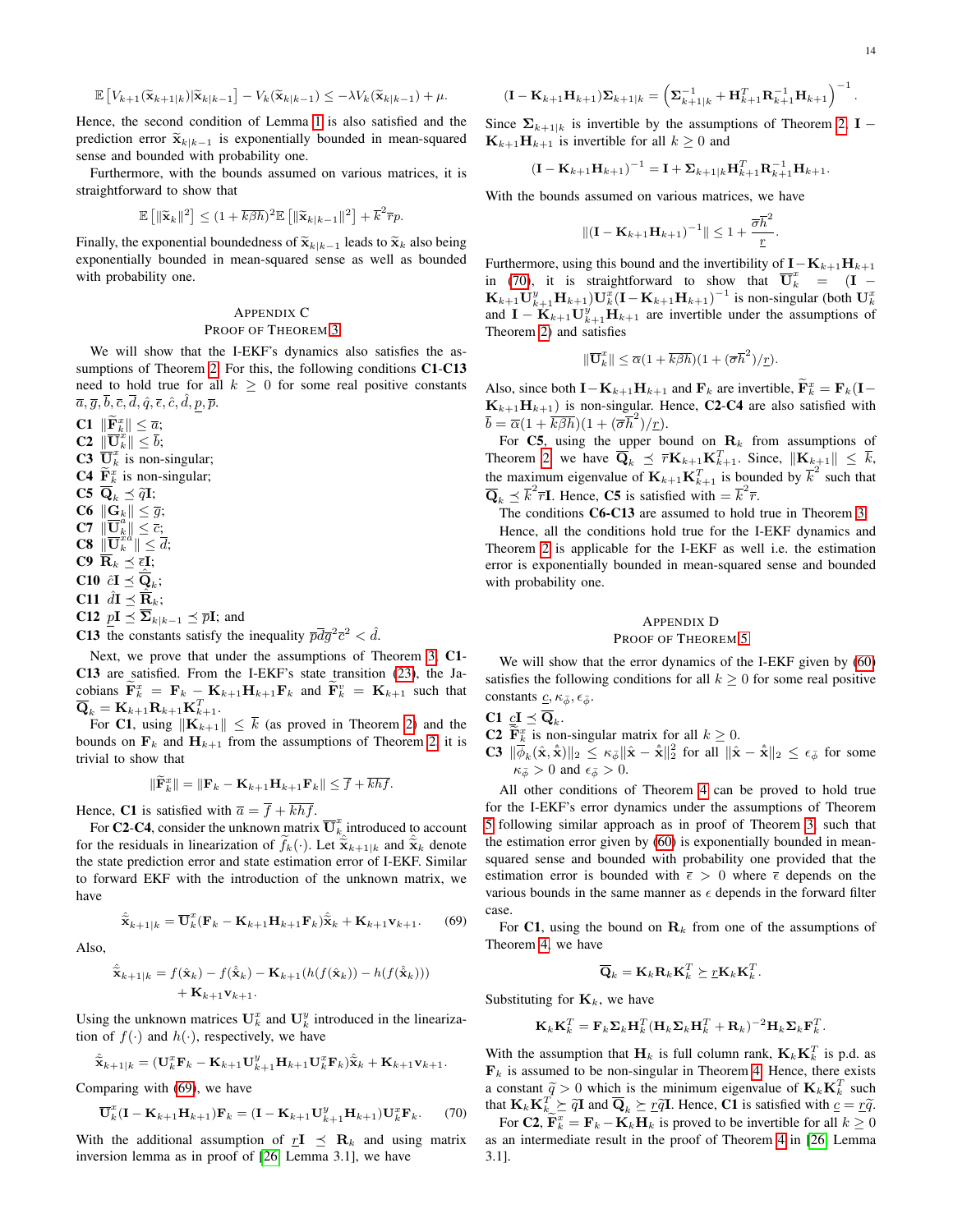For C3, using  $\|\mathbf{K}_k\| \leq (\overline{f} \overline{\sigma} \overline{h}/r)$  (proved in [\[26,](#page-16-25) Lemma 3.1]) and the bounds on functions  $\phi(\cdot)$  and  $\chi(\cdot)$  from the assumptions of Theorem [4,](#page-8-1) we have

$$
\begin{aligned} \|\overline{\phi}_k(\hat{\mathbf{x}}, \hat{\mathbf{x}})\|_2 &\leq \|\phi(\hat{\mathbf{x}}, \hat{\mathbf{x}})\|_2 + \frac{\overline{f}\overline{\sigma}\overline{h}}{r} \|\chi(\hat{\mathbf{x}}, \hat{\mathbf{x}})\|_2 \\ &\leq \left(\kappa_{\phi} + \frac{\overline{f}\overline{\sigma}\overline{h}}{r} \kappa_{\chi}\right) \|\hat{\mathbf{x}} - \hat{\mathbf{x}}\|_2^2, \end{aligned}
$$

for  $\|\hat{\mathbf{x}} - \hat{\hat{\mathbf{x}}}\|_2 \leq \min(\epsilon_{\phi}, \epsilon_{\chi})$ . Hence, C3 is satisfied with  $\kappa_{\bar{\phi}} =$  $\kappa_{\phi} + (\overline{f}\overline{\sigma}\overline{h}/\underline{r})\kappa_{\chi}$  and  $\epsilon_{\bar{\phi}} = \min(\epsilon_{\phi}, \epsilon_{\chi})$ .

# <span id="page-14-0"></span>APPENDIX E PROOF OF THEOREM [6](#page-9-1)

#### *A. Preliminaries to the Proof*

<span id="page-14-1"></span>Lemma 2. *Under the assumptions of Theorem [6,](#page-9-1) the following bounds hold true for all*  $k \geq 0$ *.* 

*I*) 
$$
\sum_{i=1}^{n} \sum_{j=1}^{n} \mathbf{a}_{i} \mathbf{a}_{j}^{T} \text{Tr} \left( \nabla^{2} \left[ f(\hat{\mathbf{x}}_{k}) \right]_{i} \Sigma_{k} \nabla^{2} \left[ f(\hat{\mathbf{x}}_{k}) \right]_{j} \Sigma_{k} \right)
$$
 is a  
p.s.d. matrix and satisfies the upper bound  

$$
\sum_{i=1}^{n} \sum_{j=1}^{n} \mathbf{a}_{i} \mathbf{a}_{j}^{T} \text{Tr} \left( \nabla^{2} \left[ f(\hat{\mathbf{x}}_{k}) \right]_{i} \Sigma_{k} \nabla^{2} \left[ f(\hat{\mathbf{x}}_{k}) \right]_{j} \Sigma_{k} \right) \preceq \overline{a}^{2} \overline{\sigma}^{2} n^{2} \mathbf{I}.
$$

2)  $\sum_{i=1}^p \sum_{j=1}^p \mathbf{b}_i \mathbf{b}_j^T Tr \left( \nabla^2 \left[ h(\hat{\mathbf{x}}_k) \right]_i \mathbf{\Sigma}_k \nabla^2 \left[ h(\hat{\mathbf{x}}_k) \right]_j \mathbf{\Sigma}_k \right)$  is a *p.s.d. matrix and satisfies the upper bound*

$$
\sum_{i=1}^{p} \sum_{j=1}^{p} \mathbf{b}_{i} \mathbf{b}_{j}^{T} \textit{Tr}\left(\nabla^{2} \left[h(\hat{\mathbf{x}}_{k})\right]_{i} \boldsymbol{\Sigma}_{k} \nabla^{2} \left[h(\hat{\mathbf{x}}_{k})\right]_{j} \boldsymbol{\Sigma}_{k}\right) \preceq \overline{b}^{2} \overline{\sigma}^{2} np\mathbf{I}.
$$

*3*)  $\|\mathbf{M}_k\| \leq \beta$  *with*  $\beta > 0$ *.* 

*Proof:* Using the bounds from the assumptions of Theorem [6,](#page-9-1) we have for all  $i, j \in \{1, 2, \ldots, n\}$ 

$$
\underline{a}^2 \underline{\sigma}^2 \mathbf{I} \preceq \nabla^2 \left[ f(\hat{\mathbf{x}}_k) \right]_i \Sigma_k \nabla^2 \left[ f(\hat{\mathbf{x}}_k) \right]_j \Sigma_k \preceq \overline{a}^2 \overline{\sigma}^2 \mathbf{I},
$$

which implies

$$
\underline{a}^2 \underline{\sigma}^2 n \leq \text{Tr}\left(\nabla^2 \left[f(\hat{\mathbf{x}}_k)\right]_i \Sigma_k \nabla^2 \left[f(\hat{\mathbf{x}}_k)\right]_j \Sigma_k\right) \leq \overline{a}^2 \overline{\sigma}^2 n.
$$

Now,  $\sum_{i=1}^{n} \sum_{j=1}^{n} \mathbf{a}_i \mathbf{a}_j^T$  is an  $n \times n$  all-ones matrix with n as one of its eigenvalue and all other  $(n - 1)$  eigenvalues are zero. Hence,  $\sum_{i=1}^n \sum_{j=1}^n \mathbf{a}_i \mathbf{a}_j^T \text{Tr} \left( \nabla^2 \left[ f(\hat{\mathbf{x}}_k) \right]_i \mathbf{\Sigma}_k \nabla^2 \left[ f(\hat{\mathbf{x}}_k) \right]_j \mathbf{\Sigma}_k \right)$  is a p.s.d. matrix and satisfies the first bound in the lemma. Similarly, the bound on  $\sum_{i=1}^p \sum_{j=1}^p \mathbf{b}_i \mathbf{b}_j^T$ Tr  $(\nabla^2 [h(\hat{\mathbf{x}}_k)]_i \Sigma_k \nabla^2 [h(\hat{\mathbf{x}}_k)]_j \Sigma_k)$  can be derived. Further, the maximum singular value of  $\sum_{i=1}^{n} \sum_{j=1}^{p} \mathbf{a}_i \mathbf{b}_j^T$  is  $\sqrt{np}$  and hence, using the bounds, we can show that  $\|\vec{M}_k\|$  satisfies  $\|\mathbf{M}_k\| \leq \beta$  with  $\beta = \frac{1}{2}\overline{a}\overline{b}\overline{\sigma}^2 n\sqrt{np}$ . Г

<span id="page-14-2"></span>Lemma 3. *Under the assumptions of Theorem [6,](#page-9-1) there exists a real number*  $\alpha$  *with*  $0 < \alpha < 1$  *such that* 

$$
(\mathbf{F}_k - \mathbf{K}_k \mathbf{H}_k)^T \mathbf{\Sigma}_{k+1}^{-1} (\mathbf{F}_k - \mathbf{K}_k \mathbf{H}_k) \preceq (1 - \alpha) \mathbf{\Sigma}_k^{-1}.
$$

*Proof:* Using [\(48\)](#page-5-6) and [\(53\)](#page-5-4), we have

$$
\Sigma_{k+1} = \mathbf{F}_{k} \Sigma_{k} \mathbf{F}_{k}^{T} + \mathbf{Q}_{k} - \mathbf{K}_{k} \mathbf{S}_{k} \mathbf{K}_{k}^{T} + \frac{1}{2} \sum_{i=1}^{n} \sum_{j=1}^{n} \mathbf{a}_{i} \mathbf{a}_{j}^{T} \text{Tr} \left( \nabla^{2} \left[ f(\hat{\mathbf{x}}_{k}) \right]_{i} \Sigma_{k} \nabla^{2} \left[ f(\hat{\mathbf{x}}_{k}) \right]_{j} \Sigma_{k} \right).
$$

Using the positive semi-definiteness of the last term (as proved in Lemma [2\)](#page-14-1) and substituting for  $\mathbf{K}_k \mathbf{S}_k$  using [\(51\)](#page-5-7), we have

$$
\boldsymbol{\Sigma}_{k+1} \succeq \mathbf{F}_k \boldsymbol{\Sigma}_k \mathbf{F}_k^T + \mathbf{Q}_k - (\mathbf{F}_k \boldsymbol{\Sigma}_k \mathbf{H}_k^T + \mathbf{M}_k) \mathbf{K}_k^T.
$$

Rearranging the terms,

$$
\Sigma_{k+1} \succeq (\mathbf{F}_k - \mathbf{K}_k \mathbf{H}_k) \Sigma_k (\mathbf{F}_k - \mathbf{K}_k \mathbf{H}_k)^T + \mathbf{Q}_k + \mathbf{K}_k \mathbf{H}_k \Sigma_k (\mathbf{F}_k - \mathbf{K}_k \mathbf{H}_k)^T - \mathbf{M}_k \mathbf{K}_k^T.
$$

First, we consider the last two terms. Putting  $\mathbf{M}_k = \mathbf{K}_k \mathbf{S}_k$  –  $\mathbf{F}_k \mathbf{\Sigma}_k \mathbf{H}_k^T$ , the last terms can be expressed as

$$
\mathbf{K}_k \mathbf{H}_k \mathbf{\Sigma}_k (\mathbf{F}_k - \mathbf{K}_k \mathbf{H}_k)^T - \mathbf{M}_k \mathbf{K}_k^T
$$
  
=  $\mathbf{K}_k \mathbf{H}_k \mathbf{\Sigma}_k \mathbf{F}_k^T + \mathbf{F}_k \mathbf{\Sigma}_k \mathbf{H}_k^T \mathbf{K}_k^T - \mathbf{K}_k (\mathbf{S}_k + \mathbf{H}_k \mathbf{\Sigma}_k \mathbf{H}_k^T) \mathbf{K}_k^T.$ 

Let  $\mathbf{A} = \mathbf{K}_k \mathbf{H}_k \mathbf{\Sigma}_k \mathbf{F}_k^T$ . Using the bounds of Theorem [6](#page-9-1) and Lemma [2,](#page-14-1) we can show that  $\|\mathbf{A}\| \leq \frac{f\overline{\sigma}h(f\overline{\sigma}h+\beta)}{r}$ . Also,  $\mathbf{A} + \mathbf{A}^T$  is a symmetric ' $n \times n$ ' matrix with

$$
\|\mathbf{A} + \mathbf{A}^T\| \le \frac{2\overline{f}\overline{\sigma}\overline{h}(\overline{f}\overline{\sigma}\overline{h} + \beta)}{\underline{r}}
$$

.

This implies

$$
-\frac{2\overline{f}\overline{\sigma}\overline{h}(\overline{f}\overline{\sigma}\overline{h}+\beta)}{\underline{r}}\mathbf{I}\preceq \mathbf{A}+\mathbf{A}^T\preceq \frac{2\overline{f}\overline{\sigma}\overline{h}(\overline{f}\overline{\sigma}\overline{h}+\beta)}{\underline{r}}\mathbf{I}.
$$

Using this and other bounds, we have

$$
\mathbf{K}_k \mathbf{H}_k \mathbf{\Sigma}_k (\mathbf{F}_k - \mathbf{K}_k \mathbf{H}_k)^T - \mathbf{M}_k \mathbf{K}_k^T \succeq -c \mathbf{I},
$$

where  $c = \frac{2\overline{f}\overline{\sigma}\overline{h}(\overline{f}\overline{\sigma}\overline{h} + \beta)}{r} + \left(2\overline{\sigma}\overline{h}^2 + \delta + \frac{1}{2}\overline{b}^2\overline{\sigma}^2np\right)\left(\overline{f}\overline{\sigma}\overline{h} + \beta\overline{b}\right)^2$  is a positive constant. Hence,

$$
\Sigma_{k+1} \succeq (\mathbf{F}_k - \mathbf{K}_k \mathbf{H}_k) \Sigma_k (\mathbf{F}_k - \mathbf{K}_k \mathbf{H}_k)^T + \mathbf{Q}_k - c\mathbf{I}.
$$

Similar to the proof of [\[26,](#page-16-25) Lemma 3.1], we can prove  $\mathbf{F}_k - \mathbf{K}_k \mathbf{H}_k$ to be invertible using matrix inversion lemma. Here,

$$
\mathbf{F}_k^{-1}(\mathbf{F}_k - \mathbf{K}_k \mathbf{H}_k) \mathbf{\Sigma}_k = \mathbf{\Sigma}_k - \mathbf{\Sigma}_k (\mathbf{H}_k^T + \mathbf{\Sigma}_k^{-1} \mathbf{F}_k^{-1} \mathbf{M}_k) \mathbf{S}_k^{-1} \mathbf{H}_k \mathbf{\Sigma}_k.
$$

The R.H.S. is in the form of matrix inversion lemma:

$$
(\mathbf{A} + \mathbf{U}\mathbf{C}\mathbf{V})^{-1} = \mathbf{A}^{-1} - \mathbf{A}^{-1}\mathbf{U}(\mathbf{C}^{-1} + \mathbf{V}\mathbf{A}^{-1}\mathbf{U})^{-1}\mathbf{V}\mathbf{A}^{-1},
$$

where **A** and **C** are invertible matrices. Hence, the matrix inversion lemma is applicable if  $\mathbf{R}_k$  +  $\frac{1}{2}\sum_{i=1}^p\sum_{j=1}^p\mathbf{b}_i\mathbf{b}_j^T\text{Tr}\left(\nabla^2\left[h(\hat{\mathbf{x}}_k)\right]_i\mathbf{\Sigma}_k\nabla^2\left[h(\hat{\mathbf{x}}_k)\right]_j\mathbf{\Sigma}_k\right)$ −  $H_k \mathbf{F}_k^{-1} \mathbf{M}_k$  is invertible (because C needs to be invertible). Since the difference of two matrices  $X - Y$  is invertible if maximum singular value of  $Y$  is strictly less than the minimum singular value of **X**, the required difference is invertible if  $\|\mathbf{H}_k \mathbf{F}_k^{-1} \mathbf{M}_k\| < r$  because  $\mathbf{R}_k + \frac{1}{2}\sum_{i=1}^p\sum_{j=1}^p\mathbf{b}_i\mathbf{b}_j^T\text{Tr}\left(\nabla^2\left[h(\hat{\mathbf{x}}_k)\right]_i\mathbf{\Sigma}_k\nabla^2\left[h(\hat{\mathbf{x}}_k)\right]_j\mathbf{\Sigma}_k\right)\,\succeq\,$ rL. But  $\|\mathbf{H}_k \mathbf{F}_k^{-1} \mathbf{M}_k\| \leq \bar{h}\beta \|\mathbf{F}_k^{-1}\|$ . Substituting the value of  $\beta$  as derived in Lemma [2,](#page-14-1) the sufficient condition for invertibility of the required matrix is

$$
\|\mathbf{F}_k^{-1}\|<\frac{2\underline{r}}{\overline{h}\overline{a}\overline{b}\overline{\sigma}^2n\sqrt{np}}.
$$

The condition [\(62\)](#page-9-4) is sufficient for this to be satisfied. Note that this condition is a sufficient but not necessary condition for invertibility of  $\mathbf{F}_k - \mathbf{K}_k \mathbf{H}_k$ . With this condition, Lemma [3](#page-14-2) can be proved using similar approach as in [\[26,](#page-16-25) Lemma 3.1] with

$$
1 - \alpha = \left(1 + \frac{q - c}{\overline{\sigma}(\overline{f} + (\overline{f}\overline{\sigma}\overline{h}^2 + \beta\overline{h})/r)^2}\right)^{-1}
$$

.

The condition [\(63\)](#page-9-5) is sufficient for  $0 < \alpha < 1$ .

Substituting for constant c and using  $q \leq \delta$  and  $r \leq \delta$ , the inequality [\(63\)](#page-9-5) requires the following inequality to be satisfied

$$
\frac{2\overline{f}\overline{\sigma}\overline{h}(\overline{f}\overline{\sigma}\overline{h}+\beta)}{\delta}+\left(2\overline{\sigma}\overline{h}^2+\delta+\frac{1}{2}\overline{b}^2\overline{\sigma}^2np\right)\left(\frac{\overline{f}\overline{\sigma}\overline{h}+\beta}{\delta}\right)^2<\delta.
$$

Rearranging the terms, we have

$$
\delta^3 - (\overline{f}\overline{\sigma}\overline{h} + \beta)(3\overline{f}\overline{\sigma}\overline{h} + \beta)\delta - (\overline{f}\overline{\sigma}\overline{h} + \beta)^2 \left(2\overline{\sigma}\overline{h}^2 + \frac{1}{2}\overline{b}^2\overline{\sigma}^2np\right) > 0.
$$

It can be observed that this inequality requires the noise bound  $\delta$  to be large enough and other bounds on matrices like  $\overline{f}$ ,  $\overline{h}$  etc. to be small.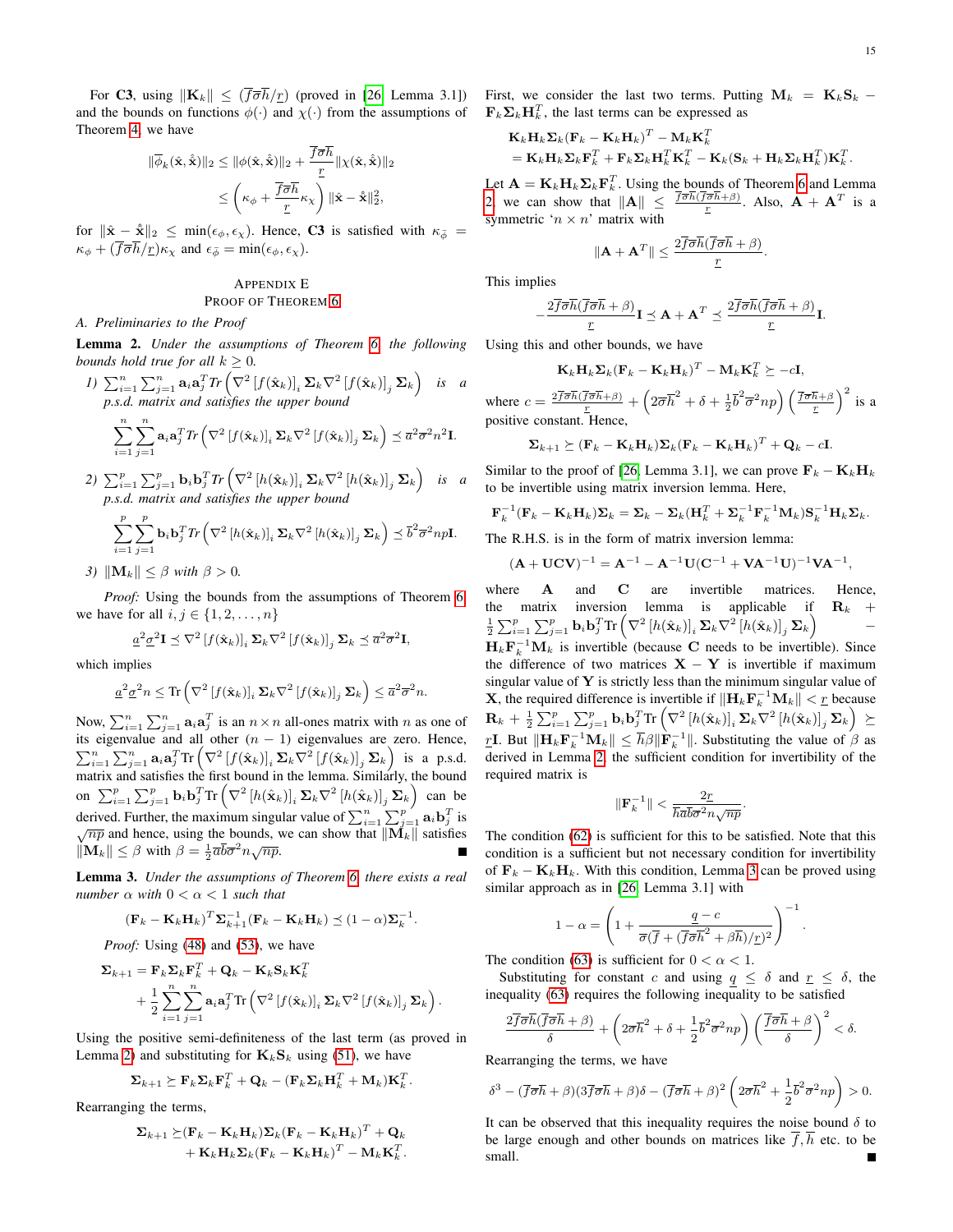.

<span id="page-15-1"></span>Lemma 4. *Under the assumptions of Theorem [6,](#page-9-1) there exists positive real constants* κ*nonl,* 0 *such that*

$$
\mathbf{r}_k^T \mathbf{\Sigma}_{k+1}^{-1} (2(\mathbf{F}_k - \mathbf{K}_k \mathbf{H}_k)\mathbf{e}_k + \mathbf{r}_k) \le \kappa_{nonl} \|\mathbf{e}_k\|_2^4,
$$

*for*  $\|\mathbf{e}_k\|_2 \leq \epsilon'$ .

*Proof:* The proof follows from [\[26,](#page-16-25) Lemma 3.2] with  $\kappa_{\text{non}} = \kappa' \left( 2 \left( \overline{f} + \overline{f} \overline{\sigma} \overline{h}^2 + \beta \overline{h} \right) + \kappa'^2 \right)$  where  $\kappa' = \kappa + \kappa \overline{f} \overline{\sigma} \overline{h} + \beta$  and  $\frac{\kappa'}{\sigma} \left( 2\left( \overline{f} + \frac{\overline{f} \overline{\sigma} \overline{h}^2 + \beta \overline{h}}{r} \right) + \kappa' \epsilon'^2 \right)$ , where  $\kappa' = \kappa_{\phi} + \kappa_{\chi} \frac{\overline{f} \overline{\sigma} \overline{h} + \beta}{r}$  and  $\overline{\epsilon'} = \min(\epsilon_{\phi}, \epsilon_{\chi}).$ 

<span id="page-15-3"></span>Lemma 5. *Under the assumptions of Theorem [6,](#page-9-1) there exists positive real constant* κ*noise independent of* δ *such that*

$$
\mathbb{E}[\mathbf{s}_k^T\mathbf{\Sigma}_{k+1}^{-1}\mathbf{s}_k] \leq \kappa_{noise}\delta.
$$

*Proof:* The proof follows from [\[26,](#page-16-25) Lemma 3.3] with  $\kappa_{\text{noise}} =$  $\frac{n}{\sigma}+\frac{\overline{f}^2\overline{h}^2\overline{\sigma}^2p}{\sigma r^2}.$ 

<span id="page-15-2"></span>Lemma 6. *Under the assumptions of Theorem [6,](#page-9-1) there exist positive real constants* κ*sec,* c*sec such that*

$$
\mathbf{q}_k^T \mathbf{\Sigma}_{k+1}^{-1} (2(\mathbf{F}_k - \mathbf{K}_k \mathbf{H}_k) \mathbf{e}_k + 2 \mathbf{r}_k + \mathbf{q}_k) \le \kappa_{\text{sec}} ||\mathbf{e}_k||_2^3 + c_{\text{sec}},
$$

*for*  $\|\mathbf{e}_k\|_2 \leq \epsilon'$  where  $\epsilon'$  is same as in Lemma [4.](#page-15-1)

*Proof:* Using the upper bound on  $\nabla^2 [f(\hat{\mathbf{x}}_k)]_i$  from the assumptions of Theorem [6,](#page-9-1) we have

$$
\mathbf{e}_k^T \nabla^2 [f(\hat{\mathbf{x}}_k)]_i \mathbf{e}_k \leq \overline{a} ||\mathbf{e}_k||_2^2,
$$

which implies

$$
\sum_{i=1}^n \mathbf{a}_i \mathbf{e}_k^T \nabla^2 [f(\hat{\mathbf{x}}_k)]_i \mathbf{e}_k ||_2 \leq \overline{a} n ||\mathbf{e}_k||_2^2.
$$

Similarly, using other bounds, it is trivial to show that for all  $k \geq 0$ , the following bounds are satisfied

$$
\|\sum_{i=1}^{n} \mathbf{a}_{i} \text{Tr}\left(\nabla^{2} \left[f(\hat{\mathbf{x}}_{k})\right]_{i} \Sigma_{k}\right) \|_{2} \leq \overline{a \sigma} n^{2},
$$
  

$$
\|\mathbf{K}_{k} \sum_{i=1}^{p} \mathbf{b}_{i} \mathbf{e}_{k}^{T} \nabla^{2} \left[h(\hat{\mathbf{x}}_{k})\right]_{i} \mathbf{e}_{k} \|_{2} \leq \frac{\overline{b} p(\overline{f} \overline{\sigma} \overline{h} + \beta)}{r} \|\mathbf{e}_{k} \|_{2}^{2},
$$
  

$$
\|\mathbf{K}_{k} \sum_{i=1}^{p} \mathbf{b}_{i} \text{Tr}\left(\nabla^{2} \left[h(\hat{\mathbf{x}}_{k})\right]_{i} \Sigma_{k}\right) \|_{2} \leq \frac{\overline{b} \overline{\sigma} n p(\overline{f} \overline{\sigma} \overline{h} + \beta)}{r}.
$$

Using these bounds, we have

 $\overline{\mathbf{r}}$ 

$$
\|\mathbf{q}_k\|_2 \leq \kappa_q \|\mathbf{e}_k\|_2^2 + c_q,
$$

where  $\kappa_q =$  $\frac{1}{2}\left(\overline{a}n + \frac{\overline{b}p(\overline{f}\overline{\sigma}\overline{h} + \beta)}{r}\right)$ and 1 2  $\left(\overline{a\sigma}n^2 + \frac{\overline{b}\overline{\sigma}np(\overline{f}\overline{\sigma}\overline{h}+\beta)}{\frac{r}{}}\right)$ .

Using the bounds on  $\|\mathbf{q}_k\|_2$  and  $\|\mathbf{r}_k\|_2$  as used in [\[26,](#page-16-25) Lemma 3.2], the lemma can be proved with

$$
\kappa_{\text{sec}} = \frac{\kappa_q}{\underline{\sigma}} \left( 2 \left( \overline{f} + \frac{\overline{f} \overline{\sigma} \overline{h}^2 + \beta \overline{h}}{r} \right) + 2 \kappa' \epsilon'^2 + \kappa_q \epsilon' \right), \text{and}
$$

$$
c_{\text{sec}} = \frac{c_q^2}{\underline{\sigma}} + \frac{\kappa_q c_q \epsilon'^2}{\underline{\sigma}} + \frac{c_q \epsilon'}{\underline{\sigma}} \left( 2 \left( \overline{f} + \frac{\overline{f} \overline{\sigma} \overline{h}^2 + \beta \overline{h}}{r} \right) + 2 \kappa' \epsilon'^2 + \kappa_q \epsilon' \right).
$$

## *B. Proof of the Theorem*

Consider  $V_k(\mathbf{e}_k) = \mathbf{e}_k^T \mathbf{\Sigma}_k^{-1} \mathbf{e}_k$ . Using the bounds on  $\mathbf{\Sigma}_k$  from assumptions of Theorem [6,](#page-9-1) we have

$$
\frac{1}{\overline{\sigma}}\|\mathbf{e}_k\|_2^2 \leq V_k(\mathbf{e}_k) \leq \frac{1}{\underline{\sigma}}\|\mathbf{e}_k\|_2^2.
$$

Also, substituting for  $e_{k+1}$  using [\(61\)](#page-8-5), we have

$$
\begin{aligned} \mathbf{e}_{k+1}) &= \mathbf{e}_k^T (\mathbf{F}_k - \mathbf{K}_k \mathbf{H}_k)^T \mathbf{\Sigma}_{k+1}^{-1} (\mathbf{F}_k - \mathbf{K}_k \mathbf{H}_k) \mathbf{e}_k \\ &+ \mathbf{r}_k^T \mathbf{\Sigma}_{k+1}^{-1} (2(\mathbf{F}_k - \mathbf{K}_k \mathbf{H}_k) \mathbf{e}_k + \mathbf{r}_k) \\ &+ \mathbf{q}_k^T \mathbf{\Sigma}_{k+1}^{-1} (2(\mathbf{F}_k - \mathbf{K}_k \mathbf{H}_k) \mathbf{e}_k + 2 \mathbf{r}_k + \mathbf{q}_k) \\ &+ \mathbf{s}_k^T \mathbf{\Sigma}_{k+1}^{-1} \mathbf{s}_k + 2 \mathbf{s}_k^T \mathbf{\Sigma}_{k+1}^{-1} ((\mathbf{F}_k - \mathbf{K}_k \mathbf{H}_k) \mathbf{e}_k + \mathbf{r}_k + \mathbf{q}_k). \end{aligned}
$$

Using Lemmata [3,](#page-14-2) [4,](#page-15-1) and [6,](#page-15-2) we have for  $||\mathbf{e}_k||_2 \leq \epsilon'$ 

$$
V_{k+1}(\mathbf{e}_{k+1}) \leq (1-\alpha)V_k(\mathbf{e}_k) + \kappa_{\text{non}} \|\mathbf{e}_k\|_2^4 + \kappa_{\text{sec}} \|\mathbf{e}_k\|_2^3 + c_{\text{sec}} + \mathbf{s}_k^T \mathbf{\Sigma}_{k+1}^{-1} \mathbf{s}_k + 2\mathbf{s}_k^T \mathbf{\Sigma}_{k+1}^{-1} ((\mathbf{F}_k - \mathbf{K}_k \mathbf{H}_k)\mathbf{e}_k + \mathbf{r}_k + \mathbf{q}_k).
$$

The last term  $\mathbf{s}_k^T \mathbf{\Sigma}_{k+1}^{-1}((\mathbf{F}_k - \mathbf{K}_k \mathbf{H}_k)\mathbf{e}_k + \mathbf{r}_k + \mathbf{q}_k)$  vanishes on taking expectation conditioned on  $\mathbf{e}_k$  and hence, for  $\|\mathbf{e}_k\|_2 \leq \epsilon'$ ,

$$
\mathbb{E}[|V_{k+1}(\mathbf{e}_{k+1})|\mathbf{e}_k] \leq (1-\alpha)V_k(\mathbf{e}_k) + \kappa_{\text{non}}\|\mathbf{e}_k\|_2^4 + \kappa_{\text{sec}}\|\mathbf{e}_k\|_2^3
$$
  
+  $c_{\text{sec}} + \kappa_{\text{noise}}\delta$ ,

where the bound of Lemma [5](#page-15-3) is applied. But, for  $||\mathbf{e}_k||_2 \leq \epsilon'$ ,

$$
\kappa_{\text{nonl}} \|\mathbf{e}_k\|_2^4 + \kappa_{\text{sec}} \|\mathbf{e}_k\|_2^3 \leq (\kappa_{\text{nonl}} \epsilon' + \kappa_{\text{sec}}) \|\mathbf{e}_k\|_2 \|\mathbf{e}_k\|_2^2
$$

Choosing 
$$
\epsilon = \min\left(\epsilon', \frac{\alpha}{2\overline{\sigma}(\kappa_{\text{nonif}}\epsilon' + \kappa_{\text{sec}})}\right)
$$
, we have for  $||\mathbf{e}_k||_2 \le \epsilon$ ,

$$
\kappa_{\text{non}} \|\mathbf{e}_k\|_2^4 + \kappa_{\text{sec}} \|\mathbf{e}_k\|_2^3 \leq \frac{\alpha}{2} V_k(\mathbf{e}_k),
$$

which implies

 $V_{k+1}$ 

$$
\mathbb{E}[V_{k+1}(\mathbf{e}_{k+1})|\mathbf{e}_k] - V_k(\mathbf{e}_k) \leq -\frac{\alpha}{2}V_k(\mathbf{e}_k) + c_{\text{sec}} + \kappa_{\text{noise}}\delta.
$$

Hence, Lemma [1](#page-6-1) is applicable. However, to have negative mean drift, we require  $\delta$  to be small enough such that there exists some  $\tilde{\epsilon} < \epsilon$ to satisfy [\(64\)](#page-9-6). This condition ensures that for  $\tilde{\epsilon} \leq ||e_k||_2 \leq \epsilon$ ,  $\mathbb{E}[V_{k+1}(\mathbf{e}_{k+1})|\mathbf{e}_k] - V_k(\mathbf{e}_k) \leq 0$  is fulfilled and the estimation error  $e_k$  remains exponentially bounded in mean-squared sense if the error is within  $\epsilon$  bound. Note that the conditions [\(63\)](#page-9-5) and [\(64\)](#page-9-6) suggest that  $\delta$  needs to be chosen appropriately such that both the conditions could be satisfied simultaneously. However, the exact limits on  $\delta$  depend on the other bounds of the system dynamics. Furthermore, as with the bounded non-linearity approach for EKF, these bounds may be very conservative and it is possible that the estimation error remains bounded outside this range as well [\[26,](#page-16-25) Sec. V].

# <span id="page-15-0"></span>APPENDIX F PROOF OF THEOREM [7](#page-9-2)

From the state transition function of I-SOEKF [\(54\)](#page-5-8), we have

$$
\nabla^2 \left[ \overline{f}_k(\hat{\mathbf{x}}_k) \right]_i = \nabla^2 \left[ f(\hat{\mathbf{x}}_k) \right]_i - \sum_{j=1}^p [\mathbf{K}_k]_{i,j} \nabla^2 \left[ h(\hat{\mathbf{x}}_k) \right]_j.
$$

Using the upper bounds on Hessian matrices from the assumptions of Theorem [6,](#page-9-1) we have

$$
\nabla^2 \left[ \overline{f}_k(\hat{\mathbf{x}}_k) \right]_i \preceq \left( \overline{a} - \underline{b} \sum_{j=1}^p [\mathbf{K}_k]_{i,j} \right) \mathbf{I} \preceq \left( \overline{a} + |\underline{b}| \sum_{j=1}^p |[\mathbf{K}_k]_{i,j}| \right) \mathbf{I}.
$$

But, the row sum  $\sum_{i=1}^{p} |[\mathbf{K}_k]_{i,j}| \le ||\mathbf{K}_k||_{\infty}$ . Further, using equiva-Lence of norms i.e.  $\|\mathbf{K}_k\|_{\infty} \leq \sqrt{p}\|\mathbf{K}_k\|$ , we have

$$
\nabla^2 \left[ \overline{f}_k(\hat{\mathbf{x}}_k) \right]_i \preceq \left( \overline{a} + |\underline{b}| \sqrt{p} \left( \frac{\overline{f} \overline{\sigma} \overline{h} + \beta}{\underline{r}} \right) \right) \mathbf{I}.
$$

Similarly,

$$
\nabla^2 \left[ \overline{f}_k(\hat{\mathbf{x}}_k) \right]_i \succeq \left( \underline{a} - \overline{b} \sum_{j=1}^p [\mathbf{K}_k]_{i,j} \right) \mathbf{I} \succeq \left( \underline{a} - \frac{\overline{b}\sqrt{p}(\overline{f}\overline{\sigma}\overline{h} + \beta)}{\underline{r}} \right) \mathbf{I}.
$$

Hence, with  $\underline{d} = \underline{a} - (\overline{b}\sqrt{p}(\overline{f}\overline{\sigma}\overline{h} + \beta)/\underline{r})$  and  $\overline{d} = \overline{a} + (|\underline{b}|\sqrt{p}(\overline{f}\overline{\sigma}\overline{h} + \beta)/\underline{r})$  $\beta$ / $\underline{r}$ ), we have  $\underline{d\mathbf{I}} \preceq \nabla^2 \left[ \overline{f}_k(\hat{x}_k) \right]_i \preceq \overline{d\mathbf{I}}$  for all  $i \in \{1, 2, ..., n\}$ .

The proof of the remaining conditions of Theorem [6](#page-9-1) for I-SOEKF dynamics follows from the proof of Theorem [5.](#page-8-3)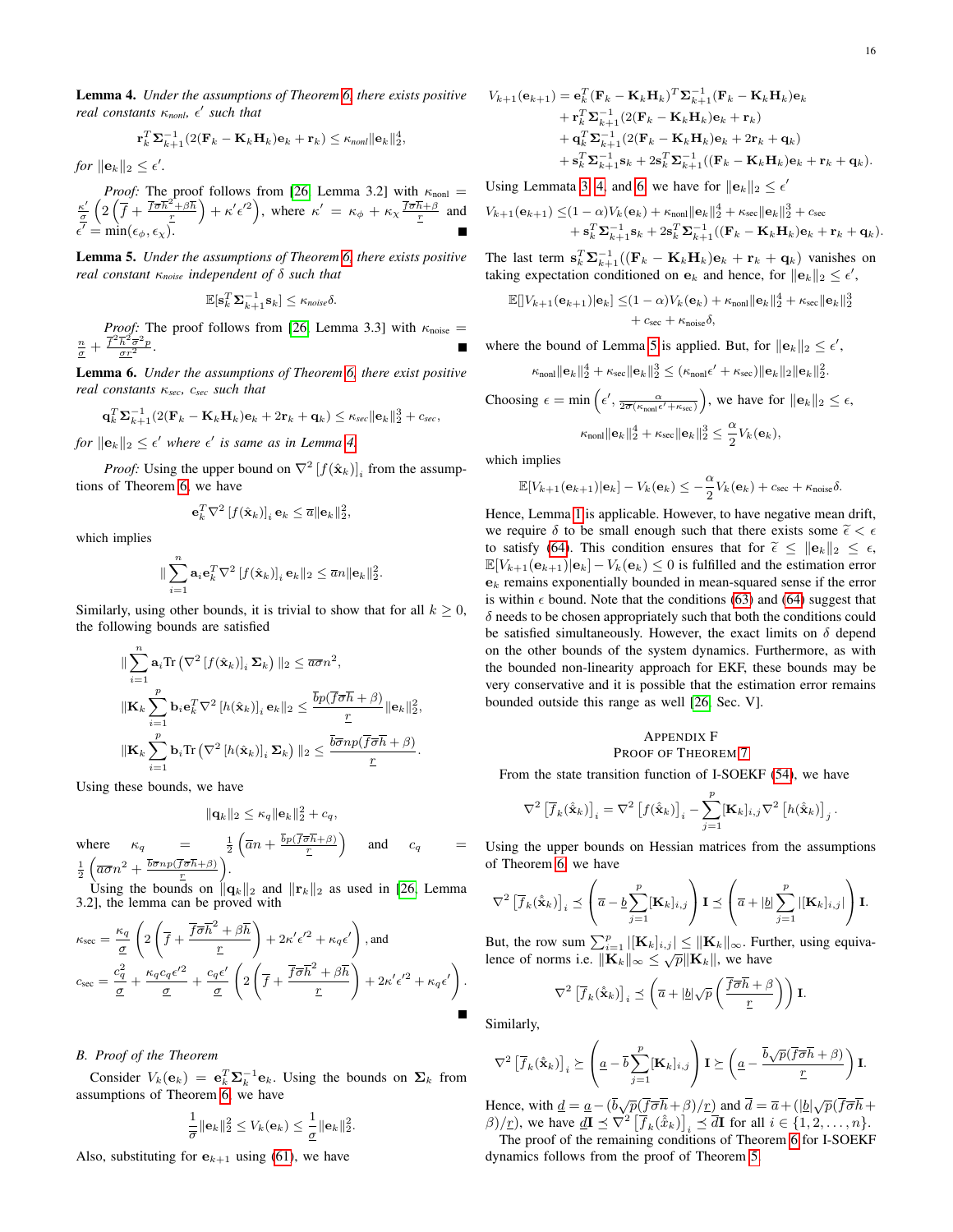#### **REFERENCES**

- <span id="page-16-0"></span>[1] J. Idier, *Bayesian approach to inverse problems*. John Wiley & Sons, 2013.
- <span id="page-16-1"></span>[2] F. Gustafsson, "Statistical signal processing approaches to fault detection," *Annual Reviews in Control*, vol. 31, no. 1, pp. 41–54, 2007.
- <span id="page-16-2"></span>[3] S. Haykin, "Cognitive radar: A way of the future," *IEEE signal processing magazine*, vol. 23, no. 1, pp. 30–40, 2006.
- <span id="page-16-3"></span>[4] R. J. Elliott, L. Aggoun, and J. B. Moore, *Hidden Markov models: Estimation and control*. Springer, 2008, vol. 29.
- <span id="page-16-4"></span>[5] R. E. Kalman, "A new approach to linear filtering and prediction problems," *Journal of Basic Engineering*, vol. 82, no. 1, pp. 35–45, 1960.
- <span id="page-16-5"></span>[6] K. V. Mishra, M. B. Shankar, and B. Ottersten, "Toward metacognitive radars: Concept and applications," in *IEEE International Radar Conference*, 2020, pp. 77–82.
- <span id="page-16-6"></span>[7] K. V. Mishra and Y. C. Eldar, "Performance of time delay estimation in a cognitive radar," in *IEEE International Conference on Acoustics, Speech and Signal Processing*, 2017, pp. 3141–3145.
- <span id="page-16-7"></span>[8] N. Sharaga, J. Tabrikian, and H. Messer, "Optimal cognitive beamforming for target tracking in MIMO radar/sonar," *IEEE Journal of Selected Topics in Signal Processing*, vol. 9, no. 8, pp. 1440–1450, 2015.
- <span id="page-16-8"></span>[9] V. Krishnamurthy and M. Rangaswamy, "How to calibrate your adversary's capabilities? Inverse filtering for counter-autonomous systems," *IEEE Transactions on Signal Processing*, vol. 67, no. 24, pp. 6511– 6525, 2019.
- <span id="page-16-9"></span>[10] V. Krishnamurthy, D. Angley, R. Evans, and B. Moran, "Identifying cognitive radars - Inverse reinforcement learning using revealed preferences," *IEEE Transactions on Signal Processing*, vol. 68, pp. 4529–4542, 2020.
- <span id="page-16-10"></span>[11] J. Biemond, R. L. Lagendijk, and R. M. Mersereau, "Iterative methods for image deblurring," *Proceedings of the IEEE*, vol. 78, no. 5, pp. 856– 883, 1990.
- <span id="page-16-11"></span>[12] R. E. Kalman, "When is a linear control system optimal?" *Journal of Basic Engineering*, vol. 86, no. 1, p. 51–60, 1964.
- <span id="page-16-12"></span>[13] R. E. Kalman and R. S. Bucy, "New results in linear filtering and prediction theory," *Journal of Basic Engineering*, vol. 83, no. 1, pp. 95–108, 1961.
- <span id="page-16-13"></span>[14] S. Haykin, *Kalman filtering and neural networks*. John Wiley & Sons, 2004, vol. 47.
- <span id="page-16-14"></span>[15] D. Simon, *Optimal state estimation: Kalman, H*∞*, and nonlinear approaches*. John Wiley & Sons, 2006.
- <span id="page-16-15"></span>[16] S. F. Schmidt, "Application of state-space methods to navigation problems," in *Advances in control systems*, 1966, vol. 3, pp. 293–340.
- <span id="page-16-16"></span>[17] A. Zaknich, *Principles of adaptive filters and self-learning systems*. Springer, 2005.
- <span id="page-16-17"></span>[18] D. Broomhead and J. Huke, "Nonlinear inverse filtering in the presence of noise," in *AIP Conference Proceedings*, vol. 375, no. 1, 1996, pp. 337–359.
- <span id="page-16-18"></span>[19] M.-Y. Shen and C.-C. J. Kuo, "A robust nonlinear filtering approach to inverse halftoning," *Journal of Visual Communication and Image Representation*, vol. 12, no. 1, pp. 84–95, 2001.
- <span id="page-16-19"></span>[20] R. Tenney, R. Hebbert, and N. Sandell, "A tracking filter for maneuvering sources," *IEEE Transactions on Automatic Control*, vol. 22, no. 2, pp. 246–251, 1977.
- <span id="page-16-20"></span>[21] A. H. Jazwinski, *Stochastic processes and filtering theory*. Courier Corporation, 2007.
- <span id="page-16-21"></span>[22] R. Bass, V. Norum, and L. Schwartz, "Optimal multichannel nonlinear filtering," *Journal of Mathematical Analysis and Applications*, vol. 16, no. 1, pp. 152–164, 1966.
- <span id="page-16-22"></span>[23] A. Jazwinski, "Filtering for nonlinear dynamical systems," *IEEE Transactions on Automatic Control*, vol. 11, no. 4, pp. 765–766, 1966.
- <span id="page-16-23"></span>[24] H. Kushner, "Approximations to optimal nonlinear filters," *IEEE Transactions on Automatic Control*, vol. 12, no. 5, pp. 546–556, 1967.
- <span id="page-16-24"></span>[25] H. Singh, A. Chattopadhyay, and K. V. Mishra, "Inverse cognition in nonlinear sensing systems," in *American Control Conference*, 2022, submitted.
- <span id="page-16-25"></span>[26] K. Reif, S. Gunther, E. Yaz, and R. Unbehauen, "Stochastic stability of the discrete-time extended Kalman filter," *IEEE Transactions on Automatic Control*, vol. 44, no. 4, pp. 714–728, 1999.
- <span id="page-16-26"></span>[27] ——, "Stochastic stability of the continuous-time extended Kalman filter," *IEE Proceedings - Control Theory and Applications*, vol. 147, pp. 45–52(7), 2000.
- <span id="page-16-27"></span>[28] K. Xiong, H. Zhang, and C. Chan, "Performance evaluation of UKFbased nonlinear filtering," *Automatica*, vol. 42, no. 2, pp. 261–270, 2006.
- <span id="page-16-28"></span>[29] Y. Wu, D. Hu, and X. Hu, "Comments on "Performance evaluation of UKF-based nonlinear filtering"," *Automatica*, vol. 43, no. 3, pp. 567– 568, 2007.
- <span id="page-16-29"></span>[30] P. Tam and J. Moore, "A Gaussian sum approach to phase and frequency estimation," *IEEE Transactions on Communications*, vol. 25, no. 9, pp. 935–942, 1977.
- <span id="page-16-30"></span>[31] D. Alspach and H. Sorenson, "Nonlinear Bayesian estimation using Gaussian sum approximations," *IEEE Transactions on Automatic Control*, vol. 17, no. 4, pp. 439–448, 1972.
- <span id="page-16-31"></span>[32] H. Weiss and J. Moore, "Improved extended Kalman filter design for passive tracking," *IEEE Transactions on Automatic Control*, vol. 25, no. 4, pp. 807–811, 1980.
- <span id="page-16-32"></span>[33] P. Tichavsky, C. H. Muravchik, and A. Nehorai, "Posterior Cramér-Rao bounds for discrete-time nonlinear filtering," *IEEE Transactions on signal processing*, vol. 46, no. 5, pp. 1386–1396, 1998.
- <span id="page-16-33"></span>[34] J. M. Mendel, *Lessons in estimation theory for signal processing, communications, and control*. Prentice Hall, 1995.
- <span id="page-16-34"></span>[35] S. Pan, H. Su, J. Chu, and H. Wang, "Applying a novel extended Kalman filter to missile - target interception with APN guidance law: A benchmark case study," *Control Engineering Practice*, vol. 18, no. 2, pp. 159–167, 2010.
- <span id="page-16-35"></span>[36] B. D. Anderson and J. B. Moore, *Optimal filtering*. Courier Corporation, 2012.
- <span id="page-16-36"></span>[37] J. Yang, S. Pan, and H. Huang, "An adaptive extended Kalman filter for structural damage identifications II: Unknown inputs," *Structural Control and Health Monitoring*, vol. 14, no. 3, pp. 497–521, 2007.
- <span id="page-16-37"></span>[38] B. Ristic, S. Arulampalam, and N. Gordon, *Beyond the Kalman filter: Particle filters for tracking applications*. Artech house, 2003.
- <span id="page-16-38"></span>[39] S. Gillijns and B. De Moor, "Unbiased minimum-variance input and state estimation for linear discrete-time systems with direct feedthrough," *Automatica*, vol. 43, no. 5, pp. 934–937, 2007.<br>[40] ——, "Unbiased minimum-variance input and s
- <span id="page-16-39"></span> $-$ , "Unbiased minimum-variance input and state estimation for linear discrete-time systems," *Automatica*, vol. 43, no. 1, pp. 111–116, 2007.
- <span id="page-16-40"></span>[41] L. Ljung, "Asymptotic behavior of the extended Kalman filter as a parameter estimator for linear systems," *IEEE Transactions on Automatic Control*, vol. 24, no. 1, pp. 36–50, 1979.
- <span id="page-16-41"></span>[42] R. P. Wishner, J. A. Tabaczynski, and M. Athans, "A comparison of three non-linear filters," *Automatica*, vol. 5, no. 4, pp. 487–496, 1969.
- <span id="page-16-42"></span>[43] R. S. Bucy and K. D. Senne, "Digital synthesis of non-linear filters," *Automatica*, vol. 7, no. 3, pp. 287–298, 1971.
- <span id="page-16-43"></span>[44] L. Schwartz and E. Stear, "A computational comparison of several nonlinear filters," *IEEE Transactions on Automatic Control*, vol. 13, no. 1, pp. 83–86, 1968.
- <span id="page-16-44"></span>[45] M. Netto, L. Gimeno, and M. Mendes, "On the optimal and suboptimal nonlinear filtering problem for discrete-time systems," *IEEE Transactions on Automatic Control*, vol. 23, no. 6, pp. 1062–1067, 1978.
- <span id="page-16-45"></span>[46] Y. Bar-Shalom, X. R. Li, and T. Kirubarajan, *Estimation with applications to tracking and navigation: theory algorithms and software*. John Wiley & Sons, 2004.
- <span id="page-16-46"></span>[47] A. J. Krener, "The Convergence of the Extended Kalman Filter," in *Directions in mathematical systems theory and optimization*. Springer, 2003, pp. 173–182.
- <span id="page-16-47"></span>[48] B. F. La Scala, R. R. Bitmead, and M. R. James, "Conditions for stability of the extended Kalman filter and their application to the frequency tracking problem," *Mathematics of Control, Signals and Systems*, vol. 8, no. 1, pp. 1–26, 1995.
- <span id="page-16-48"></span>[49] B. Ursin, "Asymptotic convergence properties of the extended Kalman filter using filtered state estimates," *IEEE Transactions on Automatic Control*, vol. 25, no. 6, pp. 1207–1211, 1980.
- <span id="page-16-49"></span>[50] K. Reif, F. Sonnemann, and R. Unbehauen, "An EKF-based nonlinear observer with a prescribed degree of stability," *Automatica*, vol. 34, no. 9, pp. 1119–1123, 1998.
- <span id="page-16-50"></span>[51] H. Fang and R. A. De Callafon, "On the asymptotic stability of minimum-variance unbiased input and state estimation," *Automatica*, vol. 48, no. 12, pp. 3183–3186, 2012.
- <span id="page-16-51"></span>[52] K. Xiong, H. Zhang, and C. Chan, "Author's reply to "Comments on 'Performance evaluation of ukf-based nonlinear filtering"'," *Automatica*, vol. 43, no. 3, pp. 569–570, 2007.
- <span id="page-16-52"></span>[53] L. Li and Y. Xia, "Stochastic stability of the unscented Kalman filter with intermittent observations," *Automatica*, vol. 48, no. 5, pp. 978–981, 2012.
- <span id="page-16-53"></span>[54] C.-S. Hsieh, "Robust two-stage Kalman filters for systems with unknown inputs," *IEEE Transactions on Automatic Control*, vol. 45, no. 12, pp. 2374–2378, 2000.
- <span id="page-16-54"></span>[55] S. Pan, H. Su, H. Wang, and J. Chu, "The study of joint input and state estimation with Kalman filtering," *Transactions of the Institute of Measurement and Control*, vol. 33, no. 8, pp. 901–918, 2011.